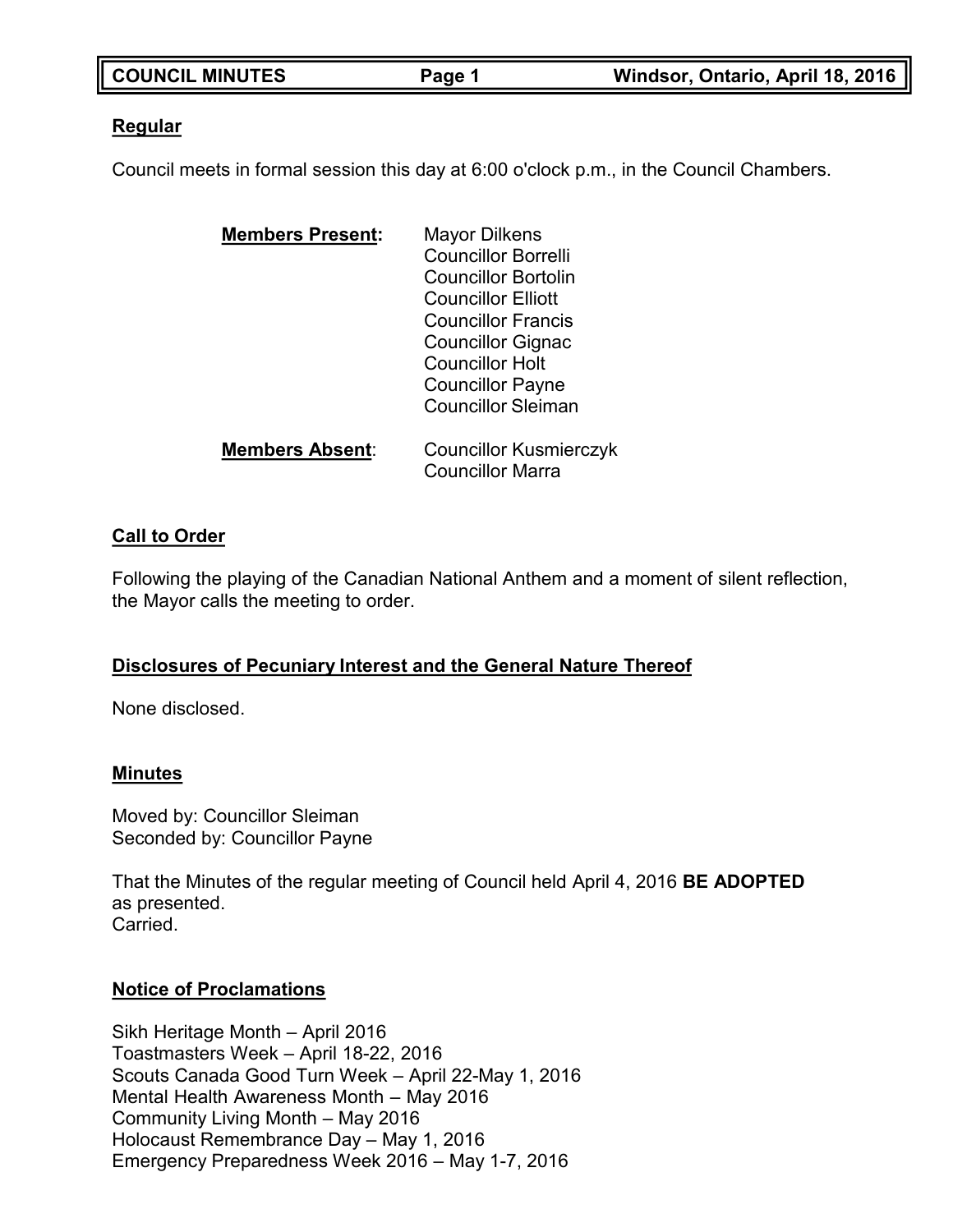**COUNCIL MINUTES Page 2 April 18, 2016**

**Flag Raising:** Sikh Heritage Month – April 22, 2016

# **Committee of the Whole**

Moved by: Councillor Sleiman Seconded by: Councillor Borrelli

That Council do now rise and move into Committee of the Whole with the Mayor presiding for the purpose of dealing with:

- (a) communication items;
- (b) consent agenda;
- (c) hearing requests for deferrals or referrals of any items of business;
- (d) hearing presentations and delegations;
- (e) consideration of business items;
- (f) consideration of Committee reports:
	- (i) **Report of Special In-Camera Meeting or other Committee as may be held prior to Council** (if scheduled); and

(g) consideration of by-laws 47-2016 through 54-2016 (inclusive).

Carried.

# **Communications**

Moved by: Councillor Bortolin Seconded by: Councillor Elliott

Decision Number: CR234/2016

That the following Communication Items 1 to 4 and 6 to 13 inclusive, as set forth in the Council Agenda **BE REFERRED** as noted except Communication No. 5 and 14 which are dealt with as follows:

# **Communication No. 5:**

Moved by: Councillor Holt Seconded by: Councillor Bortolin

That the City of Windsor SPONSOR \$1,000 for the 2016 Bike Summit event as requested by Bike Friendly Windsor Essex in their correspondence dated April 4, 2016.

APR2016

The motion is **put** and is **lost**.

Aye Votes: Councillors Holt and Bortolin Nay Votes: Councillors Gignac, Borrelli, Elliott, Francis, Payne and Sleiman Absent: Councillors Marra and Kusmierczyk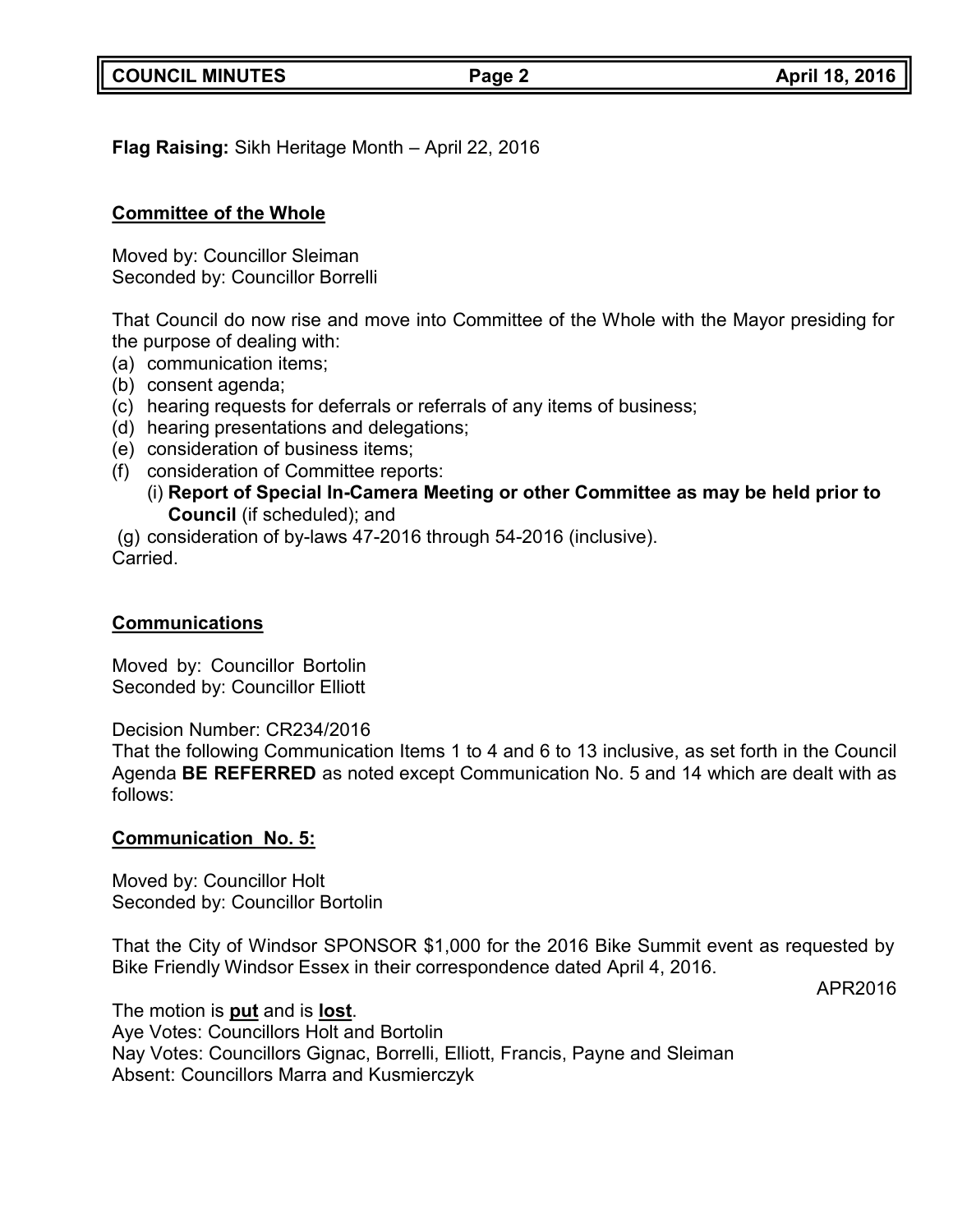# **COUNCIL MINUTES Page 3 April 18, 2016**

Moved by: Councillor Holt Seconded by: Councillor Gignac

Decision Number: CR235/2016

That the request of Bike Friendly Windsor Essex dated April 4, 2016 regarding sponsorship opportunities for the June 2016 Windsor-Essex Bike Summit **BE REFERRED** to the Windsor Bicycling Committee for their consideration. Carried.

APR2016

#### **Communication No. 14:**

Moved by: Councillor Payne Seconded by: Councillor Bortolin

#### Decision Number: CR236/2016

That the report of the City Engineer dated March 21, 2016 entitled "Response to CQ12-2016 regarding capital funds available for improvements for the Windsor Symphony Orchestra at the Capitol Theatre" **BE RECEIVED;** and further,

That Council **APPROVE** the Windsor Symphony Orchestra's request for the replacement of tables and chairs in the amount of \$10,000, and that this amount **BE CHARGED** to the applicable reserve account.

Carried.

Councillors Gignac, Sleiman and Francis voting nay.

SR2016

| <b>Item</b>    | <b>From</b>                                        | <b>Description</b>                                                                                                                                                                              |
|----------------|----------------------------------------------------|-------------------------------------------------------------------------------------------------------------------------------------------------------------------------------------------------|
| 1              | Ministry of<br>Transportation                      | Response to letter <i>(attached)</i> requesting that the Province<br>of Ontario assume responsibility for EC Row Expressway.<br><b>City Engineer</b><br><b>Note &amp; File</b><br><b>SW2016</b> |
| $\overline{2}$ | Brian Masse, M.P.                                  | Congratulations on receiving the United Way's Community<br>Workplace Champions Award.<br>Note & File<br><b>APR2016</b>                                                                          |
| 3              | Town of Tecumseh                                   | Water and Wastewater Master Plan Update - Notice of<br><b>Study Commencement</b><br><b>City Engineer</b><br><b>Note &amp; File</b><br><b>MT2016</b>                                             |
| 4              | Secretary/Treasurer,<br>Committee of<br>Adjustment | Committee of Adjustment Agenda for meeting to be held<br>Thursday, April 21, 2016 at 3:30 p.m., Council Chambers,<br>3rd Floor, Windsor City Hall.<br>Note & File<br>ZC2016                     |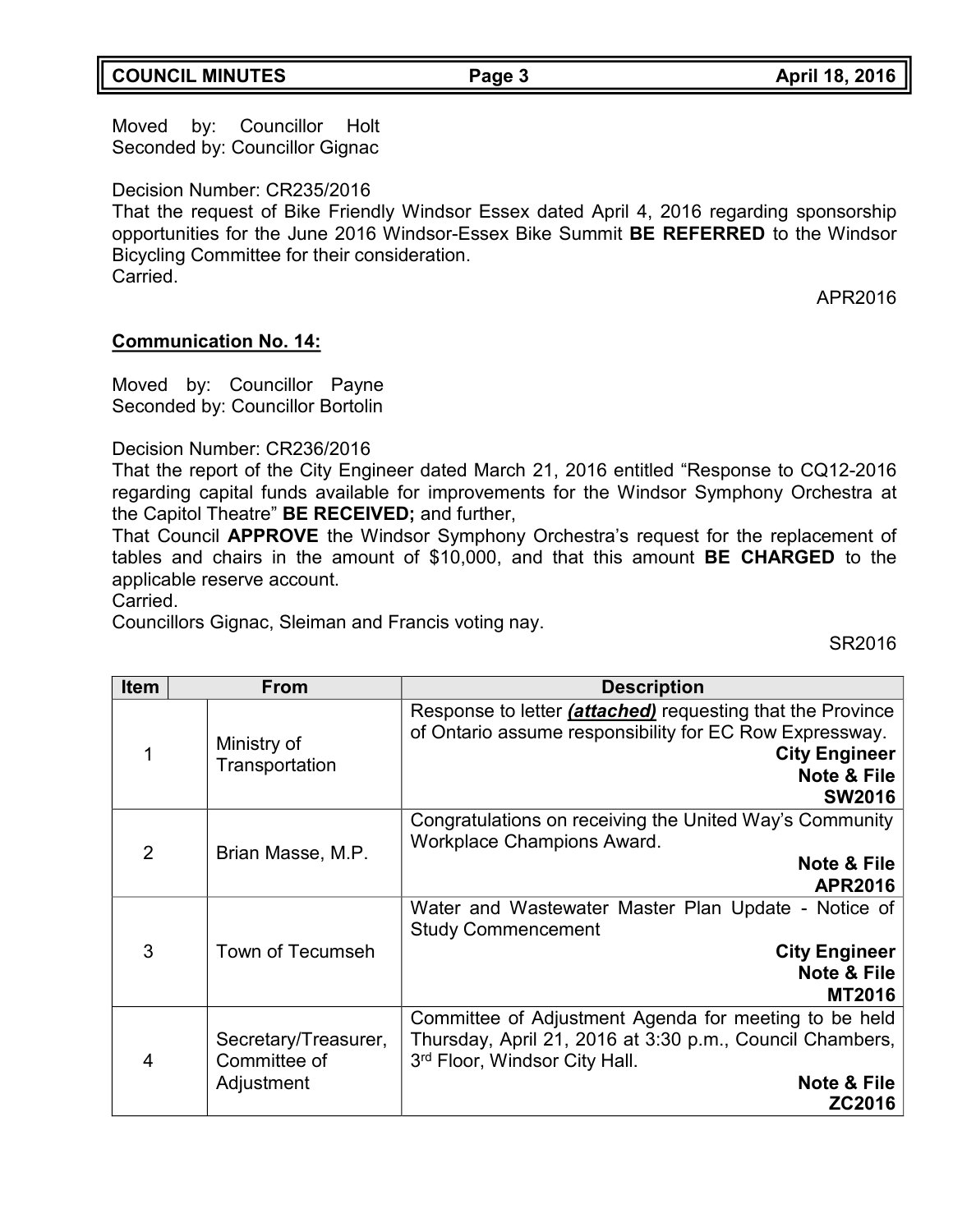**COUNCIL MINUTES Page 4 April 18, 2016**

|                |                            | Request for sponsorship for 2016 Bike Summit.<br><b>Chief Financial Officer &amp; City Treasurer</b>                            |
|----------------|----------------------------|---------------------------------------------------------------------------------------------------------------------------------|
|                | <b>Bike Friendly</b>       | <b>City Engineer</b>                                                                                                            |
| 5              | <b>Windsor Essex</b>       | <b>Windsor Bicycling Committee</b>                                                                                              |
|                |                            | <b>COUNCIL DIRECTION REQUESTED, otherwise Note &amp;</b>                                                                        |
|                |                            | <b>File</b><br><b>APR2016</b>                                                                                                   |
|                |                            | Application of Hashim Abass for Site Plan Approval at                                                                           |
| 6              | Manager of Urban           | 10145 Tecumseh Road East to permit a commercial plaza<br>development.                                                           |
|                | Design                     | Note & File                                                                                                                     |
|                |                            | ZS/12526                                                                                                                        |
| $\overline{7}$ | Manager of Urban           | Application of Mid South Land Development Corp. for Site<br>Plan Approval to permit a new building at 2975 St. Etienne<br>Blvd. |
|                | Design                     | Note & File                                                                                                                     |
|                |                            | ZS/12529                                                                                                                        |
|                |                            | Application of 1762643 Ontario Inc. Dior Homes for Site<br>Plan Approval to permit a multi family six-plex at 1493              |
| 8              | Manager of Urban<br>Design | Parent Avenue.                                                                                                                  |
|                |                            | Note & File                                                                                                                     |
|                |                            | ZS/12530                                                                                                                        |
| 9              | Manager of Urban           | Application of Benson Auto Parts for Site Plan Approval at<br>2600 Howard Avenue.                                               |
|                | Design                     | Note & File                                                                                                                     |
|                |                            | SZ/12531<br>Art Gallery of Windsor Annual Report 2015.                                                                          |
| 10             | Art Gallery of             | Note & File                                                                                                                     |
|                | Windsor                    | APM/10030                                                                                                                       |
|                |                            | Windsor/Essex Provincial Offences (POA) Annual Report<br>2015.                                                                  |
| 11             | Manager of                 | <b>City Solicitor</b>                                                                                                           |
|                | <b>Provincial Offences</b> | <b>Note &amp; File</b>                                                                                                          |
|                |                            | <b>GPL2016</b>                                                                                                                  |
| 12             | Executive Director,        | Education Assistance Reserve Account - Expenditures for<br>2015.                                                                |
|                | <b>Human Resources</b>     | Note & File                                                                                                                     |
|                |                            | AS2016                                                                                                                          |
|                |                            | Response to CQ3-2016 - Abar's, 7880 Riverside Drive<br>East.                                                                    |
| 13             | <b>City Planner</b>        | Note & File                                                                                                                     |
|                |                            | <b>MB2016</b>                                                                                                                   |
|                |                            | Response to CQ12-2016 regarding capital funds available<br>for improvements for the Windsor Symphony Orchestra at               |
| 14             | <b>City Engineer</b>       | the Capitol Theatre.                                                                                                            |
|                |                            | Note & File                                                                                                                     |
|                |                            | <b>SR2016</b>                                                                                                                   |
|                |                            |                                                                                                                                 |

Carried.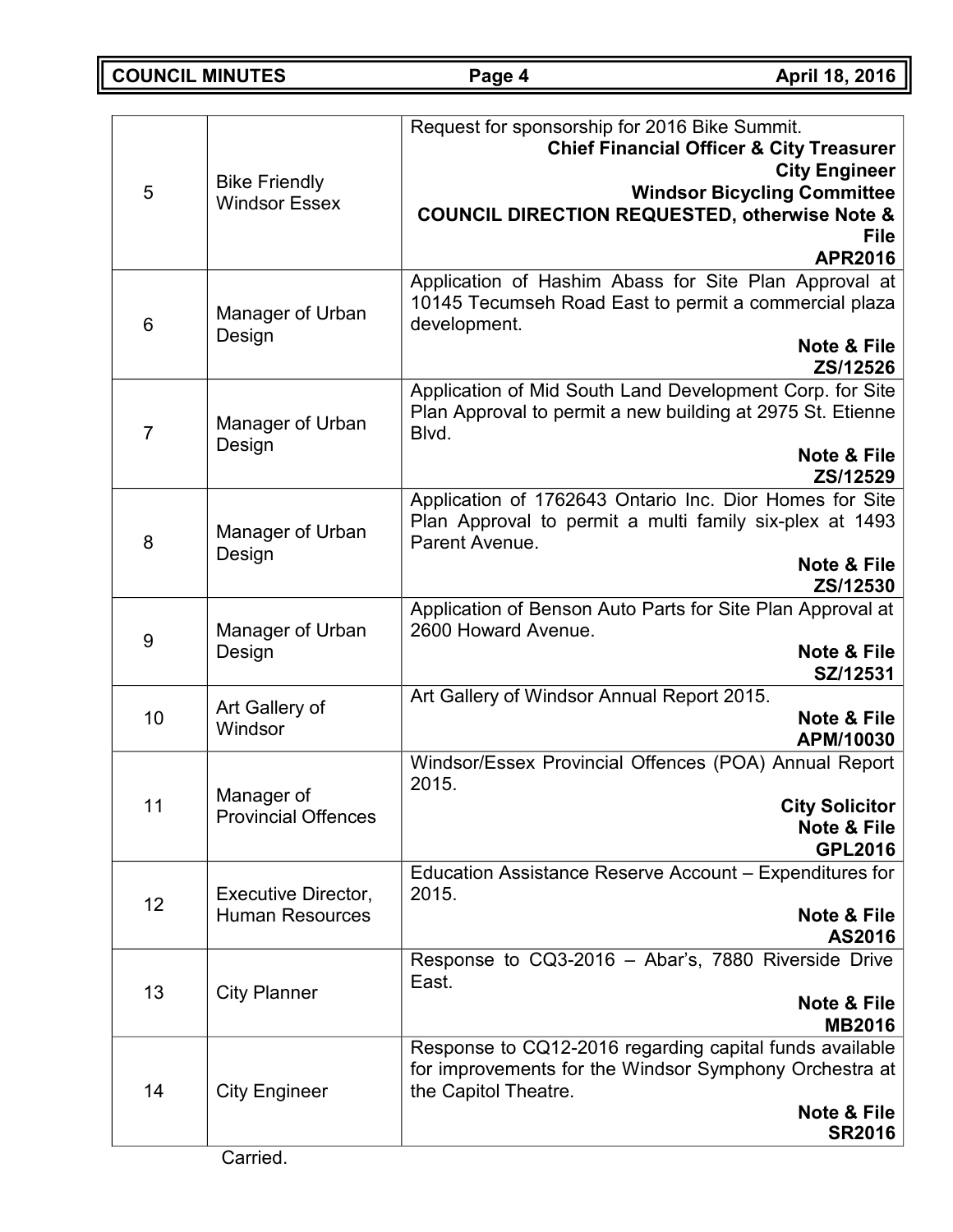# **Consent Agenda**

Moved by: Councillor Francis Seconded by: Councillor Holt

That the following Consent Agenda and the recommendations contained in the administrative reports **BE APPROVED** as amended:

- Item 1 Correction of CR92/2016 (George Avenue Park)
- Item 2 Repeal of By-law 38-2016 Westerly portion of north/south alley between Randolph Avenue and Askin Avenue
- Item 5 South Merritt Park Centres for Seniors Windsor Community Garden
- Item 7 LRWRP Centrifuge #1 Repair
- Item 9 Pre-approval for RFP 86-16 Seat Replacement at the Capitol Theatre
- Item 10 Mitchell Park Natural Playground RFT
- Item 11 E. C. Row Expressway Westbound Overpass Rehabilitation of Walker Road and CNR – Tender No. 38-16
- Item 13 2016 Essex-Windsor Solid Waste Authority Operational Budget

# **Consent Committee Reports**

| <b>Downtown Windsor Planning Study Steering Committee</b> |                                                        |                                               |  |
|-----------------------------------------------------------|--------------------------------------------------------|-----------------------------------------------|--|
| No.<br><b>Description</b>                                 |                                                        |                                               |  |
|                                                           | Report No. 1                                           | Update on Public and Stakeholder Consultation |  |
|                                                           | Report No. 2<br>Downtown Windsor Planning Study Update |                                               |  |

|                | <b>Environment, Transportation &amp; Public Safety Standing Committee</b> |                                                                                                                          |  |
|----------------|---------------------------------------------------------------------------|--------------------------------------------------------------------------------------------------------------------------|--|
| No.            |                                                                           | <b>Description</b>                                                                                                       |  |
|                | Report No. 360                                                            | Minutes<br>of the Essex-Windsor Solid<br>Waste<br>Authority Regular Board meeting held December<br>1, 2015               |  |
| $\overline{2}$ | Report No. 361                                                            | Minutes of<br>the<br>Windsor<br>Essex<br>County<br>Environment Committee meeting held January 28,<br>2016                |  |
| 3              | Report No. 362                                                            | <b>Windsor Essex County Environment Committee</b><br><b>Annual Report 2015</b>                                           |  |
| 4              | Report No. 364                                                            | Impact of hard sided container bylaw requirement<br>on the wildlife population in Windsor (re: CQ23-<br>2015, CR99/2015) |  |
| 5              | Report No. 365                                                            | <b>Updated Recycled Construction Materials Policy</b>                                                                    |  |
| 6              | Report No. 366                                                            | 810 Ouellette Avenue - Fence<br>Sign<br>and<br>Encroachment                                                              |  |
|                | Report No. 367                                                            | Corporate Climate Action Plan and Community<br>Energy Plan -<br>Stakeholder Engagement and Funding                       |  |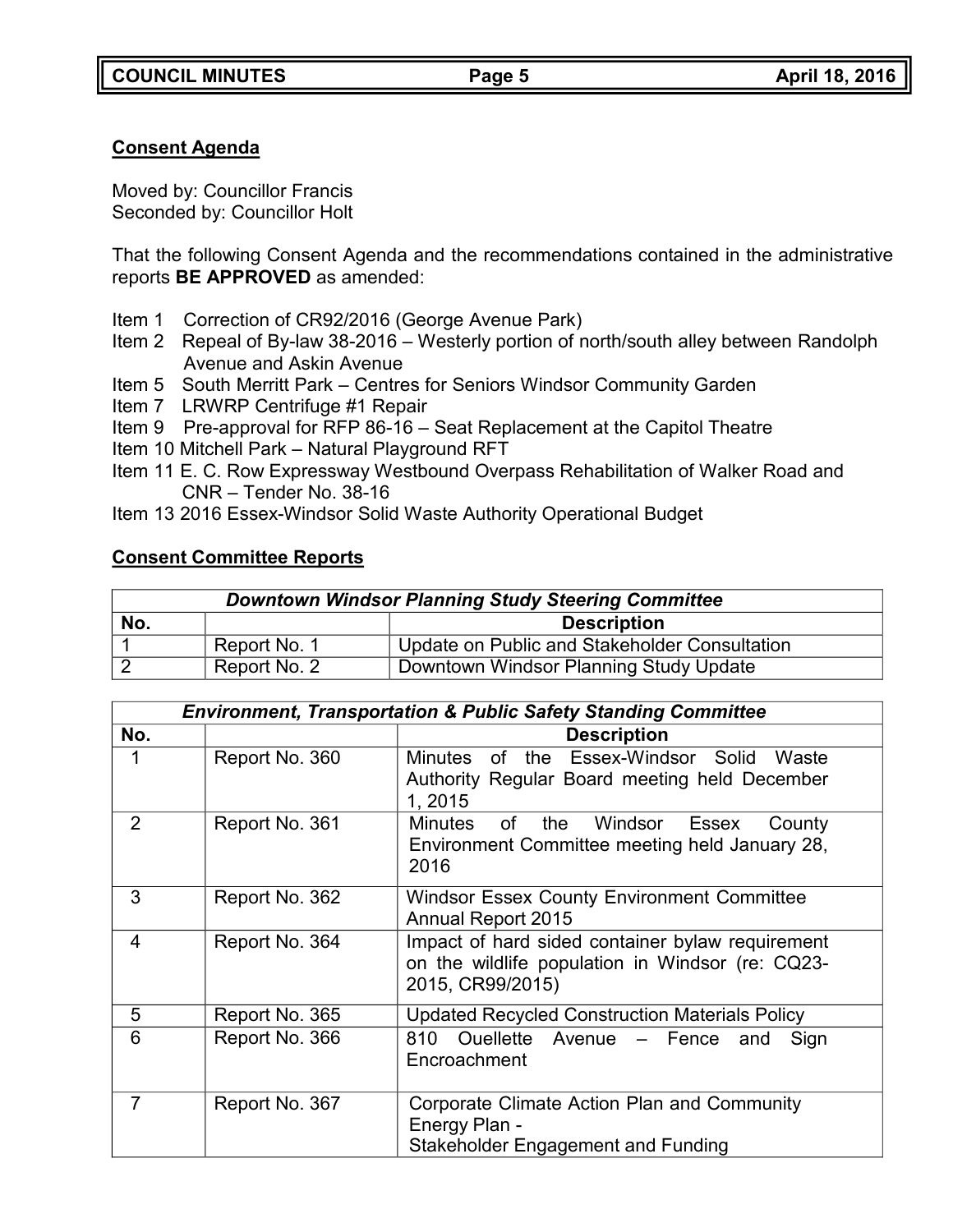**COUNCIL MINUTES Page 6 April 18, 2016**

| 8  | Report No. 368 | Rt. Hon. Herb Gray Parkway - City of Windsor<br>and Town of LaSalle Boundary Line - UPDATE                   |
|----|----------------|--------------------------------------------------------------------------------------------------------------|
| 9  | Report No. 369 | Amendment to Subdivision<br>Agreement<br>Southwood Lakes Subdivision - Howard Avenue<br>to North Talbot Road |
| 10 | Report No. 370 | Windsor International Airport - Airport Zoning<br>Regulations                                                |
| 11 | Report No. 371 | Lou Romano Water Reclamation Plant Upgrade<br>and Expansion Project - Completion Report                      |
| 12 | Report No. 372 | M482-2015 Update to the Bicycle Use Master Plan<br>(BUMP)                                                    |
| 13 | Report No. 373 | 2016 Decommissioning of Transit Windsor Buses                                                                |
| 14 | Report No. 374 | 2015 Preliminary Ridership Statistics                                                                        |

|                | <b>Planning, Heritage &amp; Economic Development Standing Committee</b> |                                                                                |  |
|----------------|-------------------------------------------------------------------------|--------------------------------------------------------------------------------|--|
| No.            |                                                                         | <b>Description</b>                                                             |  |
|                | Report No. 345                                                          | 1849677 Ontario Ltd. - 3820 Tecumseh Rd. E. -                                  |  |
|                |                                                                         | <b>Condo Conversion</b>                                                        |  |
| $\overline{2}$ | Report No. 360                                                          | 1508 Walker (Canada) Limited,<br>Rezoning<br>Application for 1508 Walker Road) |  |
| 3              | Report No. 361                                                          | Jasperson-Appel House, 224 Sunset Avenue -                                     |  |
|                |                                                                         | <b>Built Heritage Fund Grant for Garage Door</b>                               |  |
| 4              | Report No. 362                                                          | Doors Open – Contribution from Heritage                                        |  |
|                |                                                                         | Committee Fund, and City Hall as Site                                          |  |
| 5              | Report No. 364                                                          | Request to close the east/west alley between                                   |  |
|                |                                                                         | Vanier Street and Edinborough Street, west of                                  |  |
|                |                                                                         | Remington                                                                      |  |
| 6              | Report No. 365                                                          | Land Use Study of Parking Areas Within Business                                |  |
|                |                                                                         | <b>Improvement Areas</b>                                                       |  |
| $\overline{7}$ | Report No. 366                                                          | Application for Small Business Investment Grant                                |  |
|                |                                                                         | under the Economic Revitalization Community                                    |  |
|                |                                                                         | Improvement Plan for 2862 Kew Drive (Biwell                                    |  |
|                |                                                                         | Holdings Inc.)                                                                 |  |
| 8              | Report No. 367                                                          | Amendment to Walkerville Business Improvement                                  |  |
|                |                                                                         | Area Boundary                                                                  |  |

| <b>Social Development, Health &amp; Culture Standing Committee</b> |                |                                                                                                                      |
|--------------------------------------------------------------------|----------------|----------------------------------------------------------------------------------------------------------------------|
| No.                                                                |                | <b>Description</b>                                                                                                   |
|                                                                    | Report No. 391 | Ian France Entertainment and Events, Mardi Gras<br>June 24-25, 2016, Temporary Road Closure,<br><b>Ottawa Street</b> |

Carried.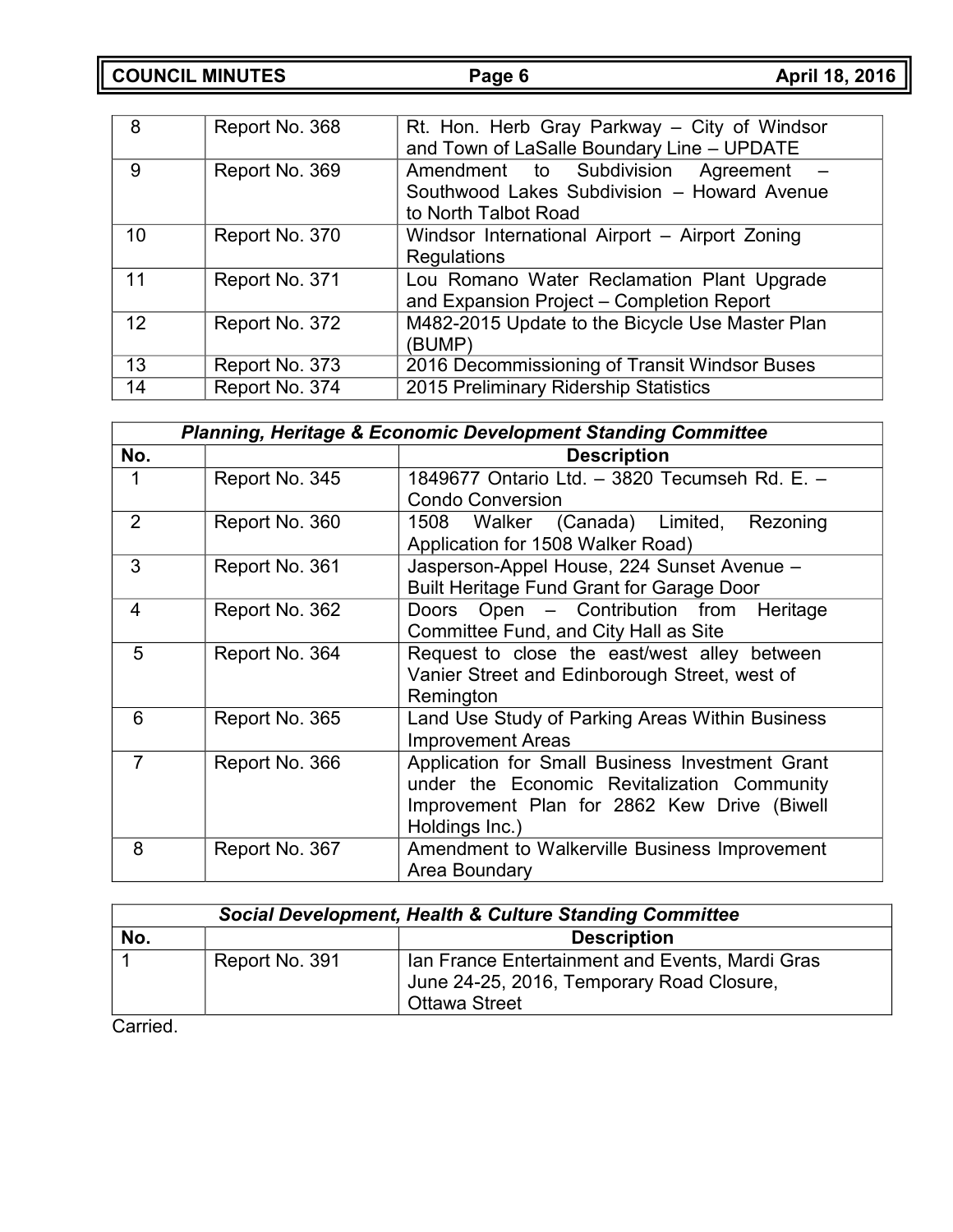# **Deferrals and/or Referrals and Withdrawals**

# **Item 12 Local Contribution to the Proposed Windsor-Essex Hospitals Plan**

At the request of Mayor Dilkens, this matter is being deferred to a Special Meeting of Council to be held April 25, 2016 to allow for all members of Council to be in attendance.

> Report Number: 18193 Clerk's File: MH/12346

(For final disposition of this matter, see Clause **CR250/2016** in Schedule "A" attached hereto.)

# **Report No. 363 of the Environment, Transportation & Public Safety Standing Committee**

At the request of Councillor Holt, Report No. 363 of the Environment, Transportation & Public Safety Standing Committee of its meeting held March 23, 2016 regarding "CQ45/2015 – Feasibility of a Big Bin Project" be deferred to a future meeting of Council to allow for all members of Council to be in attendance, and for administration to provide other options in terms of what the most appropriate ward would be to commence this pilot project.

> Report Number: S 27/2016 Clerk's File: SW2016

(For final disposition of this matter, see Clause **CR257/2016** in Schedule "A" attached hereto.)

# **Presentations & Delegations:**

#### **PRESENTATIONS:**

# **United Way "I Believe in My Community Awards"**

#### **Ilona Schentag, VP Donor Relations and Joseph Moore**

Ilona Schentag, VP Donor Relations and Joseph Moore appear on behalf of United Way to present three (3) "I Believe in My Community Awards" to the City of Windsor overall including its unions and affiliates: Windsor Police Service & Windsor Police Association and CUPE Local 82.

# **Snow Angels Volunteer Acknowledgements**

# **Vincenza Mihalo, Executive Director, and Kristen Novelletto, Employment Officer, Human Resources**

Vincenza Mihalo, Executive Director, and Kristen Novelletto, Employment Officer, Human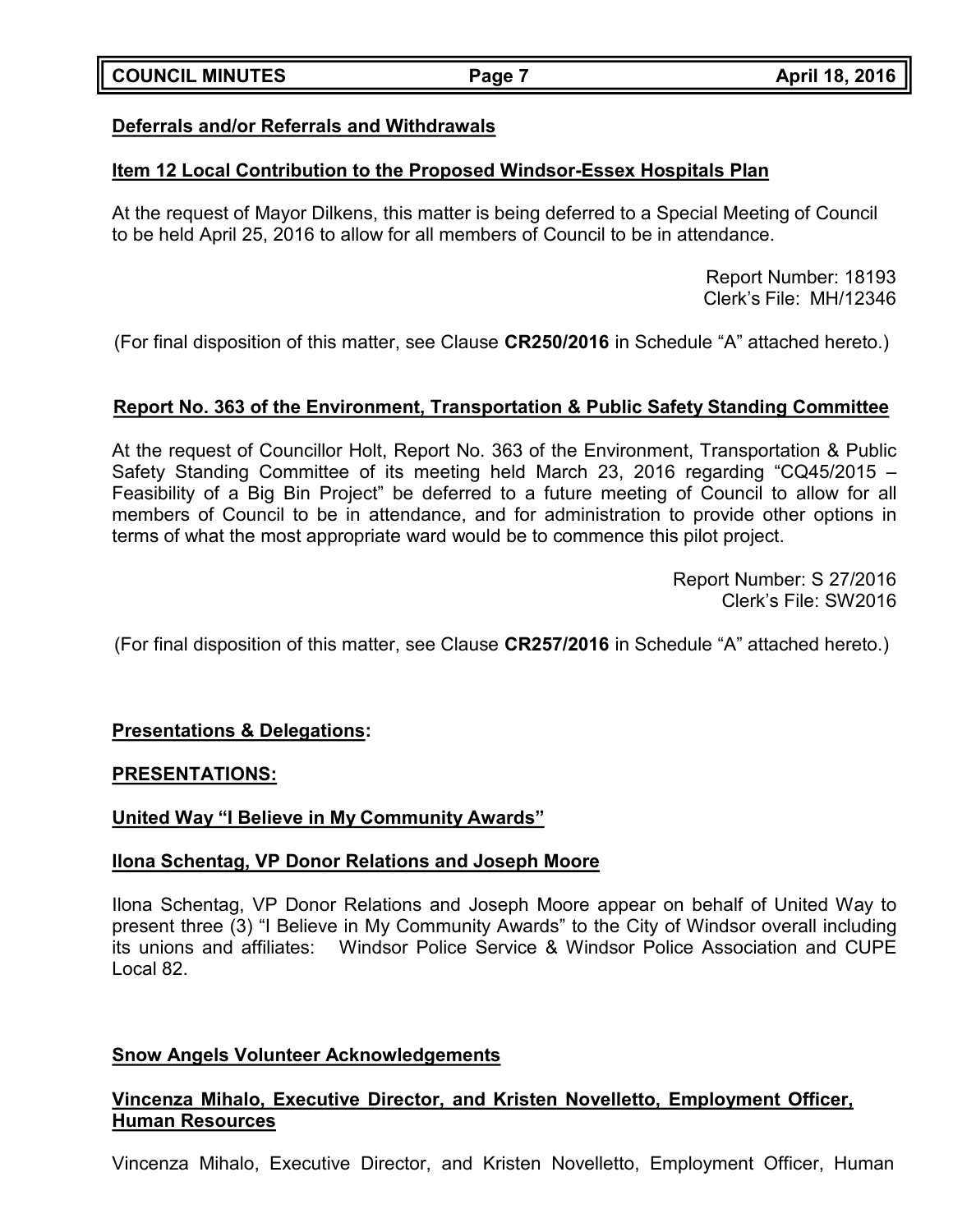| <b>COUNCIL MINUTES</b> | Page 8 | April 18, 2016 |
|------------------------|--------|----------------|
|                        |        |                |

Resources, appear before Council and along with Mayor Dilkens, recognize the volunteers who participated in the City of Windsor's 2015/2016 Snow Angels program:

Jaysen Sylvestre (iPad winner), and Jason Currie, William Perry, Therese Morand, Sanjit Singh and Wayne Pawluk each winning a full year membership to Adventure Bay.

> Agenda Item: 8 Report Number: 18188 Clerk's File: SW2016

(For final disposition of this matter, see Clause **CR246/2016** in Schedule "A" attached hereto.)

#### **DELEGATIONS**

#### **CQ11-2016 – Parking for 14Skyline Lounge**

#### **Joseph Mikhail, Mikhail Holdings Ltd.**

Joseph Mikhail, Mikhail Holdings Ltd., appears before Council to request that Council approve the issuance of one-time exit passes for 14Skyline Lounge for the same period of time as that of the Keg Restaurant.

Moved by: Councillor Bortolin Seconded by: Councillor Sleiman

That Council APPROVE the issuance of one-time exit passes for 14Skyline Lounge for the same remaining period of time as that of the Keg Restaurant.

The motion is **put** and is **lost**. Aye Votes: Councillors Bortolin, Sleiman and Holt Nay Votes: Councillors Gignac, Borrelli, Elliott, Francis and Payne Absent: Councillors Marra and Kusmierczyk

6

(For final disposition of this matter, see Clause **CR244/2016** in Schedule "A" attached hereto.)

# **Agreement between City of Windsor and Windsor Detroit Bridge Authority with respect to relocation of Species at Risk**

#### **David Hanna, resident of Ward 1**

David Hanna, resident of Ward 1, appears before Council to provide comment on the administrative report regarding the agreement between the City of Windsor and the Windsor Detroit Bridge Authority with respect to the relocation of species at risk, stating that he is in favour of this initiative but adds that perhaps additional sites also be considered.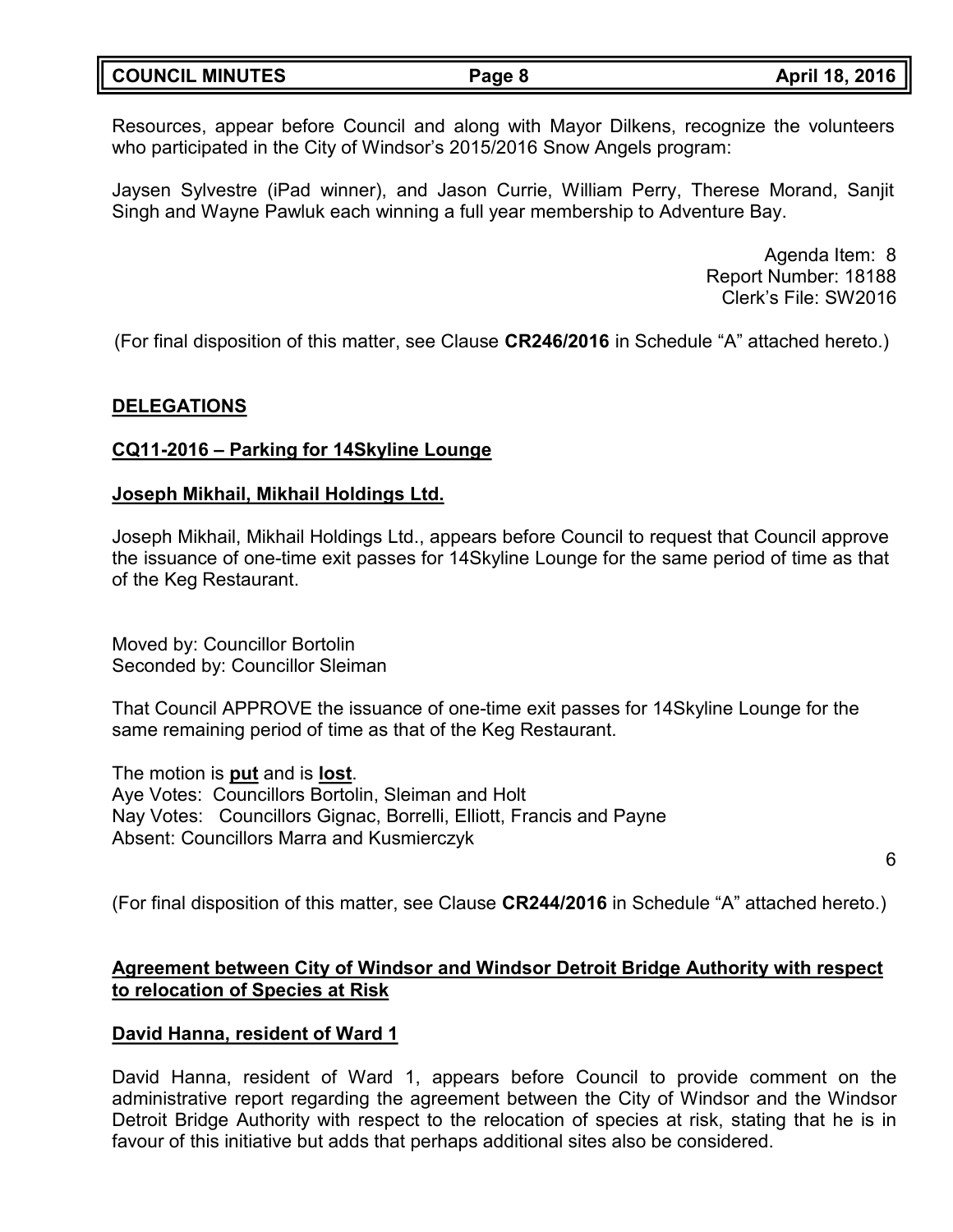Agenda Item: 4 Report Number: 18182 Clerk's File: ST/8821

(For final disposition of this matter, see Clause **CR242/2016** in Schedule "A" attached hereto.)

# **Report No. 359 of the Planning, Heritage & Economic Development Standing Committee (A.D.E. Development & Leasing Corp – 7400 & 7448 Wyandotte Street East)**

### **Jasna Aldea, property owner in Ward 6**

Jasna Aldea, property owner in ward 6, appears before Council to provide comment regarding the rezoning request of A.D.E. Development and Leasing Corp. for 7400 and 7448 Wyandotte East, stating that her mother's home is directly south of the proposed development at 468 Fairview and would most negatively be affected by the proposed density of the new development and concludes by suggesting that the proposed 3-story 45ft high structure does not match the neighbourhood and would negatively affect her quality of life (example: the third floor balconies would peer down on the local single family homes and yards), and suggests that as a compromise that the same development be approved save and except the third floor, thus keeping the neighbourhood intact along with home values.

# **Al Nevin, resident of Ward 6**

Al Nevin, resident of Ward6, appears before Council to provide comment regarding the rezoning request of A.D.E. Development and Leasing Corp. for 7400 and 7448 Wyandotte East, stating that the rezoning request doubles the size of that previously allowed and agreed to by the community, and that the previous rezoning revision and agreement should be honoured, and also suggests that there would be traffic issues resulting in excessive street parking and vehicle traffic on Fairview which will create higher risks for collisions and pedestrian traffic.

#### **Jim Adam, resident of Ward 6**

Jim Adam, resident of Ward 6, appears before Council to provide comment regarding the rezoning request of A.D.E. Development and Leasing Corp. for 7400 and 7448 Wyandotte East, stating opposition to this request, suggesting that a 15 unit development is not consistent with the density as prescribed by current zoning and that the proposed development should be revised to afford a better fit with respect to scale and consideration for existing historic multifamily dwellings which are in close proximity; and also, that surplus cars will be obligated to access Fairview Street parking (which has a highly limited number of spaces) as they are unable to park on Wyandotte Street; and concludes by reiterating that the number of condos being proposed is way too high for this site and the impact cannot be mitigated by site plan control measures.

# **John Sennema, resident of Ward 6**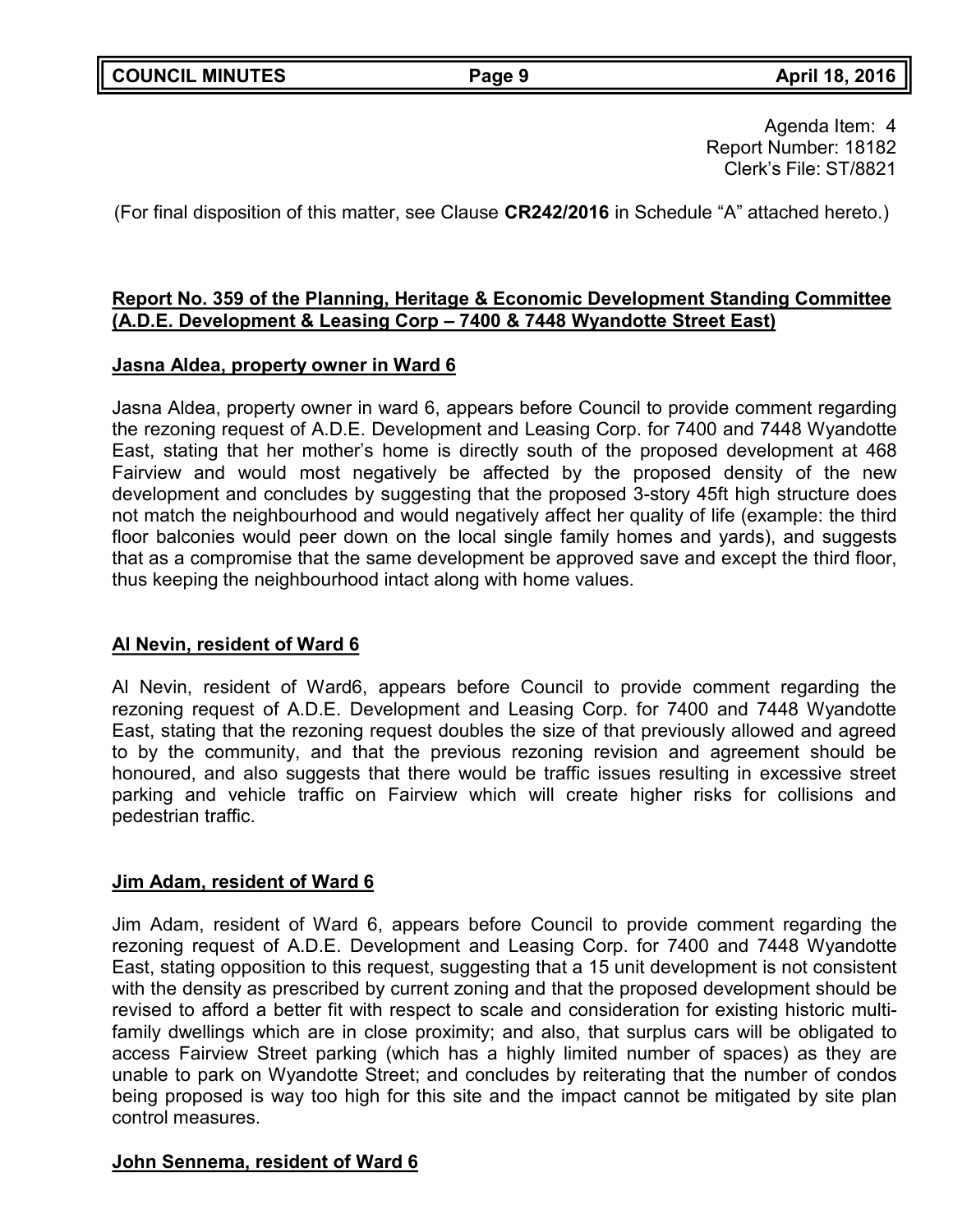| <b>COUNCIL MINUTES</b> |
|------------------------|
|------------------------|

John Sennema, resident of Ward 6, appears before Council to provide comment regarding the rezoning request of A.D.E. Development and Leasing Corp. for 7400 and 7448 Wyandotte East, stating opposition to this proposal as it would be at the expense of nearby residents.

### **Jeff Slopen, Solicitor representing applicant and Karl Tanner, Dillon Consulting**

Jeff Slopen, Solicitor representing the Applicant, and Karl Tanner, Dillon Consulting, appear before Council to provide comment regarding the rezoning request of A.D.E. Development and Leasing Corp. for 7400 and 7448 Wyandotte East and to request that Council approve the rezoning request, as the proposed development is compatible with the surrounding area, is consistent with the Provincial Policy Statement 2014, conforms to the Official Plan and represents good planning.

> Report Number S 50/2016 Clerk's File: ZP/12421

(For final disposition of this matter, see Clause **CR271/2016** in Schedule "A" attached hereto.)

### **Regular Business Items (for final disposition of these matters see Schedule "A" attached)**

Item 3 Proposed expropriation of lands for the Riverside Drive Vista Project -Report No. 346 of the Planning, Heritage & Economic Development Standing Committee (1849677 Ontario Ltd. – 3580 Seminole St. – Condo Conversion) -Report No. 363 of the Planning, Heritage & Economic Development Standing Committee (Alley Closing of East/West alley north of Grand Marais Road East from Francois Road to Ellrose Avenue) -Report No. 368 of the Planning, Heritage & Economic Development Standing Committee (Brownfield Redevelopment Community Improvement Plan (CIP) Application submitted by

## **Consideration of Committee Reports**

Strathan Corporation for 804 McDougall Street)

Moved by: Councillor Payne Seconded by: Councillor Sleiman

Decision Number: CR237/2016 That the **Report of the special In-camera** meeting held April 18, 2016, **BE ADOPTED** as presented. Carried.

ACO2016

**By-laws**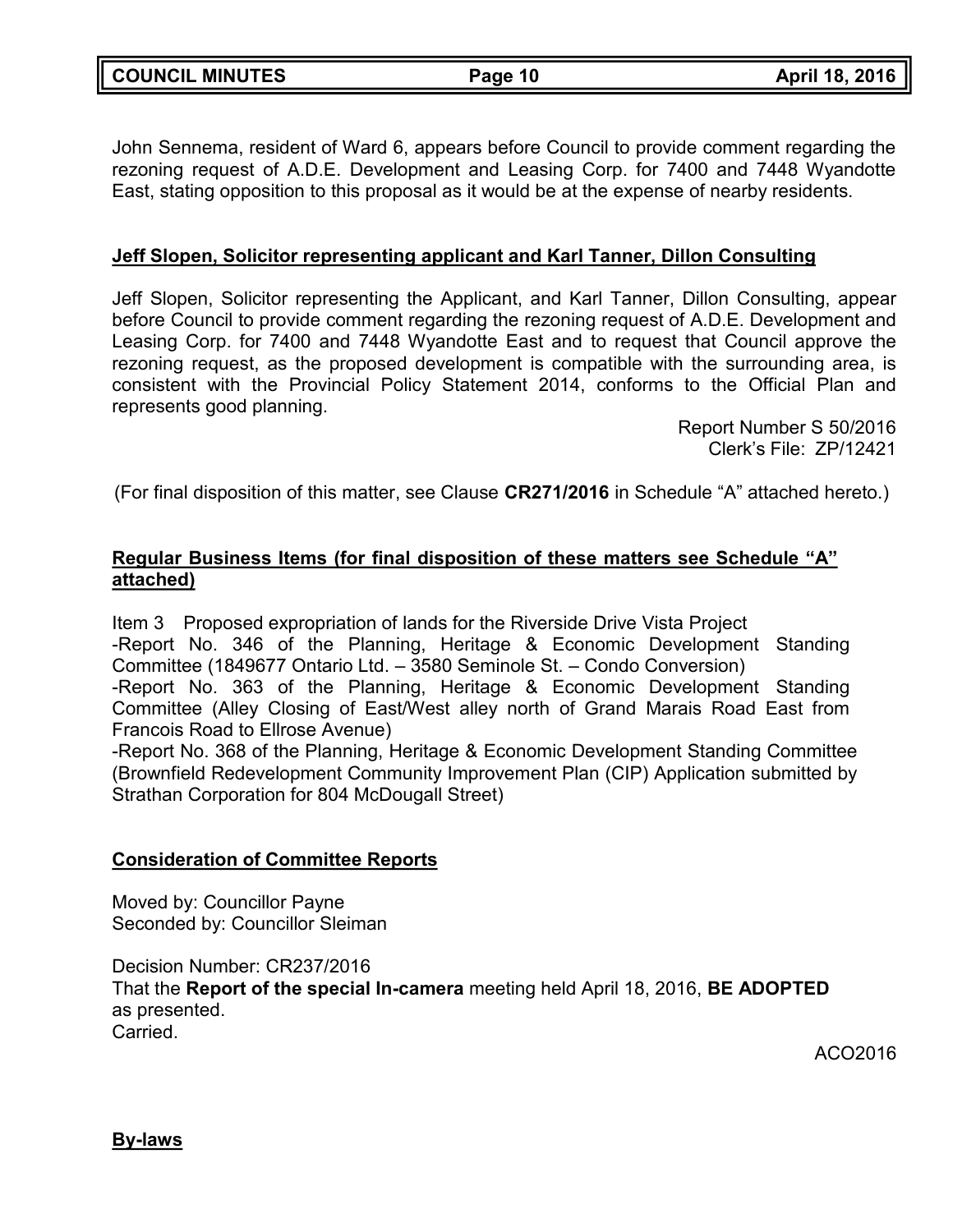# **COUNCIL MINUTES Page 11 April 18, 2016**

Moved by: Councillor Borrelli Seconded by: Councillor Bortolin

That the following By-laws No. 47-2016 through 54-2016 (inclusive), be introduced and read a first and second time:

- 47-2016 "A BY-LAW TO FURTHER AMEND BY-LAW NUMBER 9148 BEING A BY-LAW TO REGULATE TRAFFIC WITHIN THE LIMITS OF THE CITY OF WINDSOR", authorized by CR151/2015, adopted August 24, 2015
- 48-2016 "A BY-LAW TO PERMIT MULTIFOOD SUPERMARKET TO REMAIN OPEN ON A HOLIDAY IN THE CITY OF WINDSOR", authorized by CAO3401, approved March 3, 2016
- 49-2016 "A BY-LAW TO REPEAL BY-LAW NUMBER 38-2016 BEING A BY-LAW TO CLOSE AND STOP UP AND CONVEY, THE ENTIRE LENGTH OF THE WESTERLY 3.048 METRE (10 FOOT) WIDE PORTION OF THE NORTH/SOUTH ALLEY BETWEEN RANDOLPH AVENUE AND ASKIN AVENUE, SOUTH OF FRANCHETTE STREET UP TO THE NORTH LIMIT OF THE INTERSECTING EAST/WEST ALLEY NEXT NORTH OF WYANDOTTE STREET WEST, CITY OF WINDSOR", (See Item 2)
- 50-2016 "A BY-LAW TO FURTHER AMEND BY-LAW NUMBER 8600 CITED AS THE "CITY OF WINDSOR ZONING BY-LAW"", (See Planning, Heritage & Economic Development Standing Committee Report 359)
- 51-2016 "A BY-LAW TO FURTHER AMEND BY-LAW NUMBER 8600 CITED AS THE "CITY OF WINDSOR ZONING BY-LAW"" (See Planning, Heritage & Economic Development Standing Committee Report 360)
- 52-2016 "A BY-LAW TO AMEND BY-LAW 25-2010, BEING A BY-LAW TO PROVIDE FOR THE PROTECTION OF HIGHWAYS IN WINDSOR", authorized by B23-2015, adopted December 21, 2015
- 53-2016 "A BY-LAW TO ESTABLISH LANDS AS A PUBLIC HIGHWAY KNOWN AS THUNDERBAY AVENUE, IN THE CITY OF WINDSOR", authorized by CR76/2011, adopted February 28, 2011
- 54-2016 "A BY-LAW TO CONFIRM THE PROCEEDINGS OF THE COUNCIL OF THE CORPORATION OF THE CITY OF WINDSOR AT ITS MEETING HELD ON THE EIGHTEENTH DAY OF APRIL, 2016"

Carried.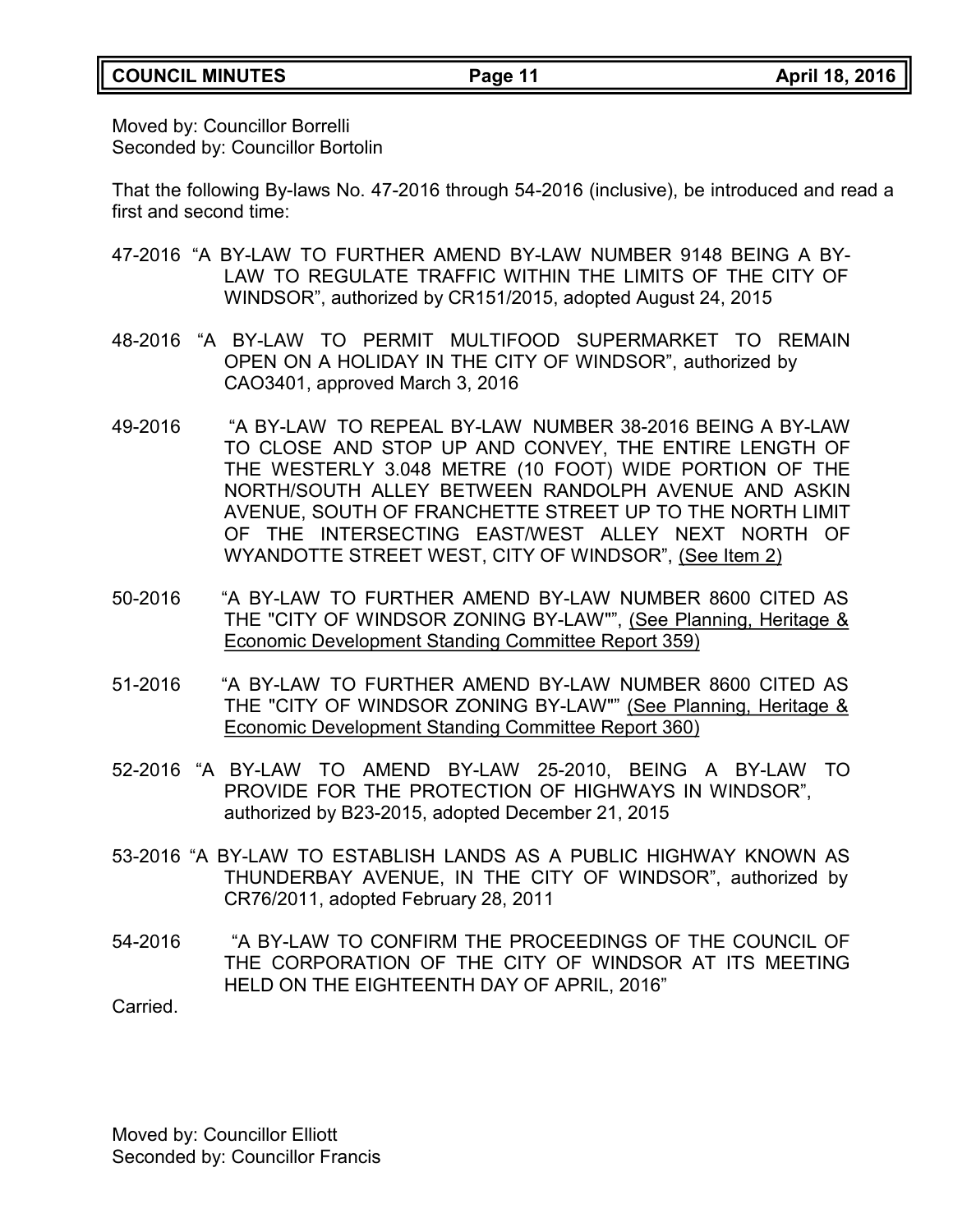| <b>COUNCIL MINUTES</b> | Page 12 | April 18, 2016 |
|------------------------|---------|----------------|
|                        |         |                |

That the Committee of the Whole does now rise and report to Council respecting the business items considered by the Committee:

- **1) Communication Items (as amended)**
- **2) Consent Agenda (as amended)**
- **3) Items Deferred Items Referred**
- **4) Consideration of the Balance of Business Items (see Schedule "A")**
- **5) Committee Reports (as presented)**
- **6) By-laws given first and second readings (as presented)**

Carried.

#### **Notices of Motion**

None presented.

# **Third Reading of By-laws**

Moved by: Councillor Holt Seconded by: Councillor Payne

That the following By-laws No. 47-2016 through 54-2016 (inclusive), having been read a first and second time be now read a third time and finally passed and that the Mayor and Clerk **BE AUTHORIZED** to sign and seal the same notwithstanding any contrary provision of the Council. **Carried** 

#### **Petitions**

None presented.

#### **Council Questions**

Moved by: Councillor Sleiman Seconded by: Councillor Borrelli

#### Decision Number: CR238/2016

That the following Council Question by Councillor Payne **BE APPROVED**, and that Administration **BE DIRECTED** to proceed with the necessary actions to respond to the Council Question in the form of a written report, consistent with Council's instructions, and in accordance with Section 17.1 of the Procedure By-law 98-2011:

#### **CQ17-2016**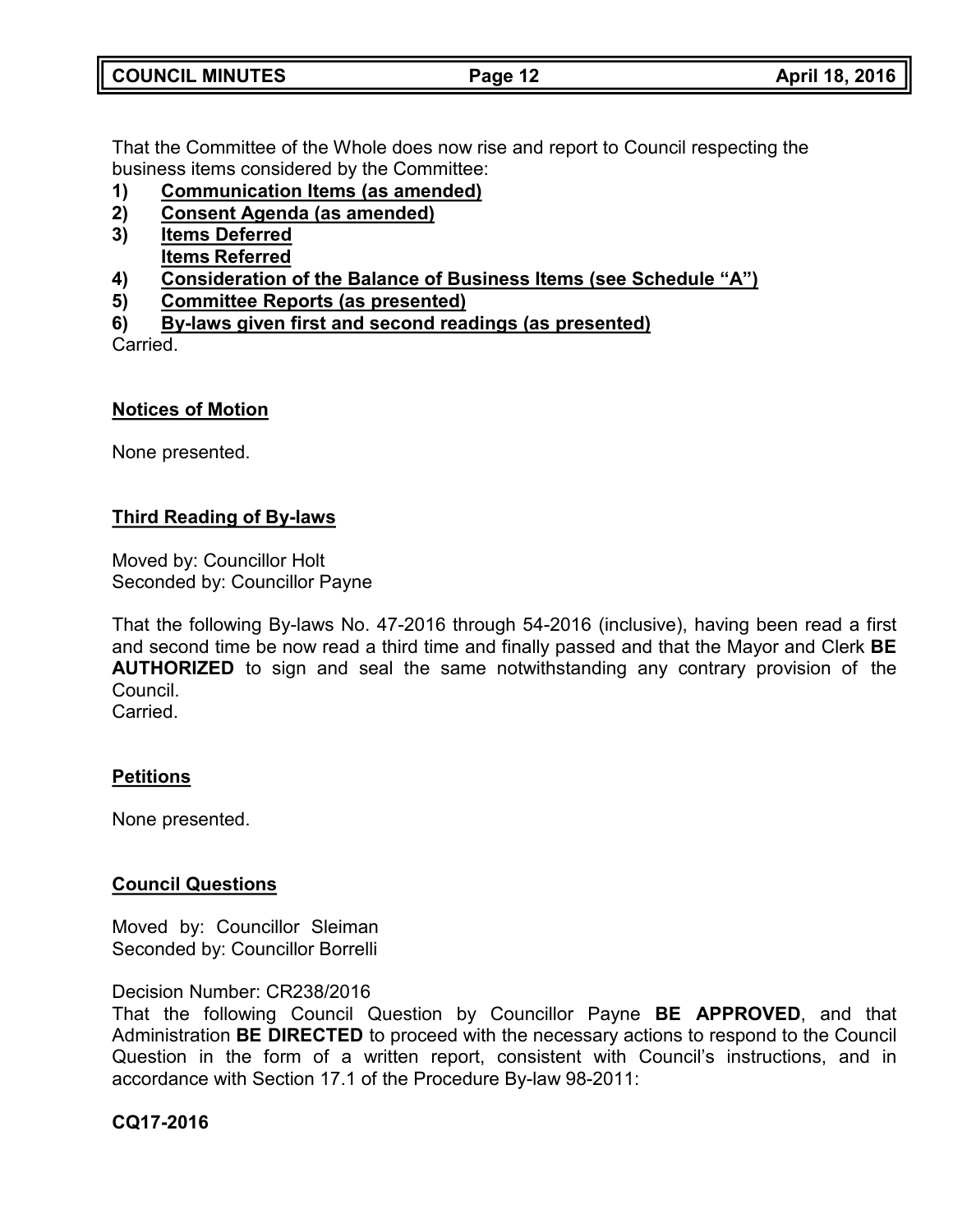| <b>COUNCIL MINUTES</b> | Page 13 | April 18, 2016 |
|------------------------|---------|----------------|
|                        |         |                |

Asks Administration to work with key Community Partners, including Pathway to Potential to research and identify national and international best practices that address issues related to poverty. I would request that a report to Council be forthcoming which speaks to causes and consequences of poverty and outlines potential approaches to reduce poverty. These approaches should include action items that could be directed by City Council and include metrics to measure success. (Preamble attached).

**Carried** 

#### **Adjournment**

Moved by: Councillor Bortolin Seconded by: Councillor Elliott

That this Council meeting stand adjourned until the next regular meeting of Council or at the call of the Mayor. Carried.

Accordingly, the meeting is adjourned at 8:47 o'clock p.m.

**MAYOR**

**CITY CLERK**

SS/10488

# **THIS IS A DRAFT COPY**

# **DEPUTY CITY CLERK/SENIOR MANAGER OF COUNCIL SERVICES**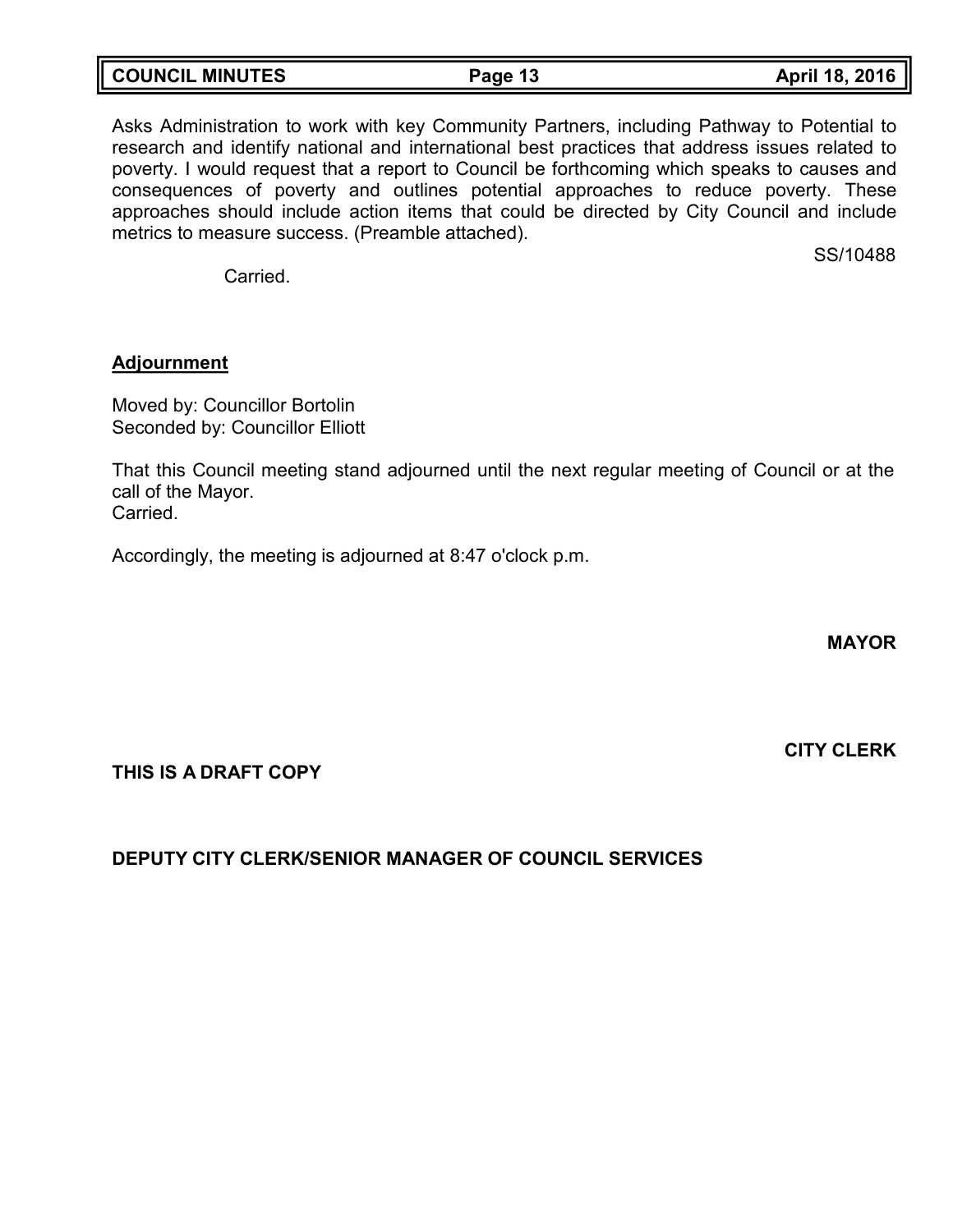### **COUNCIL MINUTES Page 14 April 18, 2016**

Moved by: Councillor Francis Seconded by: Councillor Holt

Decision Number: CR239/2016

That resolution CR92/2016 **BE AMENDED** to remove reference to the installation of 4 light standards in order to correctly reflect the transaction as reported to Council. Carried.

> Agenda Item: C1 Report Number: 18186 Clerk's File: SR/11917

Moved by: Councillor Francis Seconded by: Councillor Holt

Decision Number: CR240/2016

That By-Law 38-2016 applying to the westerly 10 foot wide portion of the north/south alley between Randolph Avenue and Askin Avenue, south of Fanchette Street **BE REPEALED**.

**Carried** 

Agenda Item: C2 Report Number: 18183 Clerk's File: SAA2016

Moved by: Councillor Gignac Seconded by: Councillor Bortolin

# Decision Number: CR241/2016

That the City Council of the City of Windsor acting as an approving authority pursuant to the *Expropriations Act* hereby resolves to expropriate the lands described in Schedule "A" hereto and authorizes the CAO and the City Clerk to **EXECUTE** the necessary Expropriation Plan and register the same on title, as well as the Certificate of Approval and all other necessary documents to put the expropriation into effect. Carried.

> Agenda Item: 3 Report Number: 18181 Clerk's File: SW/8513

Appendices Schedule A

Moved by: Councillor Bortolin Seconded by: Councillor Gignac

Decision Number: CR242/2016

THAT Council **DIRECT** that the Executive Director of Parks provide relocation site(s) for Species at Risk and Provincially Rare Species found on the Gordie Howe International Bridge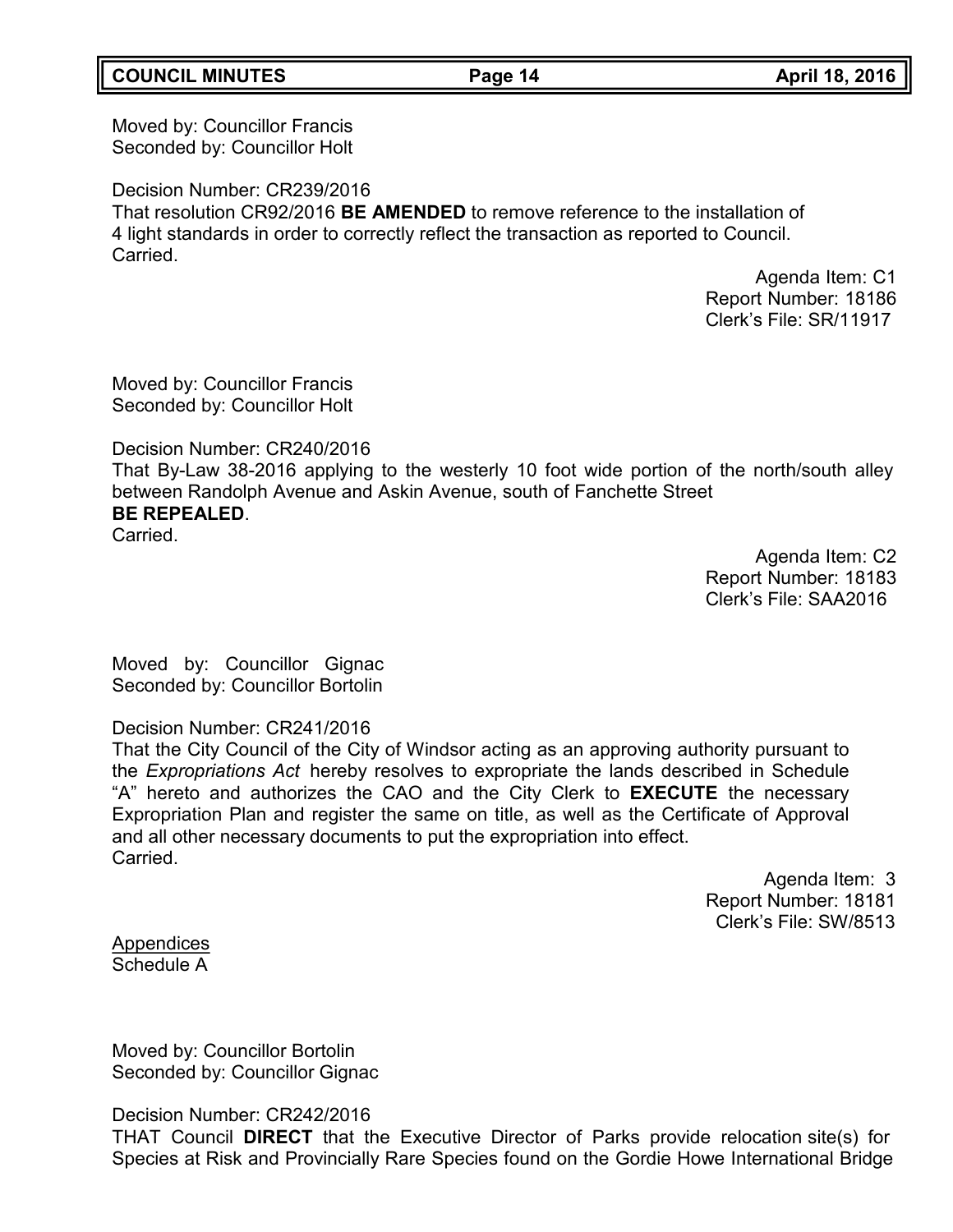| <b>COUNCIL MINUTES</b> | Page 15 | April 18, 2016 |
|------------------------|---------|----------------|
|                        |         |                |

Project. In addition, that the Executive Director of Parks provide 5 years of monitoring of the relocation site(s) per the Species of Risk Mitigation plan as per the Bridge to Strengthen Trade Act (BSTA).

THAT the Chief Administrative Officer and City Clerk **BE AUTHORIZED** to execute a contract with Windsor Detroit Bridge Authority (WDBA), provided that such contract is approved as to form and technical content by the City Solicitor and Executive Director of Parks, and as to financial content by the Chief Financial Officer & City Treasurer. Carried.

Councillor Payne was absent from the meeting when the vote was taken on this matter.

Agenda Item: 4 Report Number: 18182 Clerk's File: ST/8821

Moved by: Councillor Francis Seconded by: Councillor Holt

Decision Number: CR243/2016

- I. That Council **APPROVE** the request of Centres for Seniors Windsor (CFSW) 635 McEwan Ave. Windsor, Meagan Hugall, Outreach Coordinator, for a non exclusive license of 212.2 square metres (253.7sq. yds.) of South Merritt Park as described on the attached plan (Appendix A) in order to facilitate the installation of a community garden operation on the following conditions:
	- 1) Use of 212.2 square metres (253.7sq. yds.) of land, as depicted in the sketch attached as Appendix 'A', for use as a community garden in accordance with the attached as Appendix 'B';
	- 2) The term of the license is from April 1, 2016 to Nov 30, 2016;
	- 3) CFSW is obligated to take the land as is to construct and maintain their improvements on the licensed land at their expense;
	- 4) A security deposit in the amount of \$500.00 to insure that the property is returned to its original condition at the end of the license term;
	- 5) Property taxes for the licensed lands will be the responsibility of the CFSW;
	- 6) The annual fee for the licensed land is \$50.00 , payable in advance;
	- 7) The licensed area is to be kept free of pests and animals;
	- 8) The use of pesticides and herbicides is prohibited;
	- 9) Liability insurance in the amount of \$2,000,000 with "The Corporation of the City of Windsor" named as an additional insured, in accordance with the Purchasing Bylaw, and satisfactory in form and content to the Manager of Risk and Insurance;
	- 10) The CFSW agrees to indemnify and hold harmless The Corporation of the City of Windsor, its affiliates, officers, employees, councillors, and assigns [collectively the "City"], from and against any and losses, damages, costs, and expenses, and all claims, demands, actions, causes of action, suits, proceedings and liability, including all claims made by any third party under or relating to this license, for bodily injury or property damage howsoever arising, unless caused by the City's negligence;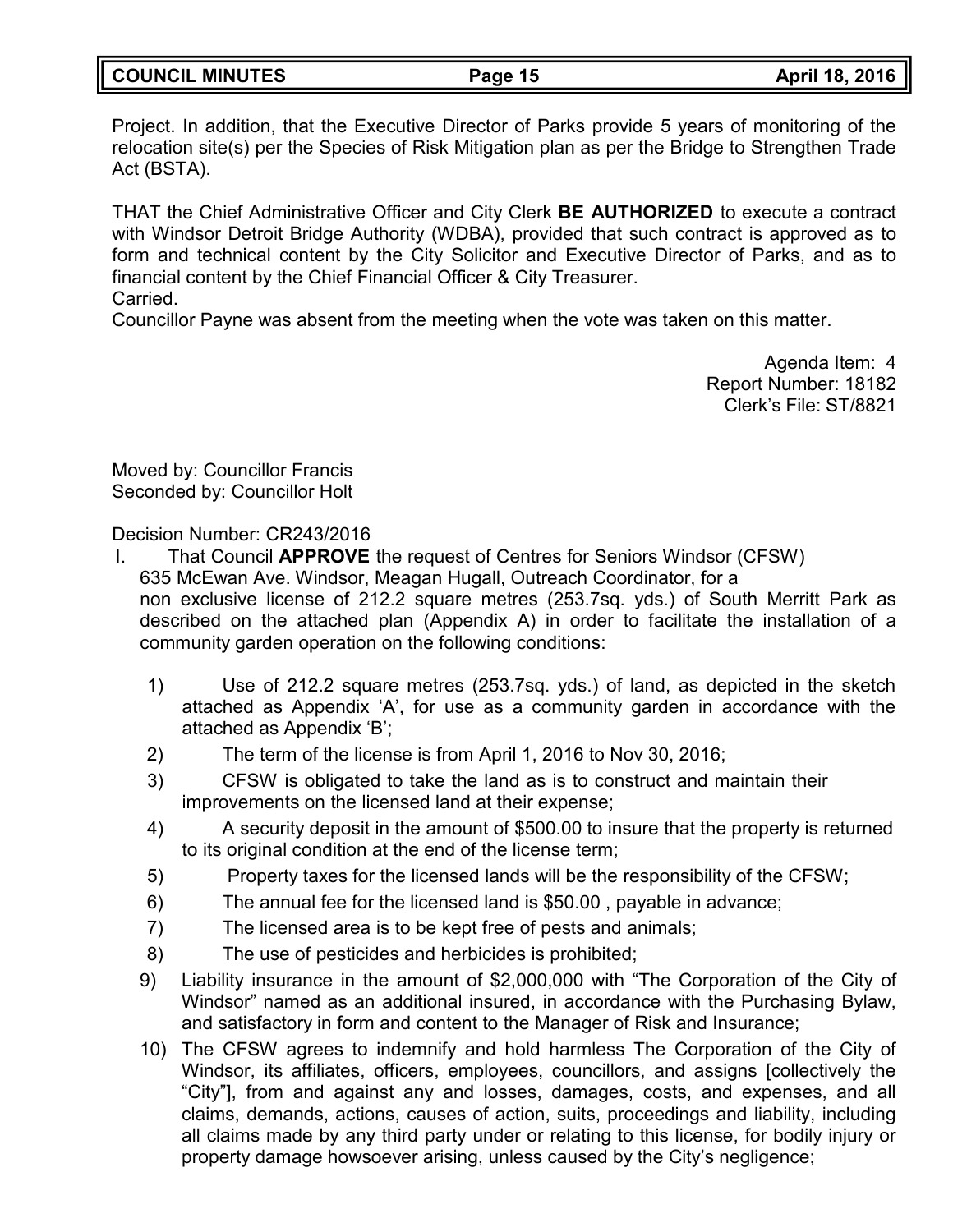- 11) The City is not responsible in the case of vandalism or theft;
- 12) Tenants must provide plans and specifications of the facility for review and approval to the satisfaction of the Executive Director of Parks and Facility Operations;
- 13) The storage of motor vehicles, tractors, fuel and chemicals is prohibited;
- 14) The use of motorized equipment is limited to the first 30 days of the growing season starting on April 1, 2016, or the date of approval by City Council, whichever occurs later;
- 15) CFSW will maintain the licensed lands not under cultivation by controlling weeds and grass on a regular basis;
- 16) The balance of the terms and conditions of this license, except as noted herein, are the standard requirement in other municipal licenses; and;
- II. THAT the Chief Administrative Officer and City Clerk **BE AUTHORIZED** to execute a license agreement, satisfactory in form to the City Solicitor, in technical content to the Executive Director of Park, and in financial content to the City Treasurer. Carried.

Agenda Item: C5 Report Number: 18185 Clerk's File: SR2016

Appendices Appendix A and B

Moved by: Councillor Francis Seconded by: Councillor Gignac

Decision Number: CR244/2016

THAT Council **APPROVE** the issuance of One Time Reduction (OTR) passes for 14Skyline Lounge and other businesses that wish to pay for their customers parking. Carried.

Councillor Bortolin voting nay.

Agenda Item: 6 Report Number: 18192 Clerk's File: ST2016

Moved by: Councillor Francis Seconded by: Councillor Holt

Decision Number: CR245/2016

I. THAT the Purchasing Department **BE AUTHORIZED** to issue a Contract Purchase Order to Sentrimax Centrifuges Inc. for an amount not to exceed \$383,000.00 plus HST for the repair of the Lou Romano WRP Sharples DS906 Centrifuge Rotating Assembly, AND;

II. THAT funding in the amount of \$389,742 **BE TRANSFERRED** from Fund 131 (LRWRP Reserve Fund) to Project 7169002 (LRWRP – General Repair Costs). Carried.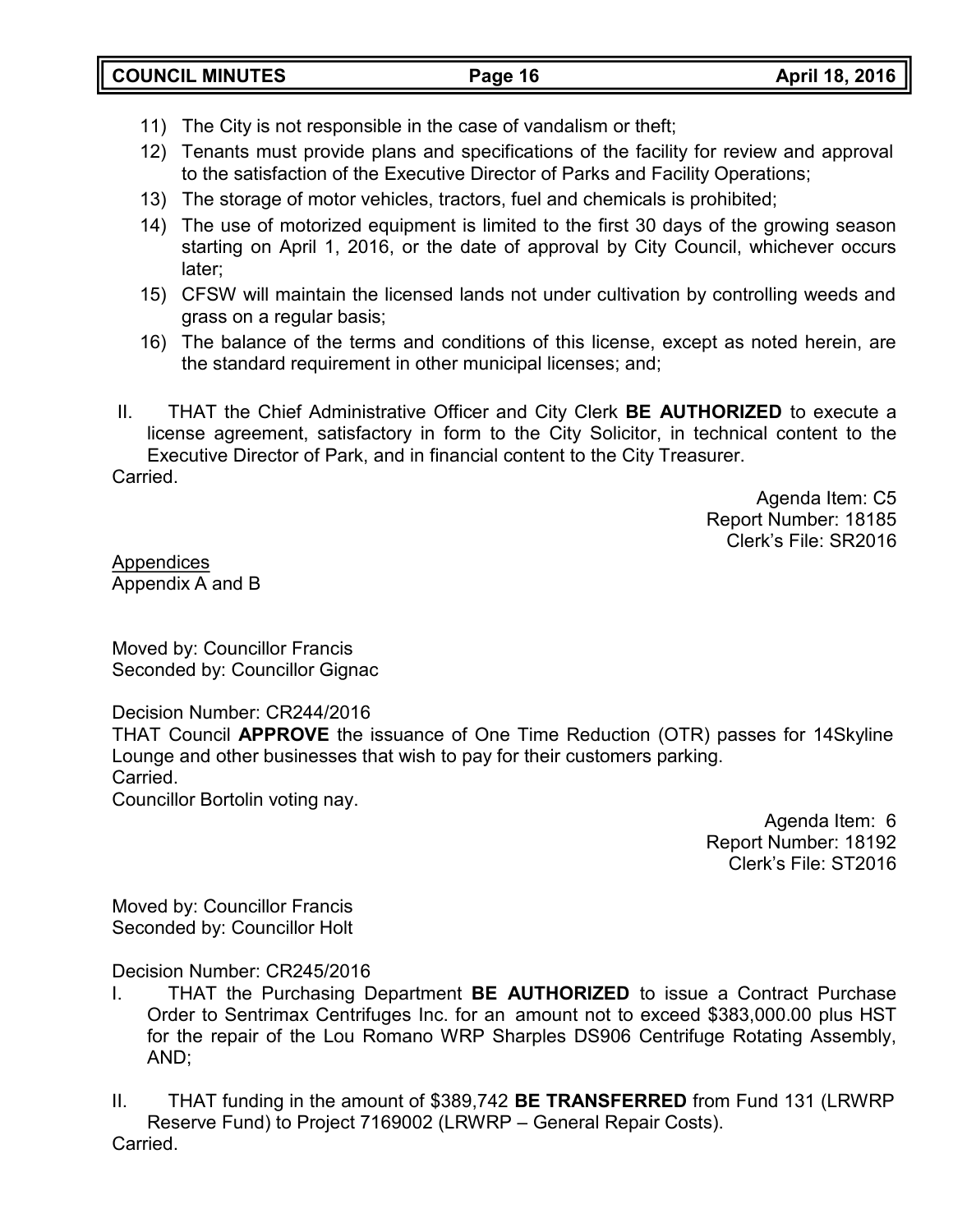Agenda Item: C7 Report Number: 18175 Clerk's File: SW/12518

Moved by: Councillor Gignac Seconded by: Councillor Payne

Decision Number: CR246/2016

- I) THAT the Report entitled Snow Angels Volunteer Acknowledgements dated March 7, 2016 **BE RECEIVED** for information.
- II) THAT Council **RECOGNIZE** the Volunteers and winners of prizes for the Snow Angels Program.

Carried.

Agenda Item: 8 Report Number: 18188 Clerk's File: SW2016

Moved by: Councillor Francis Seconded by: Councillor Holt

Decision Number: CR247/2016

- I. That, in order to proceed with the work, Administration **BE AUTHORIZED** to proceed with the Award of RFP 86-16 for the Seat Replacements at the Capitol Theatre to the successful Proponent with a Purchase Order or Agreement, subject to the RFP being within the approved budget of \$400,000; and,
- II. That, if an agreement is required, the Chief Administrative Officer and City Clerk **BE AUTHORIZED** to sign such agreement with the successful Proponent, satisfactory in form to the City Solicitor, in financial content to the Chief Financial Officer and City Treasurer, and in technical content to the City Engineer; and,

III. That the results of the RFP process **BE REPORTED** to Council. Carried.

Agenda Item: C9 Report Number: 18176 Clerk's File: SR/12519

Moved by: Councillor Francis Seconded by: Councillor Holt

Decision Number: CR248/2016

THAT Council **APPROVE** the master plan for Mitchell Park attached in Appendix H; and further,

THAT the Chief Administrative Officer and City Clerk **BE AUTHORIZED** to sign a contract in the amount of \$230,000.00 with Earthscape Ontario Inc., satisfactory in form to the City Solicitor, in technical content to the Executive Director of Parks and in financial content to the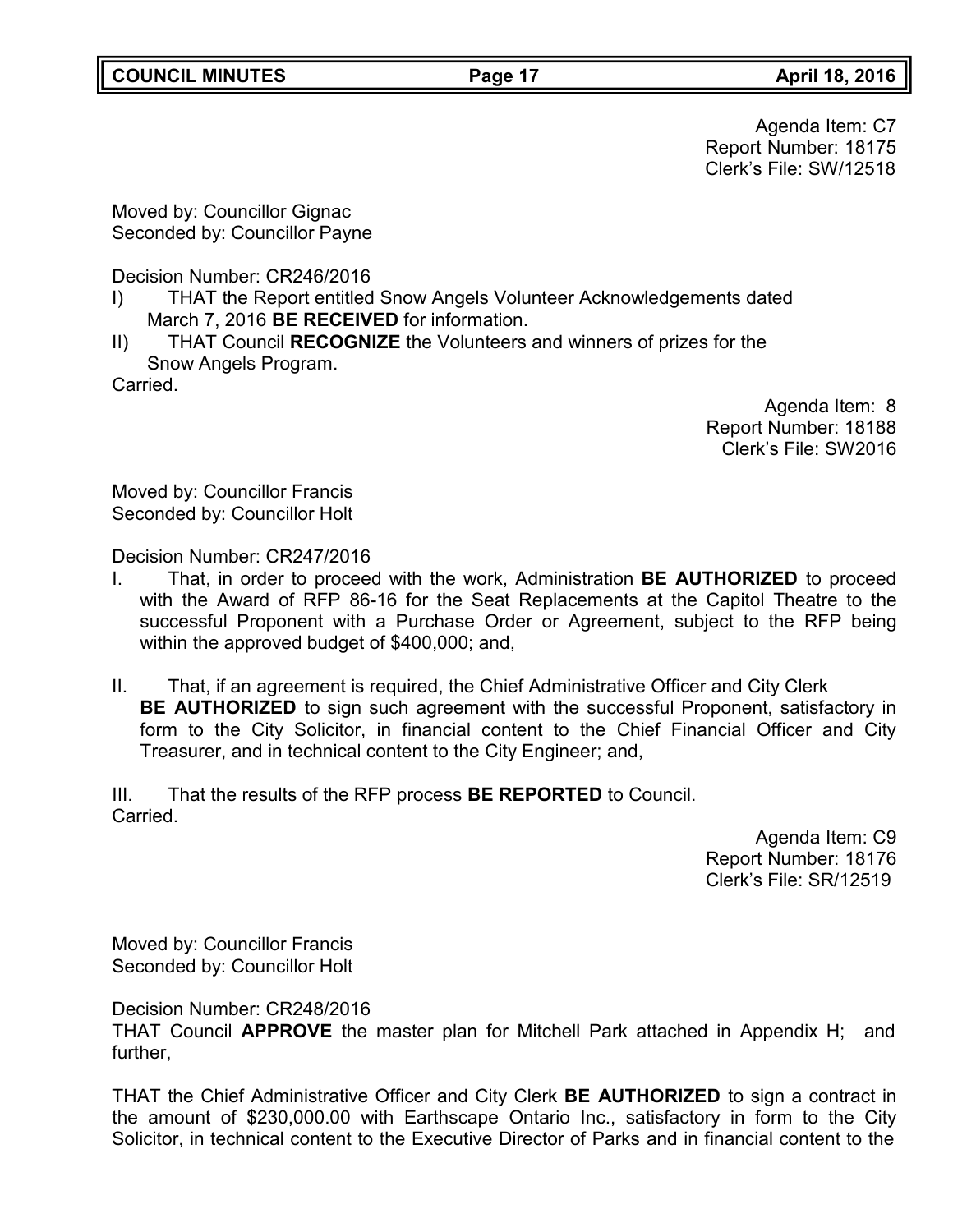| <b>COUNCIL MINUTES</b> | Page 18 | April 18, 2016 |
|------------------------|---------|----------------|
|                        |         |                |

City Treasurer and Chief Financial Officer for design/build services for a new 'Natural Playground' at Mitchell Park; and further,

THAT \$550,000 **BE APPROVED** as a pre-commitment of funds for the re-development of Mitchell Park (Neighbourhood Parks, Project #PFO-007-12): \$250,000 from the 2017 Capital Budget and \$300,000 2019 Capital Budget allocation as previously identified in the 2016 Capital Budget 5-year capital plan;

### **PROJECT CHARGED:**

Neighbourhood Parks Project ID#7151015. Carried.

Agenda Item: C10 Report Number: 18177 Clerk's File: SR/12520

Appendices Plan

Moved by: Councillor Francis Seconded by: Councillor Holt

Decision Number: CR249/2016

I. THAT the following low tender **BE ACCEPTED:**

| erer:                  | Construction Industries Inc.                                                                              |
|------------------------|-----------------------------------------------------------------------------------------------------------|
|                        | Rehabilitation of Walker Rd. Overpass and CN<br>Overhead at E.C. Row Expressway<br>Westbound-Tender 38-16 |
| <b>Tendered Price:</b> | $2,241.43$ (excluding HST)                                                                                |
| unts Charged:          | Capital Budget Project ID 7161028                                                                         |

AND THAT the Chief Administrative Officer and City Clerk **BE AUTHORIZED** to sign a contract, satisfactory in form to the City Solicitor, technical content to the City Engineer, and financial content to the Chief Financial Officer and City Treasurer, with Front Construction Industries Inc, for Tender No. 38-16.

II. That Council **AUTHORIZE** Administration to transfer \$610,560 from the 2015 E.C. Row Project ID 7151002 into the 2016 Bridge Rehabilitation Project ID 7161028 to offset the cost associated with road improvements consisting of milling and paving on EC Row westbound between Central Ave. and Walker Rd.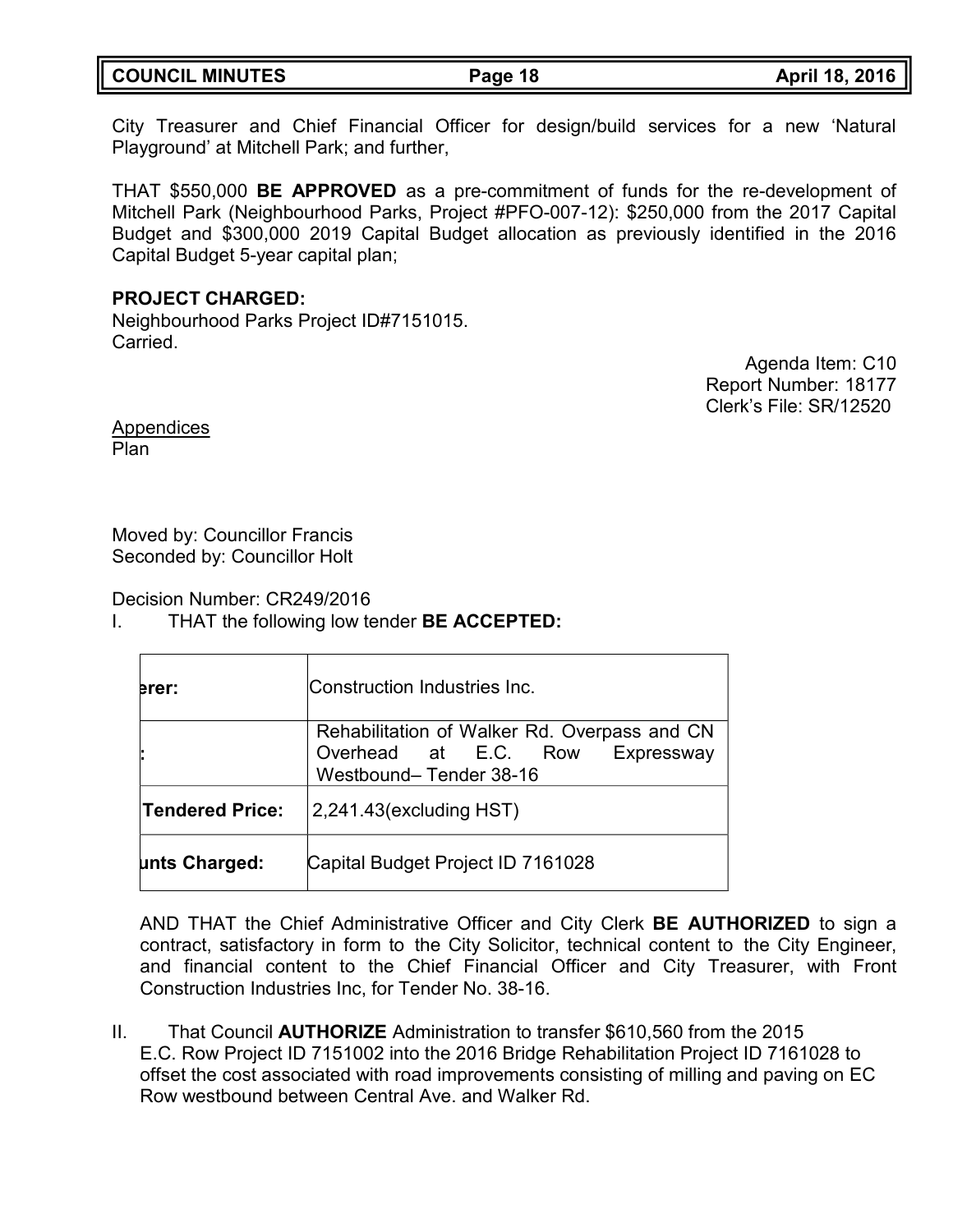**COUNCIL MINUTES Page 19 April 18, 2016**

- III. THAT **APPROVAL BE GIVEN** to undertake an expenditure of \$2,179,944.88 (\$2,142,241.43 + \$37,703.45 unrecoverable HST) from the approved 2016 Capital Budget for Bridge Rehabilitation (Project ID No. 7161028).
- IV. THAT **APPROVAL BE GIVEN** to undertake an expenditure up to an amount of \$162,950.00 (excluding HST) for the retention of Aecom Canada Ltd. as outlined for site observation and contract administration of Tender No. 38-16, in accordance with their Proposal for Engineering Services dated March 15, 2016, said fee to be in accordance with the most recent Schedule of Fees published by the Professional Engineers of Ontario; and further that the Chief Administrative Officer and City Clerk **BE AUTHORIZED** to sign an agreement, satisfactory in form to the City Solicitor in financial content to the City Treasurer, and in technical content to the City Engineer. Carried.

Agenda Item: C11 Report Number: 18131 Clerk's File: SW/12522

Moved by: Councillor Sleiman Seconded by: Councillor Payne

Decision Number: CR250/2016

That the report of the Chief Administrative Officer dated March 22, 2016 entitled "Local Contribution to the Proposed Windsor-Essex Hospitals Plan" **BE DEFERRED** to a special meeting of Council to be held April 25, 2016, to allow for all members of Council to be in attendance. Carried.

> Agenda Item: 12 Report Number: 18193 Clerk's File: MH/12346

Moved by: Councillor Francis Seconded by: Councillor Holt

Decision Number: CR251/2016

That City Council **RECEIVE** the report from the Joint Aministrative Committee on the review of the Essex Windsor Solid Waste Authourity (EWSWA) Operational Plan and Budget attached as Appendix A;

That City Council **APPROVE** the 2016 Essex-Windsor Solid Waste Authority (EWSWA) Operational Plan and Budget as submitted and attached as Appendix B. Carried.

> Agenda Item: C13 Report Number: 18164 Clerk's File: EG/8335

Appendices Appendix A and B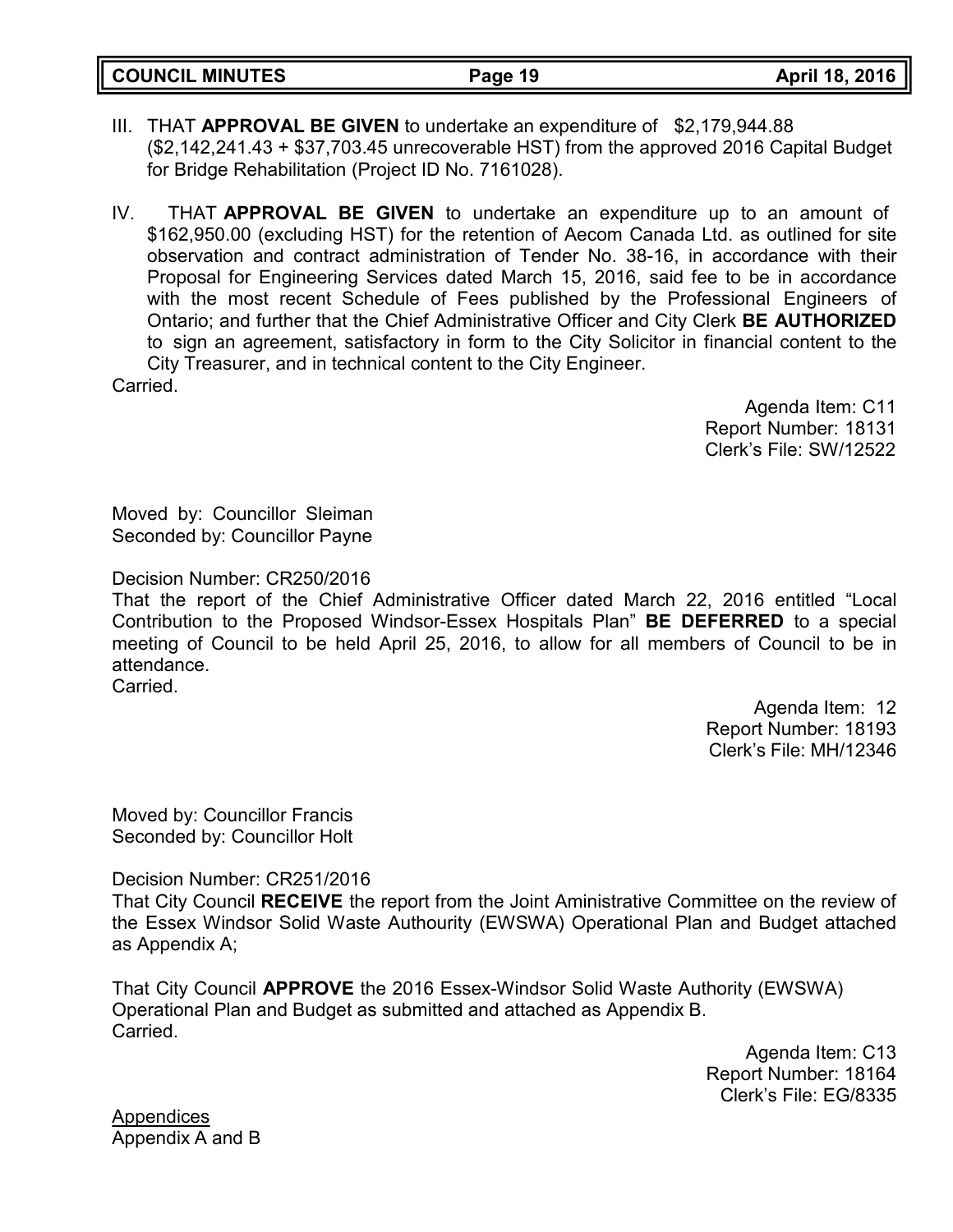**COUNCIL MINUTES Page 20 April 18, 2016**

Moved by: Councillor Francis Seconded by: Councillor Holt

Decision Number: CR252/2016

That Report No. 1 of the Downtown Windsor Planning Study Steering Committee of its meeting held March 21, 2016 regarding "Update on Public and Stakeholder Consultation" **BE ADOPTED** as presented. **Carried** 

Clerk's File: MB2016

Moved by: Councillor Francis Seconded by: Councillor Holt

Decision Number: CR253/2016

That Report No. 2 of the Downtown Windsor Planning Study Steering Committee of its meeting held March 21, 2016 regarding "Downtown Windsor Planning Study Update" **BE ADOPTED** as presented.

Carried.

Clerk's File: MB2016

# **STANDING COMMITTEE RESOLUTIONS**

Moved by: Councillor Francis Seconded by: Councillor Holt

Decision Number: CR254/2016

That Report No. 360 of the Environment, Transportation & Public Safety Standing Committee of its meeting held March 23, 2016 regarding "Minutes of the Essex-Windsor Solid Waste Authority Regular Board meeting held December 1, 2015" **BE ADOPTED** as presented. Carried.

> Report Number: SCM 28/2016 Clerk's File: MB2016

Moved by: Councillor Francis Seconded by: Councillor Holt

# Decision Number: CR255/2016

That Report No. 361 of the Environment, Transportation & Public Safety Standing Committee of its meeting held March 23, 2016 regarding "Minutes of the Windsor Essex County Environment Committee meeting held January 28, 2016" **BE ADOPTED** as presented. Carried.

> Report Number: SCM 29/2016 Clerk's File: MB2016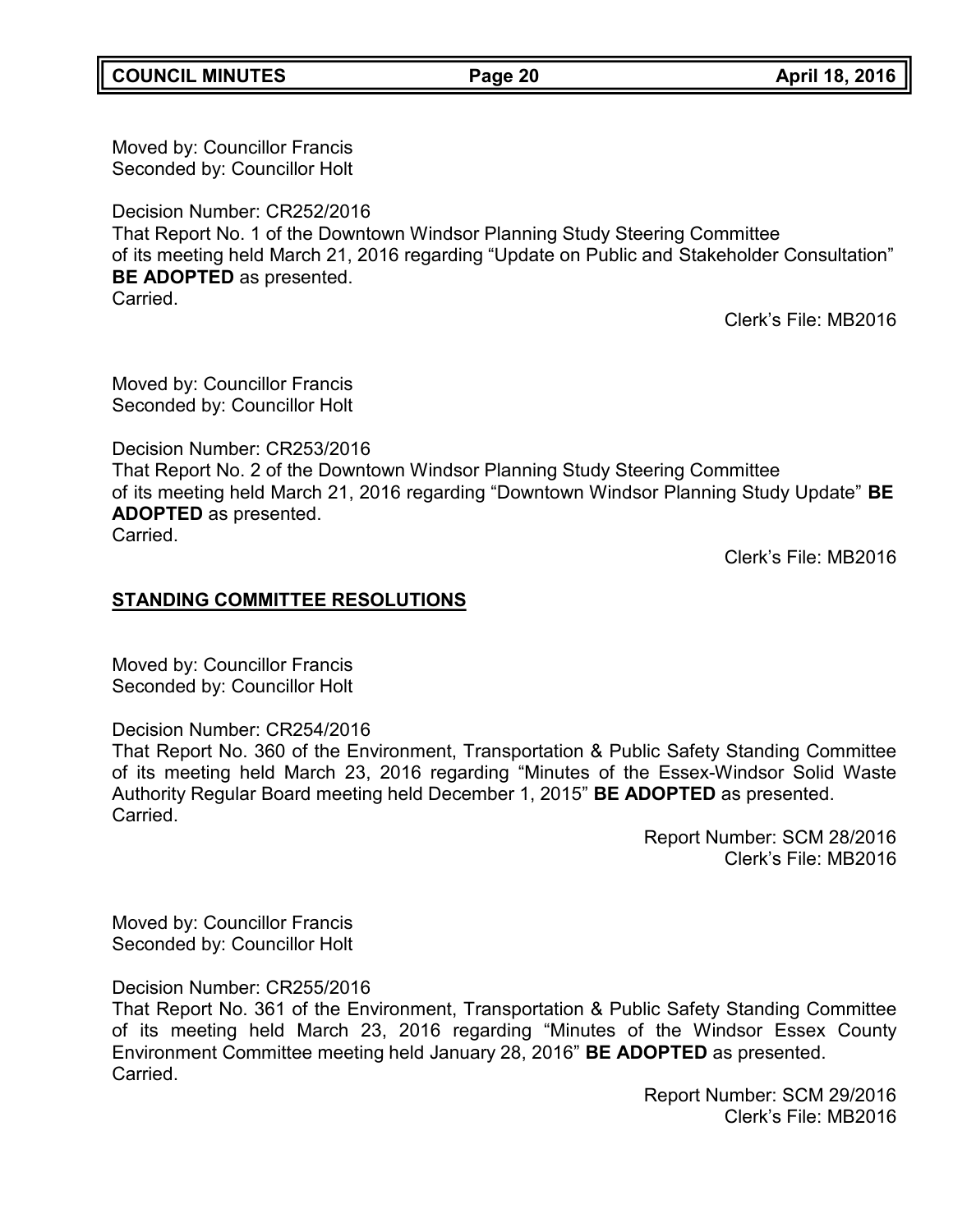Moved by: Councillor Francis Seconded by: Councillor Holt

Decision Number: CR256/2016

That Report No. 362 of the Environment, Transportation & Public Safety Standing Committee of its meeting held March 23, 2016 regarding "Windsor Essex County Environment Committee Annual Report 2015" **BE ADOPTED** as presented. Carried.

> Report Number: SCM 30/2016 Clerk's File: MB2016

Moved by: Councillor Holt Seconded by: Councillor Bortolin

### Decision Number: CR257/2016

That Report No. 363 of the Environment, Transportation & Public Safety Standing Committee of its meeting held March 23, 2016 regarding "CQ45/2015 – Feasibility of a Big Bin Project" **BE DEFERRED** to a future meeting of Council to allow for all members of Council to be in attendance and that administration **REPORT BACK** as to which Ward would be most appropriate to commence this pilot project. Carried.

> Report Number: S 27/2016 Clerk's File: SW2016

Moved by: Councillor Francis Seconded by: Councillor Holt

# Decision Number: CR258/2016

That Report No. 364 of the Environment, Transportation & Public Safety Standing Committee of its meeting held March 23, 2016 regarding "Impact of hard sided container bylaw requirement on the wildlife population in Windsor (re: CQ23-2015, CR99/2015)" **BE ADOPTED** as presented.

Carried.

Report Number: CM 5/2016 Clerk's File: SW2016

Moved by: Councillor Francis Seconded by: Councillor Holt

Decision Number: CR259/2016

That Report No. 365 of the Environment, Transportation & Public Safety Standing Committee of its meeting held March 23, 2016 regarding "Updated Recycled Construction Materials Policy" **BE ADOPTED** as presented. Carried.

> Report Number: S 22/2015 Clerk's File: EI2016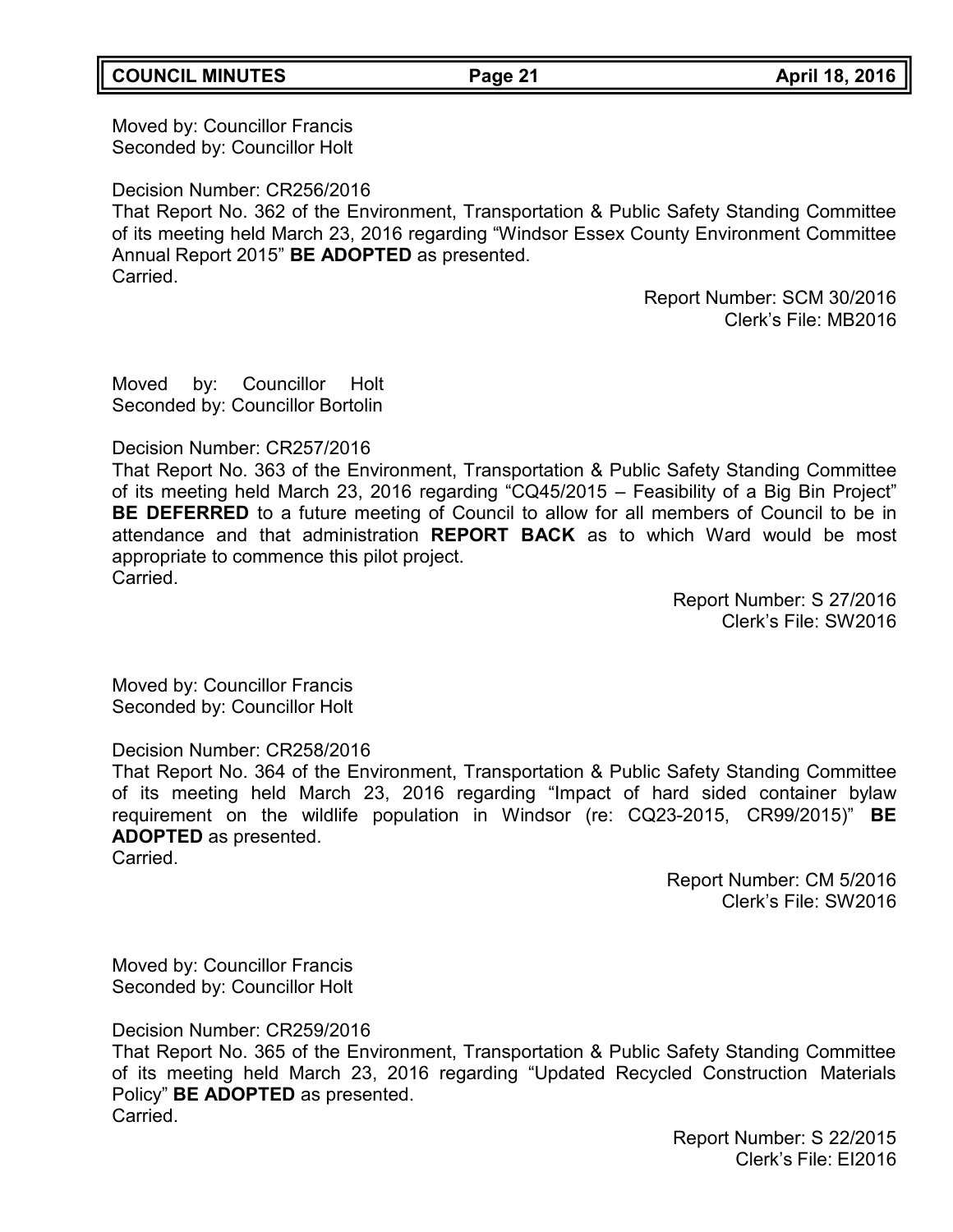# **COUNCIL MINUTES Page 22 April 18, 2016**

Appendices **Policy** 

Moved by: Councillor Francis Seconded by: Councillor Holt

Decision Number: CR260/2016

That Report No. 366 of the Environment, Transportation & Public Safety Standing Committee of its meeting held March 23, 2016 regarding "810 Ouellette Avenue – Fence and Sign Encroachment" **BE ADOPTED** as presented. Carried.

> Report Number: S 17/2016 Clerk's File: SE2016

Appendices Drawing C-3322

Moved by: Councillor Francis Seconded by: Councillor Holt

Decision Number: CR261/2016

That Report No. 367 of the Environment, Transportation & Public Safety Standing Committee of its meeting held March 23, 2016 regarding "Corporate Climate Action Plan and Community Energy Plan – Stakeholder Engagement and Funding" **BE ADOPTED** as presented. **Carried** 

> Report Number: S 26/2016 Clerk's File: EI/10822

Appendices Terms of Reference

Moved by: Councillor Francis Seconded by: Councillor Holt

Decision Number: CR262/2016

That Report No. 368 of the Environment, Transportation & Public Safety Standing Committee of its meeting held March 23, 2016 regarding "Rt. Hon. Herb Gray Parkway – City of Windsor and Town of LaSalle Boundary Line – UPDATE" **BE ADOPTED** as presented. **Carried** 

> Report Number: S 35/2016 Clerk's File: ST/8821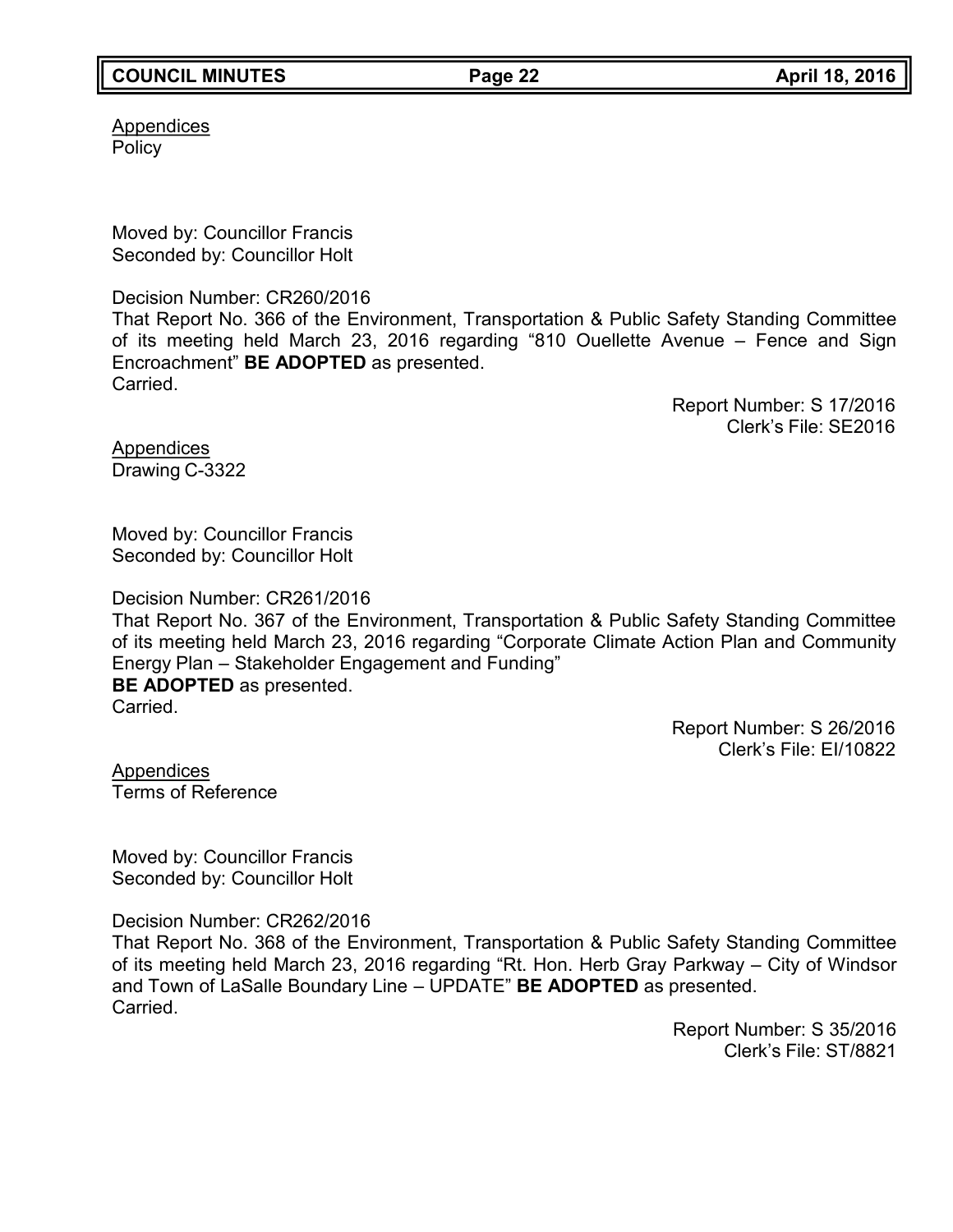# **COUNCIL MINUTES Page 23 April 18, 2016**

Moved by: Councillor Francis Seconded by: Councillor Holt

Decision Number: CR263/2016

That Report No. 369 of the Environment, Transportation & Public Safety Standing Committee of its meeting held March 23, 2016 regarding "Amendment to Subdivision Agreement – Southwood Lakes Subdivision – Howard Avenue to North Talbot Road" **BE ADOPTED** as presented. Carried.

> Report Number: S 44/2016 Clerk's File: ZP/12472

Moved by: Councillor Francis Seconded by: Councillor Holt

Decision Number: CR264/2016

That Report No. 370 of the Environment, Transportation & Public Safety Standing Committee of its meeting held March 23, 2016 regarding "Windsor International Airport – Airport Zoning Regulations" **BE ADOPTED** as presented. Carried.

> Report Number: S 61/2016 Clerk's File: APM/12473

Moved by: Councillor Francis Seconded by: Councillor Holt

Decision Number: CR265/2016

That Report No. 371 of the Environment, Transportation & Public Safety Standing Committee of its meeting held March 23, 2016 regarding "Lou Romano Water Reclamation Plant Upgrade and Expansion Project – Completion Report" **BE ADOPTED** as presented.

Carried.

Report Number: S 75/2015 Clerk's File: SWT/6598

Moved by: Councillor Francis Seconded by: Councillor Holt

Decision Number: CR266/2016

That Report No. 372 of the Environment, Transportation & Public Safety Standing Committee of its meeting held March 23, 2016 regarding "M482-2015 Update to the Bicycle Use Master Plan (BUMP)" **BE ADOPTED** as presented. Carried.

> Report Number: S 4/2016 Clerk's File: MB/5331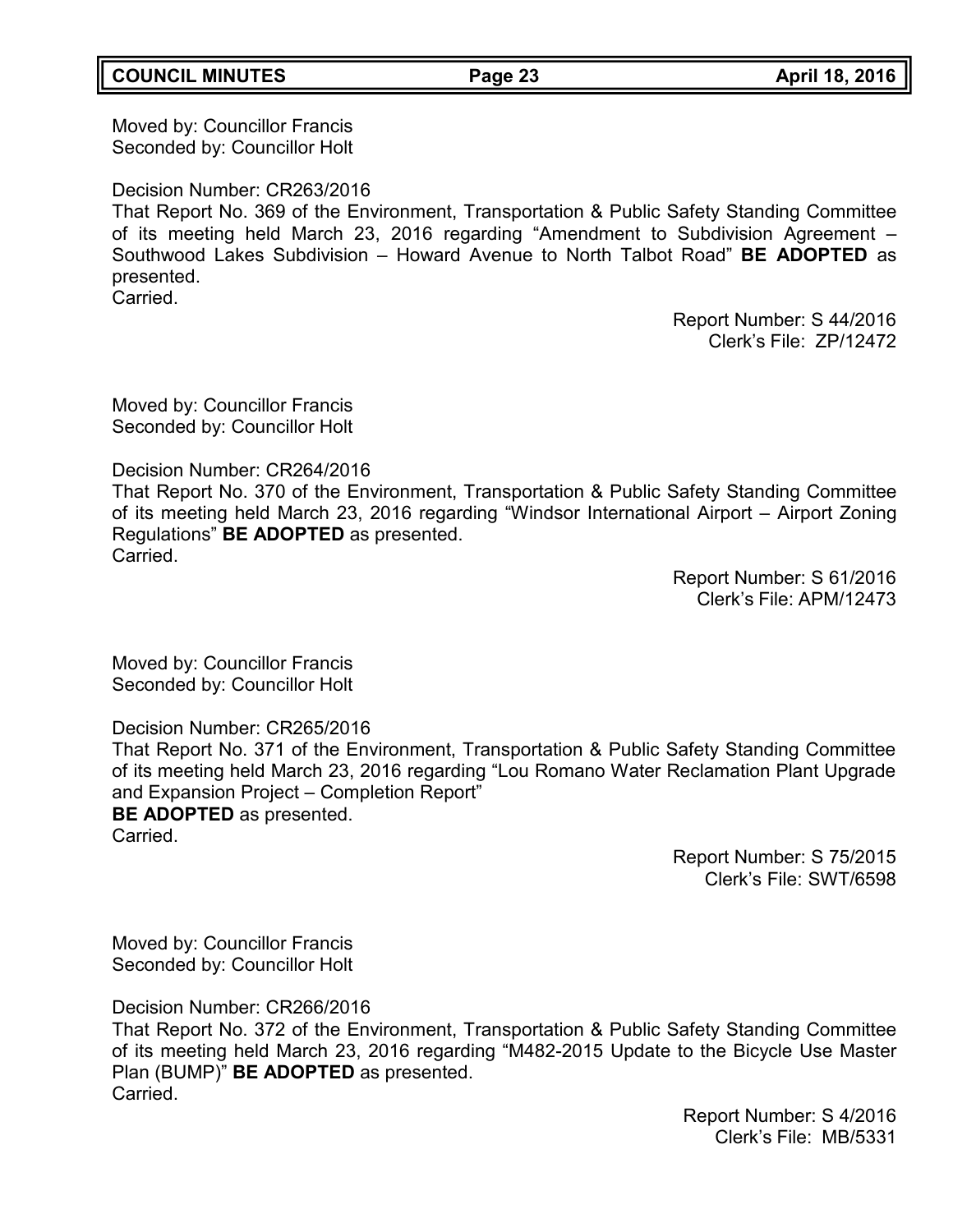**COUNCIL MINUTES Page 24 April 18, 2016**

Moved by: Councillor Francis Seconded by: Councillor Holt

Decision Number: CR267/2016

That Report No. 373 of the Environment, Transportation & Public Safety Standing Committee of its meeting held March 23, 2016 regarding "2016 Decommissioning of Transit Windsor Buses" **BE ADOPTED** as presented. Carried.

> Report Number: S 56/2016 Clerk's File: MT2016

Moved by: Councillor Francis Seconded by: Councillor Holt

Decision Number: CR268/2016

That Report No. 374 of the Environment, Transportation & Public Safety Standing Committee of its meeting held March 23, 2016 regarding "2015 Preliminary Ridership Statistics" **BE ADOPTED** as presented. Carried.

> Report Number: S 32/2016 Clerk's File: MT2016

Moved by: Councillor Francis Seconded by: Councillor Holt

Decision Number: CR269/2016

That Report No. 345 of the Planning, Heritage & Economic Development Standing Committee of its meeting held December 14, 2015 regarding "1849677 Ontario Ltd. – 3820 Tecumseh Rd. E. – Condo Conversion" **BE ADOPTED** as presented. Carried.

> Report Number S 50/2015 Clerk's File: ZP/12384

Moved by: Councillor Gignac Seconded by: Councillor Bortolin

Decision Number: CR270/2016

That Report No. 346 of the Planning, Heritage & Economic Development Standing Committee of its meeting held December 14, 2015 regarding "1849677 Ontario Ltd. – 3580 Seminole St. – Condo Conversion" **BE ADOPTED AS AMENDED** to include the following:

1. THAT the recommendation adopted by PHEDSC for the applicant to acquire the closed alley on the north side of their property, be revised as follows: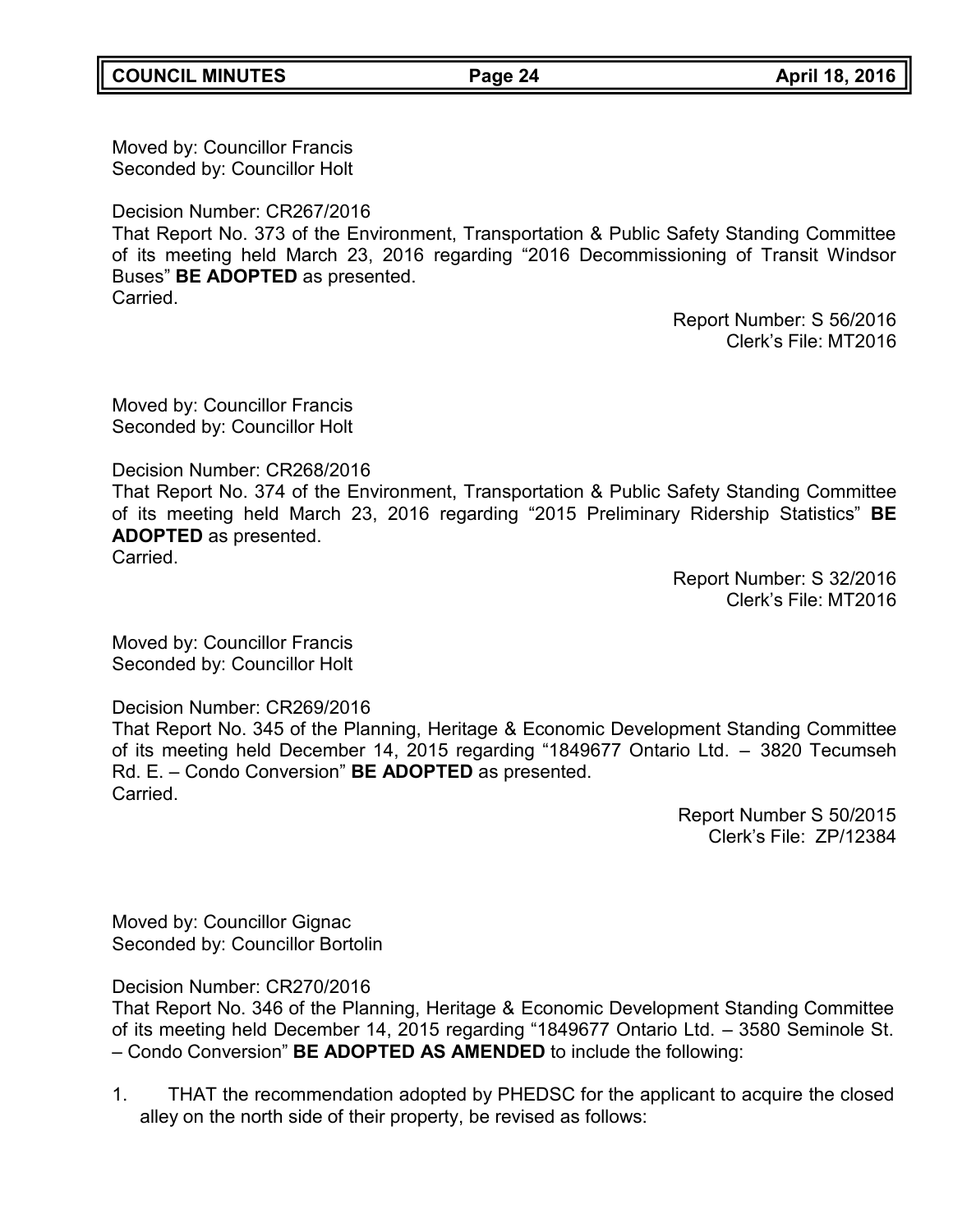**COUNCIL MINUTES Page 25 April 18, 2016**

"**II** THAT 1849677 Ontario Limited shall acquire the closed alley on the north side of the subject property, described as Parts 32 to 37 inclusive, Plan 12R-21825 at the cost of \$6,611.13, including land, description, deed preparation and registration and that the acquisition of the alley be subject to easement for access in favour of the owner of the property at 1479 Central Avenue."

2. THAT the existing Recommendation **II** be revised and re-numbered accordingly, as follows:

"**III** Final approval of the plan of condominium shall not be considered until all the required works or undertakings indentified in 'Recommendation **I** and **II**' of this report have been completed to the satisfaction of the respective agencies and departments, and a Condominium Agreement has been registered against the subject lands."

Carried.

Report Number S 27/2015 Clerk's File: ZP/12383

Moved by: Councillor Francis Seconded by: Councillor Bortolin

Decision Number: CR271/2016

That Report No. 359 of the Planning, Heritage & Economic Development Standing Committee of its meeting held March 21, 2016 regarding "A.D.E. Development & Leasing Corp. 7400 & 7448 Wyandotte E." **BE ADOPTED** as presented. Carried.

Councillors Gignac, Payne and Elliott voting nay.

Report Number S 50/2016 Clerk's File: ZP/12421

Moved by: Councillor Francis Seconded by: Councillor Holt

Decision Number: CR272/2016

That Report No. 360 of the Planning, Heritage & Economic Development Standing Committee of its meeting held March 21, 2016 regarding "1508 Walker (Canada) Limited. Rezoning Application for 1508 Walker Road" **BE ADOPTED** as presented. **Carried** 

> Report Number S 47/2016 Clerk's File: ZB/12420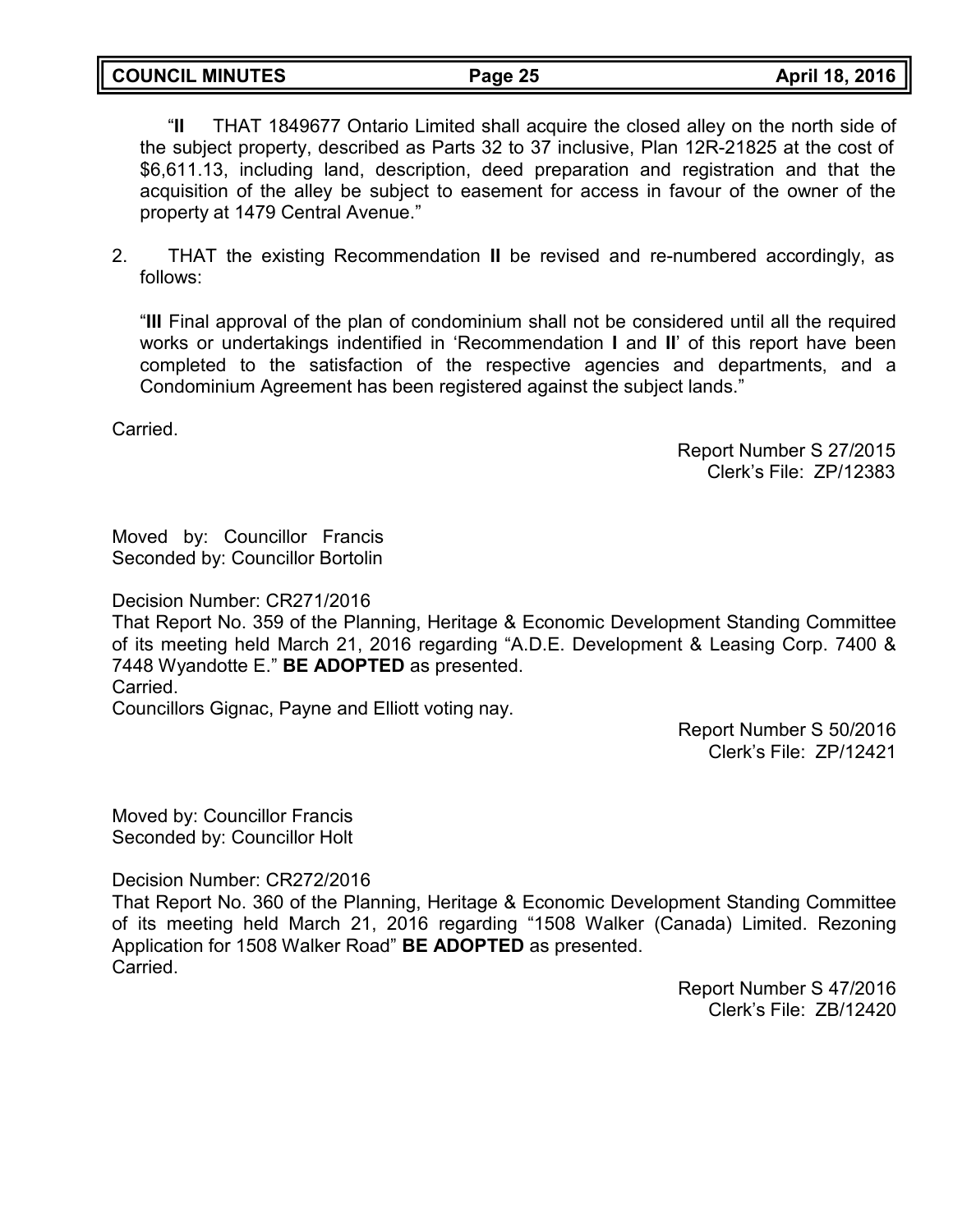# **COUNCIL MINUTES Page 26 April 18, 2016**

Moved by: Councillor Francis Seconded by: Councillor Holt

Decision Number: CR273/2016 That Report No. 361 of the Planning, Heritage & Economic Development Standing Committee of its meeting held March 21, 2016 regarding "Jasperson-Appel House, 224 Sunset Avenue – Built Heritage Fund Grant for Garage Door" **BE ADOPTED** as presented. **Carried** 

> Report Number S 53/2016 Clerk's File: MBA/1774

Moved by: Councillor Francis Seconded by: Councillor Holt

Decision Number: CR274/2016

That Report No. 362 of the Planning, Heritage & Economic Development Standing Committee of its meeting held March 21, 2016 regarding "Doors Open – Contribution from Heritage Committee Fund, and City Hall as Site" **BE ADOPTED** as presented. **Carried** 

> Report Number SCM 26/2015 Clerk's File: MBA/7119

Moved by: Councillor Sleiman Seconded by: Councillor Francis

Decision Number: CR275/2016

That Report No. 363 of the Planning, Heritage & Economic Development Standing Committee of its meeting held March 21, 2016 regarding "Alley Closing of East/West Alley North of Grand Marais Road East from Francois Road to Ellrose Avenue" **BE ADOPTED AS AMENDED** as follows:

- I. That the 5.5 metre (18 feet) wide east/west alley, located north of Grand Marais Road East from Francois Road to Ellrose Avenue, as shown on Drawing No. CC-1685 *attached* hereto as **Appendix "A", BE ASSUMED** for subsequent closure;
- II. That the 5.5 metre (18 feet) wide east/west alley, located north of Grand Marais Road East from Francois Road to Ellrose Avenue, as shown on Drawing No. CC-1685 *attached* hereto as **Appendix "A"**, **BE CLOSED AND CONVEYED** to the abutting property owners such that the centre line of the alley becomes the common boundary line between the two property owners subject to the following:
	- Easements, subject to their being accepted in the City's standard form and in accordance with the City's standard practice, be granted to:
	- Bell Canada, Cogeco Cable Canada LP, & Enwin Utilities Ltd.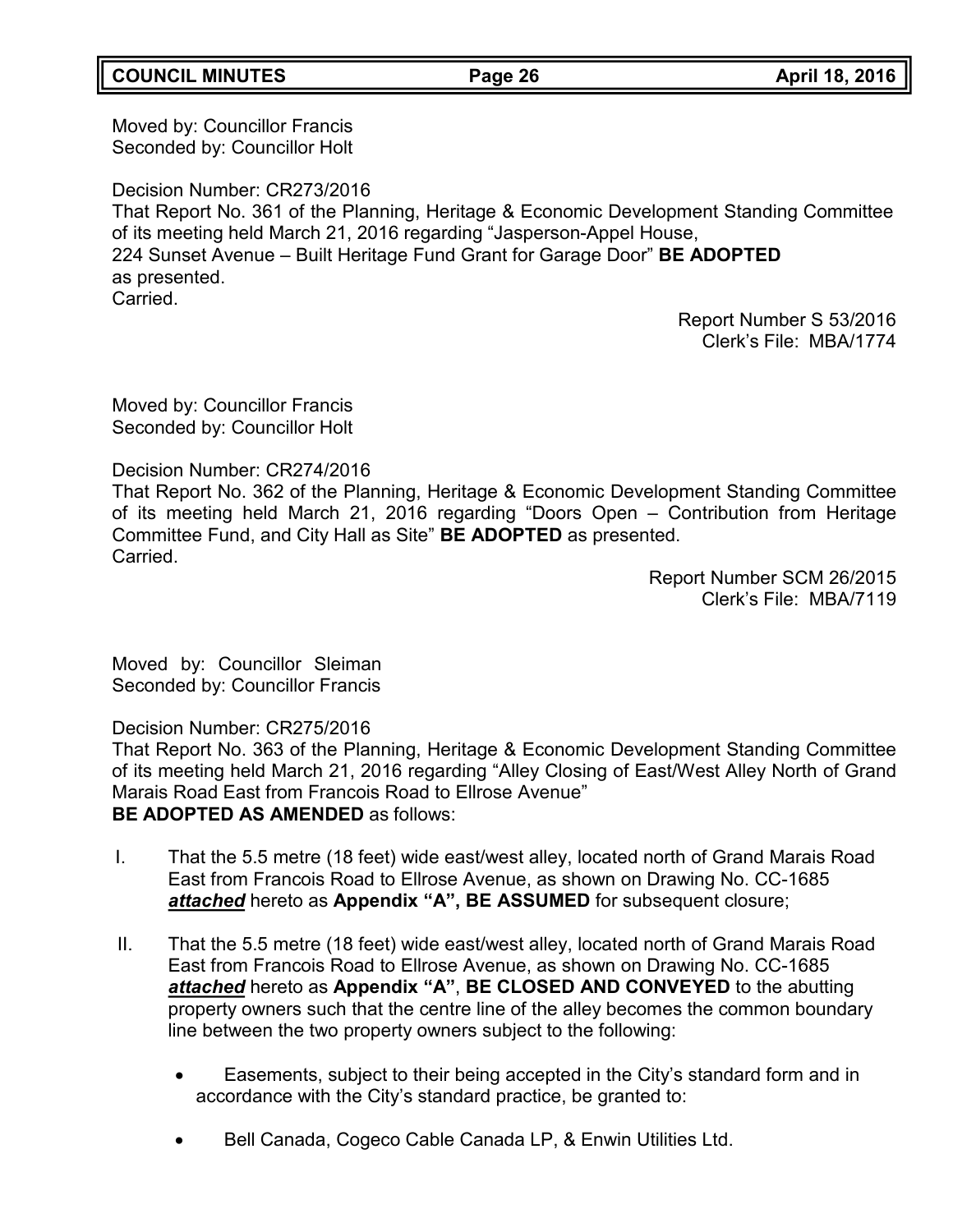- III. THAT Conveyance Cost **BE SET** as follows:
	- For properties zoned RD1.2 \$1.00 plus deed preparation fee and proportionate share of the survey cost as invoiced to The Corporation of the City of Windsor by an Ontario Land Surveyor.
- IV. THAT The City Planner **BE REQUESTED** to supply the appropriate legal description, in accordance with Drawing Number. CC-1685, *attached* hereto as **Appendix "A"**.
- V. THAT The City Planner, or designate, **BE AUTHORIZED** to publish the required legal notice.
- VI. THAT The City Solicitor **BE REQUESTED** to prepare the necessary by-law(s).
- VII. THAT The Chief Administrative Officer and City Clerk **BE AUTHORIZED** to sign all necessary documents approved as to form and content satisfactory to the City Solicitor.

VIII. THAT the matter **BE COMPLETED** electronically pursuant to By-law Number 366-2003. Carried.

> Report Number S 48/2016 Clerk's File: SAA2016 SAA/4597

Appendices Drawing No. CC-1685

Moved by: Councillor Francis Seconded by: Councillor Holt

Decision Number: CR276/2016

That Report No. 364 of the Planning, Heritage & Economic Development Standing Committee of its meeting held March 21, 2016 regarding "Request to close the east/west alley between Vanier Street and Edinborough Street, west of Remington" **BE ADOPTED** as presented.

Carried.

Report Number S 70/2015 Clerk's File: SAA2016 SAA4572

Appendices Drawing No. CC-1684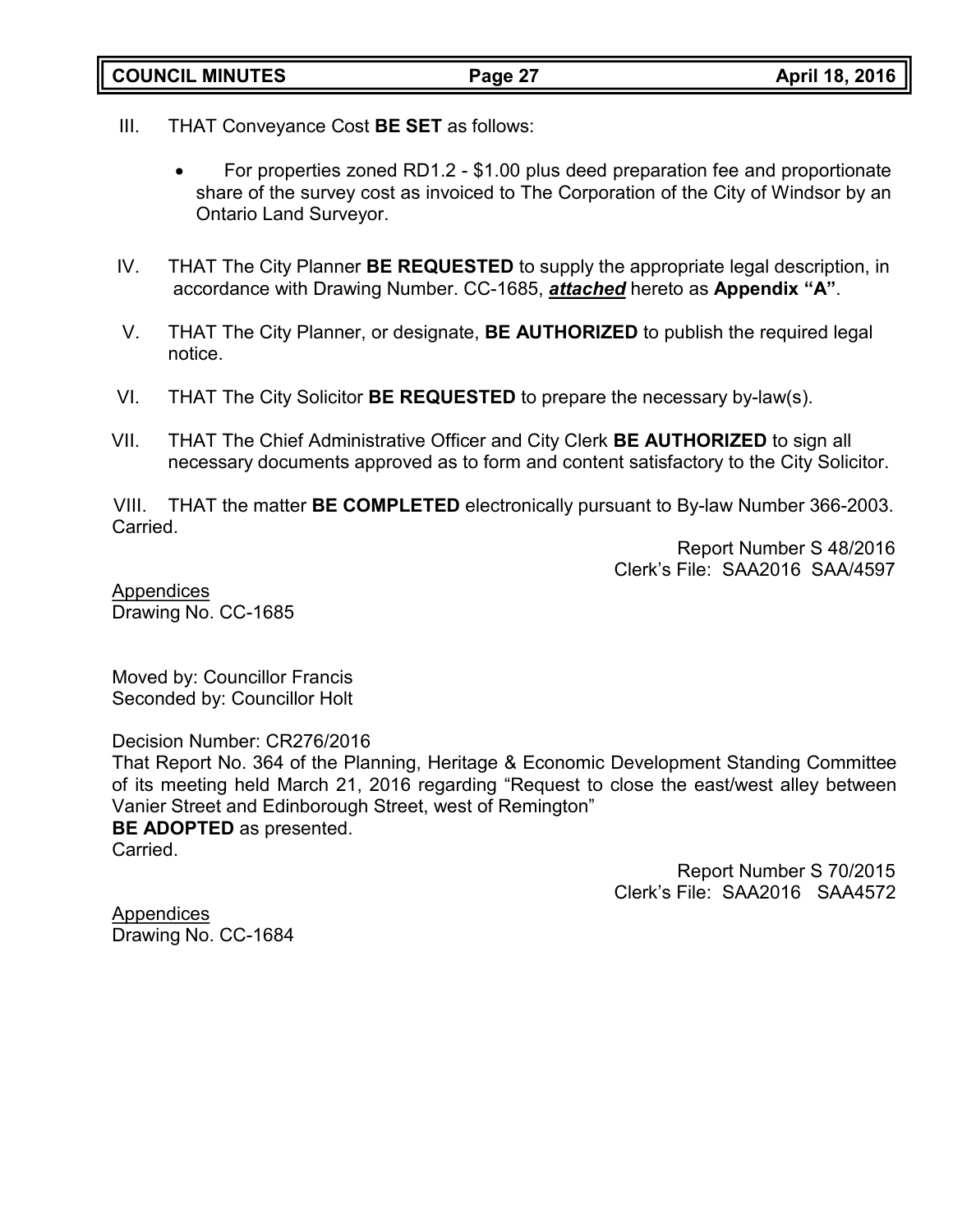Moved by: Councillor Francis Seconded by: Councillor Holt

### **CR277/2016 AMENDED BY CR552/2016 ADOPTED SEPTEMBER 6, 2016**

Decision Number: CR277/2016

That Report No. 365 of the Planning, Heritage & Economic Development Standing Committee of its meeting held March 21, 2016 regarding "Land Use Study of Parking Areas Within Business Improvement Areas" **BE ADOPTED** as presented. Carried.

> Report Number SCM 26/2016 Clerk's File: MI2016

Moved by: Councillor Francis Seconded by: Councillor Holt

Decision Number: CR278/2016

That Report No. 366 of the Planning, Heritage & Economic Development Standing Committee of its meeting held March 21, 2016 regarding "Application for Small Business Investment Grant under the Economic Revitalization Community Improvement Plan for 2862 Kew Drive (Biwell Holdings Inc.)" **BE ADOPTED** as presented. Carried.

> Report Number S 51/2016 Clerk's File: SPL/10759

Moved by: Councillor Francis Seconded by: Councillor Holt

Decision Number: CR279/2016

That Report No. 367 of the Planning, Heritage & Economic Development Standing Committee of its meeting held March 21, 2016 regarding "Amendment to Walkerville Business Improvement Area Boundary" **BE ADOPTED** as presented. Carried.

> Report Number S 29/2016 Clerk's File: MI2016

Moved by: Councillor Gignac Seconded by: Councillor Borrelli

Decision Number: CR280/2016

That Report No. 368 of the Planning, Heritage & Economic Development Standing Committee of its meeting held March 21, 2016 regarding "Brownfield Redevelopment Community Improvement Plan (CIP) Application Submitted by Strathan Corporation for 804 McDougall Street" **BE ADOPTED** as presented. Carried.

> Report Number S 33/2016 Clerk's File: SPL/10759 Z/8955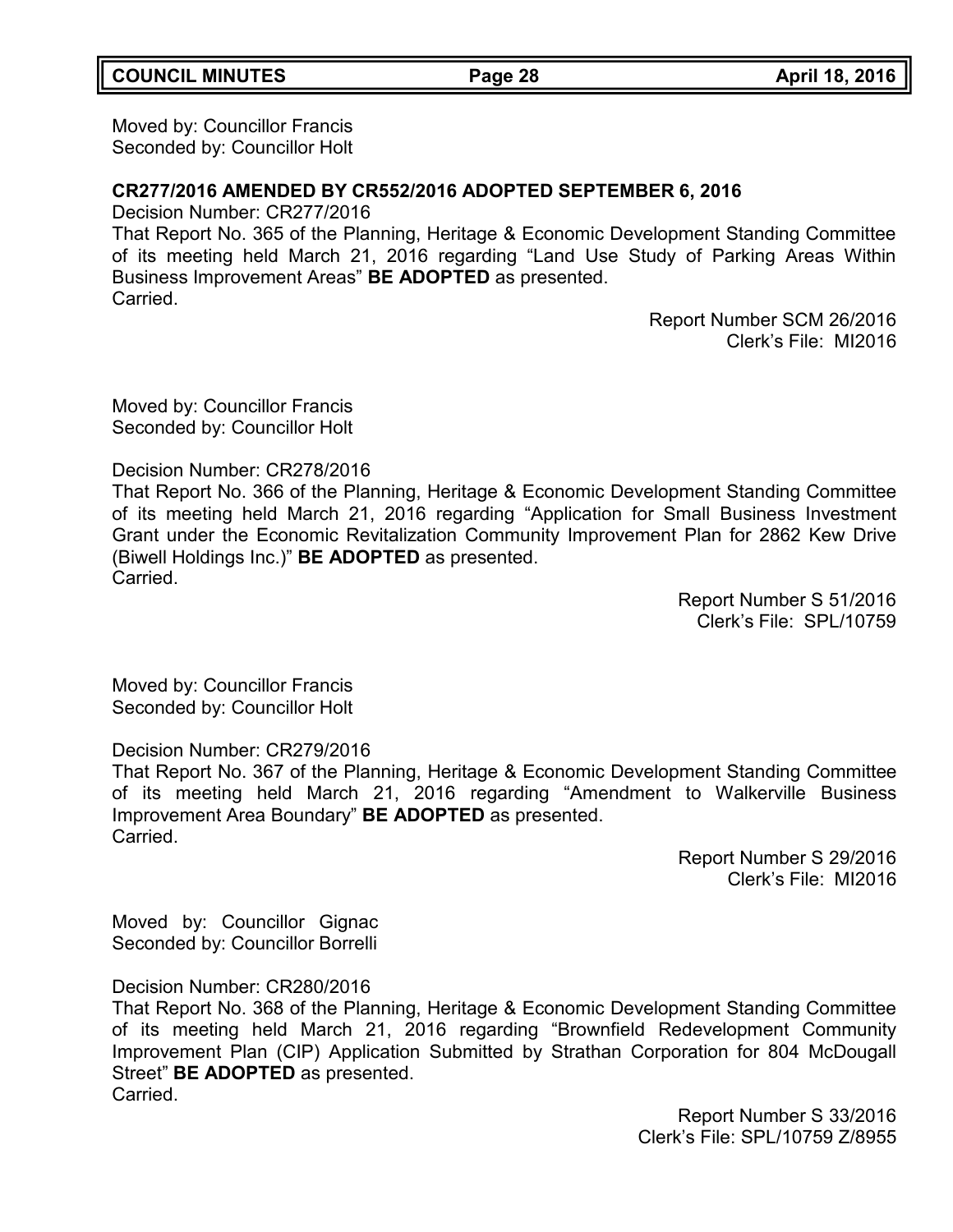Moved by: Councillor Francis Seconded by: Councillor Holt

Decision Number: CR281/2016

That Report No. 391 of the Social Development, Health & Culture Standing Committee of its meeting held April 6, 2016 regarding "Request to hold Mardi Gras Event, June 24 and June 25, 2016 with a Temporary Road Closure of Ottawa Street" **BE ADOPTED** as presented. Carried.

> Report Number: S 65/2016 Clerk's File: SR/12497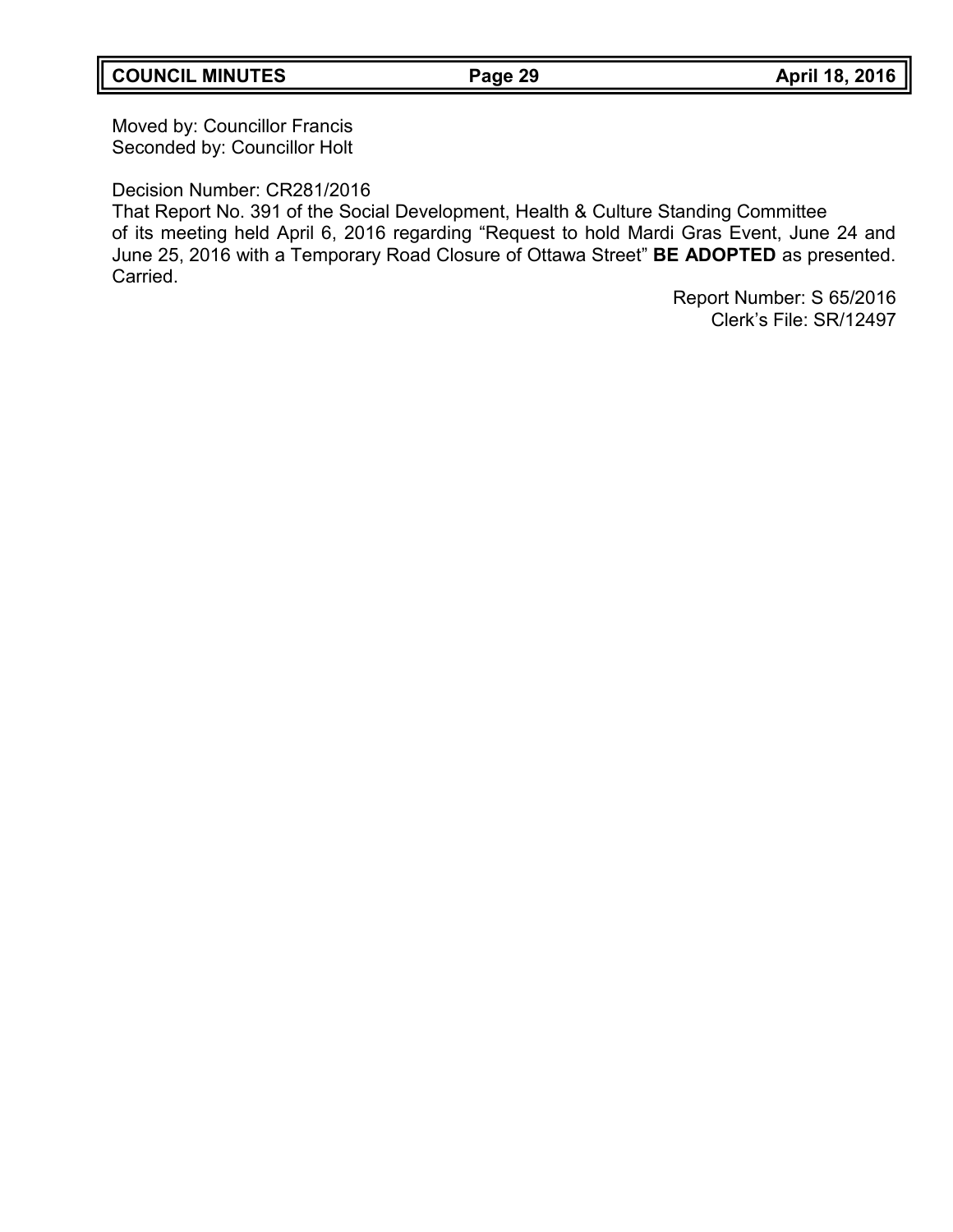| <b>COUNCIL MINUTES</b>                                                                                                                                                                                         | Page 30                                                                                                                                                                        | April 18, 2016                  |
|----------------------------------------------------------------------------------------------------------------------------------------------------------------------------------------------------------------|--------------------------------------------------------------------------------------------------------------------------------------------------------------------------------|---------------------------------|
| ADOPTED by Council at its meeting held April 18, 2016 [CR252/2016]<br>SG/                                                                                                                                      |                                                                                                                                                                                |                                 |
|                                                                                                                                                                                                                |                                                                                                                                                                                | Windsor, Ontario April 18, 2016 |
|                                                                                                                                                                                                                | <b>REPORT NO. 1 of the</b><br><b>DOWNTOWN WINDSOR PLANNING STUDY STEERING COMMITTEE</b><br>of its meeting held<br>March 21, 2016                                               |                                 |
| <b>Present:</b>                                                                                                                                                                                                | <b>Councillor Rino Bortolin, Chair</b><br><b>Councillor Chris Holt</b><br><b>Councillor Irek Kusmierczyk</b><br><b>Councillor Bill Marra</b><br><b>Councillor Hilary Payne</b> |                                 |
| <b>Regrets Received from:</b>                                                                                                                                                                                  | <b>Councillor Ed Sleiman</b>                                                                                                                                                   |                                 |
| Your Committee submits the following recommendation:                                                                                                                                                           |                                                                                                                                                                                |                                 |
| Moved by Councillor Marra, seconded by Councillor Holt,<br>That the Downtown Windsor Planning Study Steering Committee RECEIVE the report<br>titled Update on Public and Stakeholder Consultation.<br>Carried. |                                                                                                                                                                                |                                 |
|                                                                                                                                                                                                                |                                                                                                                                                                                | APM/12511<br><b>MB2016</b>      |
| <b>Clerk's Note:</b>                                                                                                                                                                                           | The report of the City Planner dated December 17, 2015 entitled<br>"Update on Public and Stakeholder Consultation" is attached.                                                |                                 |

**CHAIRPERSON** 

COUNCIL ASSISTANT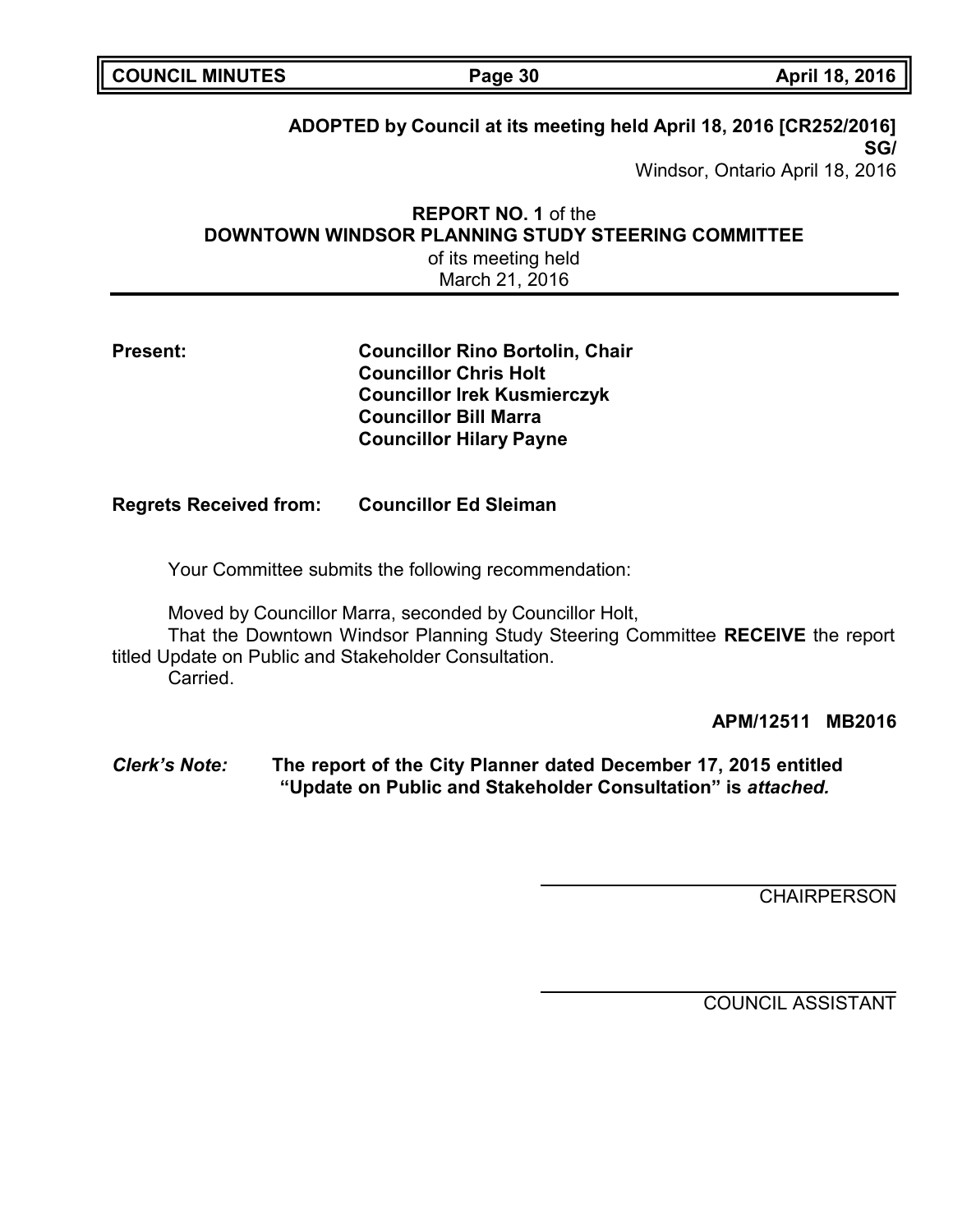| <b>COUNCIL MINUTES</b> |  |
|------------------------|--|
|------------------------|--|

**COUNCIL MINUTES Page 31 April 18, 2016**

# **ADOPTED by Council at its meeting held April 18, 2016 [CR253/2016] SG/**

Windsor, Ontario April 18, 2016

# **REPORT NO. 2** of the **DOWNTOWN WINDSOR PLANNING STUDY STEERING COMMITTEE**

of its meeting held March 21, 2016

| <b>Present:</b> |  |
|-----------------|--|
|-----------------|--|

**Present: Councillor Rino Bortolin, Chair Councillor Chris Holt Councillor Irek Kusmierczyk Councillor Bill Marra Councillor Hilary Payne**

# **Regrets Received from: Councillor Ed Sleiman**

Your Committee submits the following recommendation:

Moved by Councillor Marra, seconded by Councillor Holt,

That the Downtown Windsor Planning Study Steering Committee **RECEIVE** the report titled Downtown Windsor Planning Study Update.

Carried.

**APM/12511 MB2016**

*Clerk's Note:* **The report of the City Planner dated March 4, 2016 entitled "Downtown Windsor Planning Study Update" is** *attached.*

**CHAIRPERSON** 

COUNCIL ASSISTANT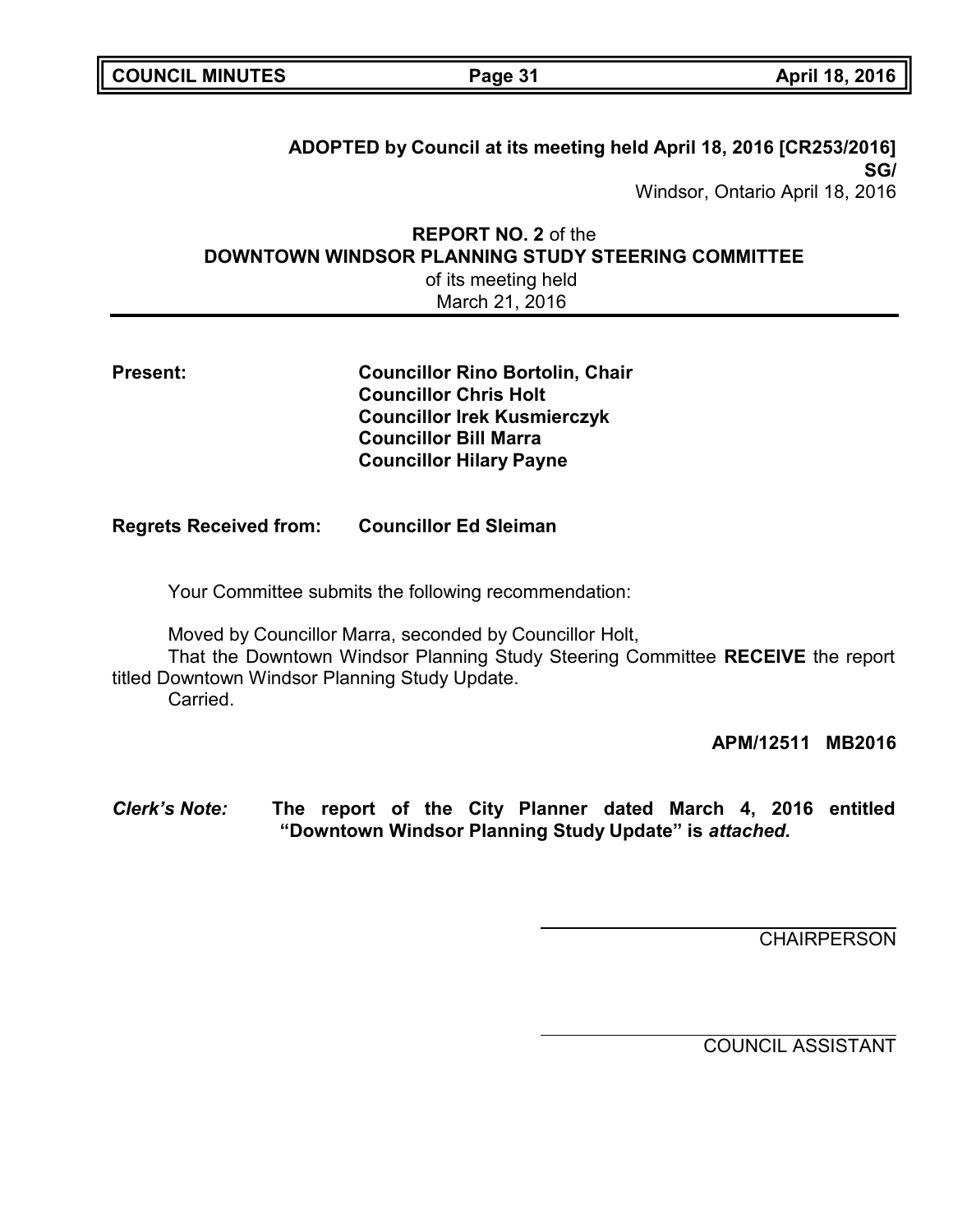# **ADOPTED by Council at its meeting held April 18, 2016 [CR254/2016] /AC** Windsor, Ontario April 18, 2016

# REPORT NO. 360 of the ENVIRONMENT, TRANSPORTATION & PUBLIC SAFETY STANDING COMMITTEE of its meeting held March 23, 2016

Present: Councillor Chris Holt Councillor Fred Francis Councillor Bill Marra (Chair) Councillor Hilary Payne Councillor Paul Borrelli

That the following recommendations of the Environment, Transportation and Public Safety Standing Committee **BE APPROVED:**

Moved by Councillor Francis, seconded by Councillor Borrelli,

That the Minutes of the Essex-Windsor Solid Waste Authority Regular Board Meeting Minutes held December 1, 2015 **BE RECEIVED** for information. Carried.

**SCM 28/2016**

**Clerk's Note: The minutes of the Essex-Windsor Solid Waste Authority Regular Board meeting held December 1, 2015 are** *attached* **as background information.**

**CHAIRPERSON**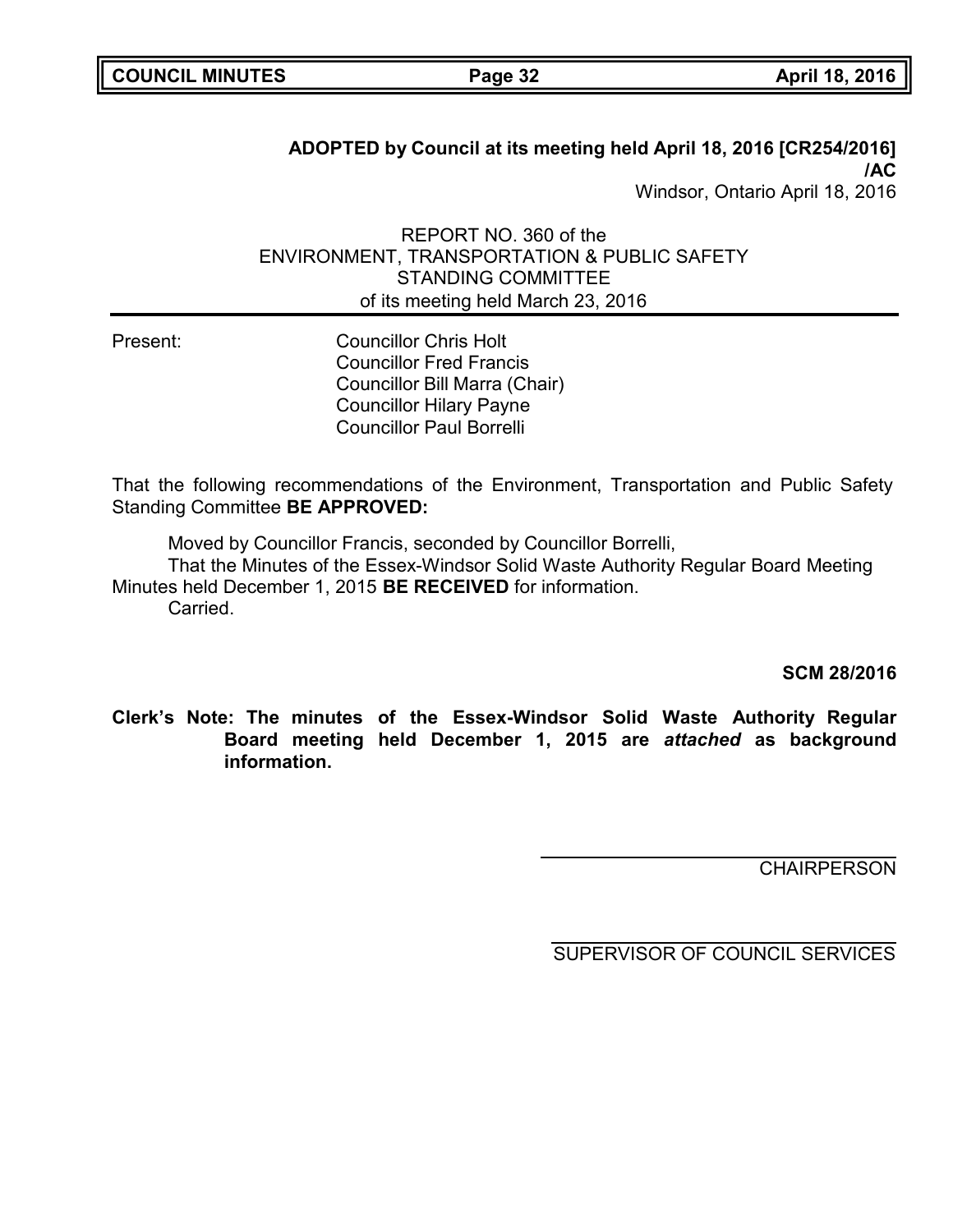# **ADOPTED by Council at its meeting held April 18, 2016 [CR255/2016] /AC** Windsor, Ontario April 18, 2016

# REPORT NO. 361 of the ENVIRONMENT, TRANSPORTATION & PUBLIC SAFETY STANDING COMMITTEE of its meeting held March 23, 2016

Present: Councillor Chris Holt Councillor Fred Francis Councillor Bill Marra (Chair) Councillor Hilary Payne Councillor Paul Borrelli

That the following recommendations of the Environment, Transportation and Public Safety Standing Committee **BE APPROVED:**

Moved by Councillor Francis, seconded by Councillor Holt,

That the Minutes of the Windsor Essex County Environment Committee meeting held January 28, 2016 **BE RECEIVED** for information.

Carried.

**SCM 29/2016**

# **Clerk's Note: The minutes of the Windsor Essex County Environment Committee meeting held January 28, 2016 are** *attached* **as background information.**

**CHAIRPERSON**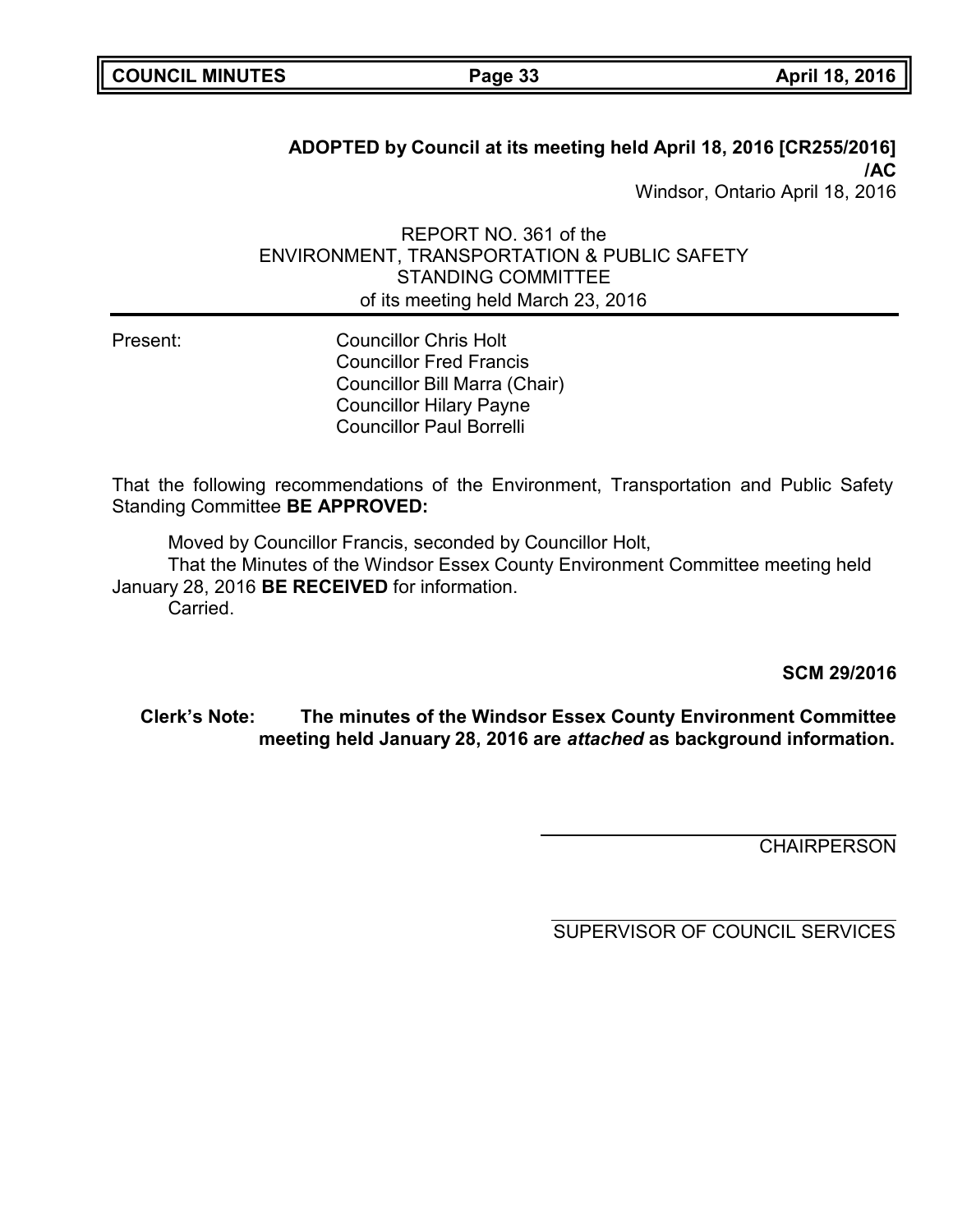# **ADOPTED by Council at its meeting held April 18, 2016 [CR256/2016] /AC** Windsor, Ontario April 18, 2016

## REPORT NO. 362 of the ENVIRONMENT, TRANSPORTATION & PUBLIC SAFETY STANDING COMMITTEE of its meeting held March 23, 2016

Present: Councillor Chris Holt Councillor Fred Francis Councillor Bill Marra (Chair) Councillor Hilary Payne Councillor Paul Borrelli

That the following recommendations of the Environment, Transportation and Public Safety Standing Committee **BE APPROVED:**

Moved by Councillor Holt, seconded by Councillor Francis,

That the Windsor Essex County Environment Committee Annual Report 2015 **BE APPROVED** as presented.

Carried.

**SCM 30/2016**

**Clerk's Note: The Windsor Essex County Environment Committee Annual Report 2015 is** *attached* **as background information.**

**CHAIRPERSON**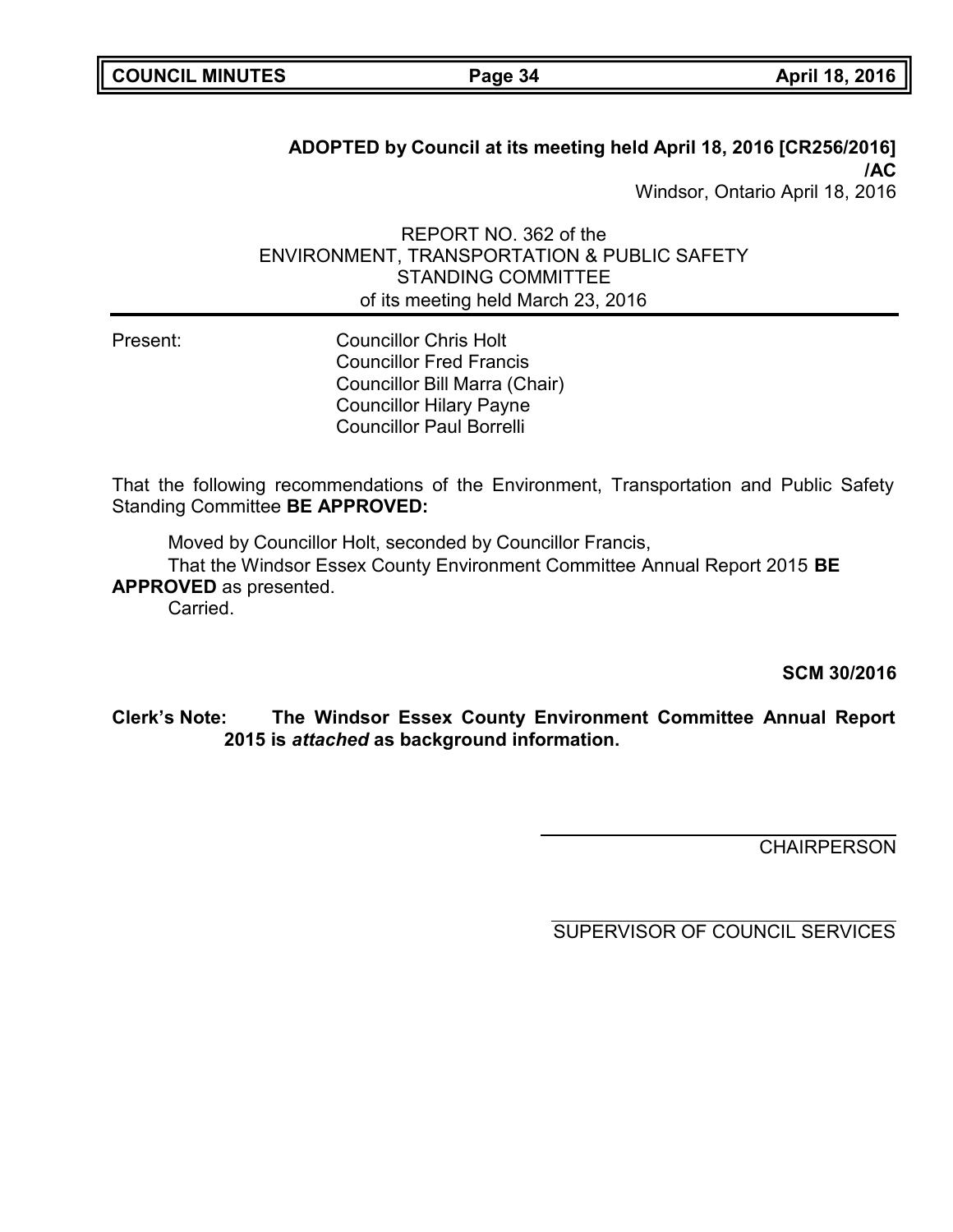**COUNCIL MINUTES Page 35 April 18, 2016**

**DEFERRED** to a future meeting of Council to allow for all members of Council to be in attendance and that administration REPORT BACK as to which Ward would be most appropriate to commence this pilot project as adopted by Council at its meeting held April 18, 2016 **[CR257/2016] /AC** Windsor, Ontario April 18, 2016

REPORT NO. 363 of the ENVIRONMENT, TRANSPORTATION & PUBLIC SAFETY STANDING COMMITTEE of its meeting held March 23, 2016

Present: Councillor Chris Holt Councillor Fred Francis Councillor Bill Marra (Chair) Councillor Hilary Payne Councillor Paul Borrelli

That the following recommendations of the Environment, Transportation and Public Safety Standing Committee **BE APPROVED:**

Moved by Councillor Francis, seconded by Councillor Borrelli,

That the report of the City Engineer dated January 25, 2016 regarding the feasibility of a Big Bin Project **BE RECEIVED** for information.

Carried.

Councillor Marra was absent when the vote was taken on this matter.

**S 27/2016 SW2016**

### **Clerk's Note: The report of the City Engineer dated January 25, 2016 entitled "***CQ45/2015 – Feasibility of a Big Bin Project"* **is** *attached* **as background information.**

**CHAIRPERSON**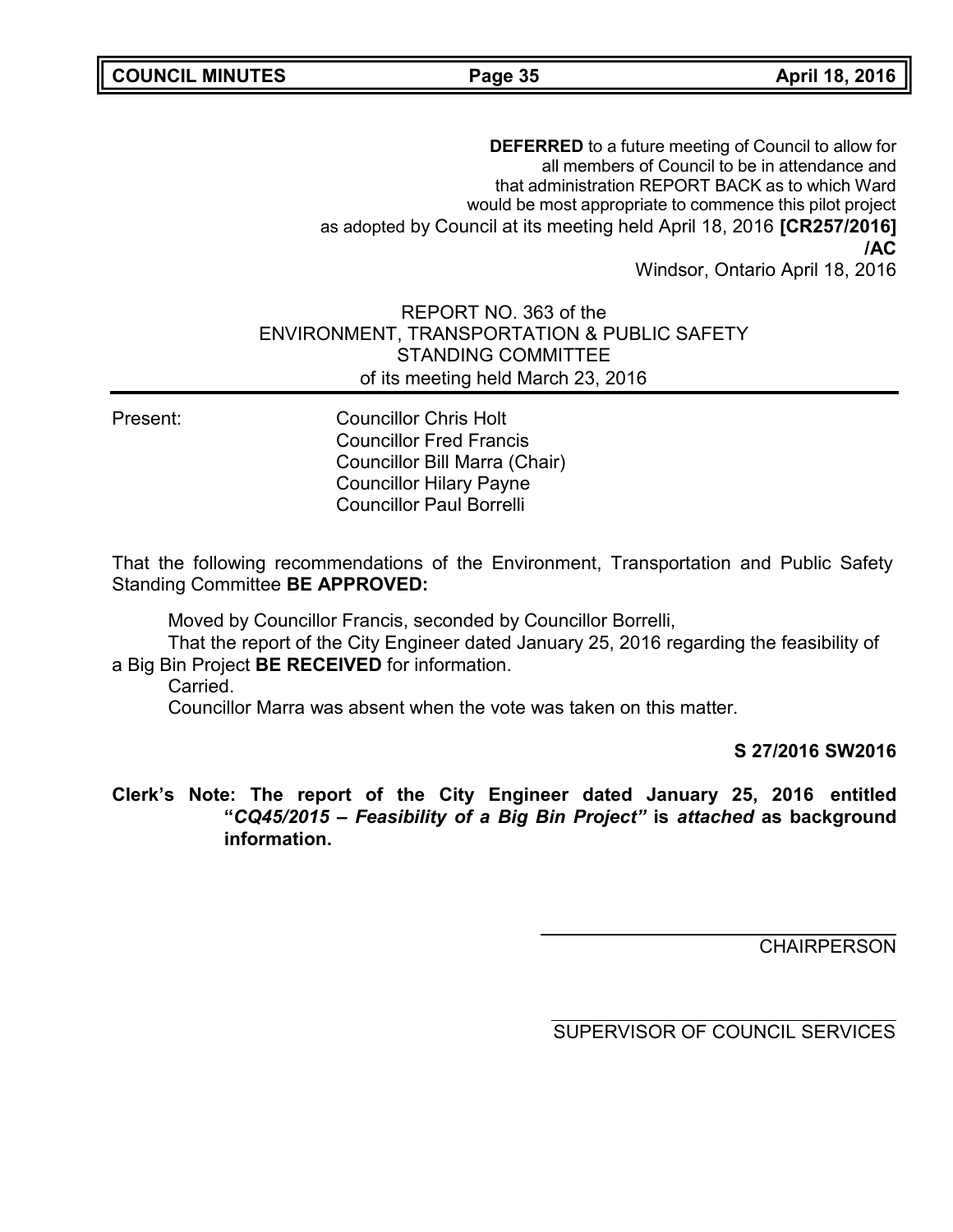# **ADOPTED by Council at its meeting held April 18, 2016 [CR258/2016] /AC** Windsor, Ontario April 18, 2016

### REPORT NO. 364 of the ENVIRONMENT, TRANSPORTATION & PUBLIC SAFETY STANDING COMMITTEE of its meeting held March 23, 2016

Present: Councillor Chris Holt Councillor Fred Francis Councillor Bill Marra (Chair) Councillor Hilary Payne Councillor Paul Borrelli

That the following recommendations of the Environment, Transportation and Public Safety Standing Committee **BE APPROVED:**

Moved by Councillor Francis, seconded by Councillor Holt,

THAT the report of the City Engineer dated February 3, 2016 regarding the impact of the hard-sided bylaw requirement on the wildlife population in Windsor **BE RECEIVED** for information.

Carried.

Councillor Marra was absent when the vote was taken on this matter.

#### **CM 5/2016 SW2016**

**Clerk's Note: The report of the City Engineer dated February 3, 2016 entitled "***Impact of hard sided container bylaw requirement on the wildlife population in Windsor (re: CQ23-2015, CR99/2015)"* **is** *attached* **as background information.**

**CHAIRPERSON**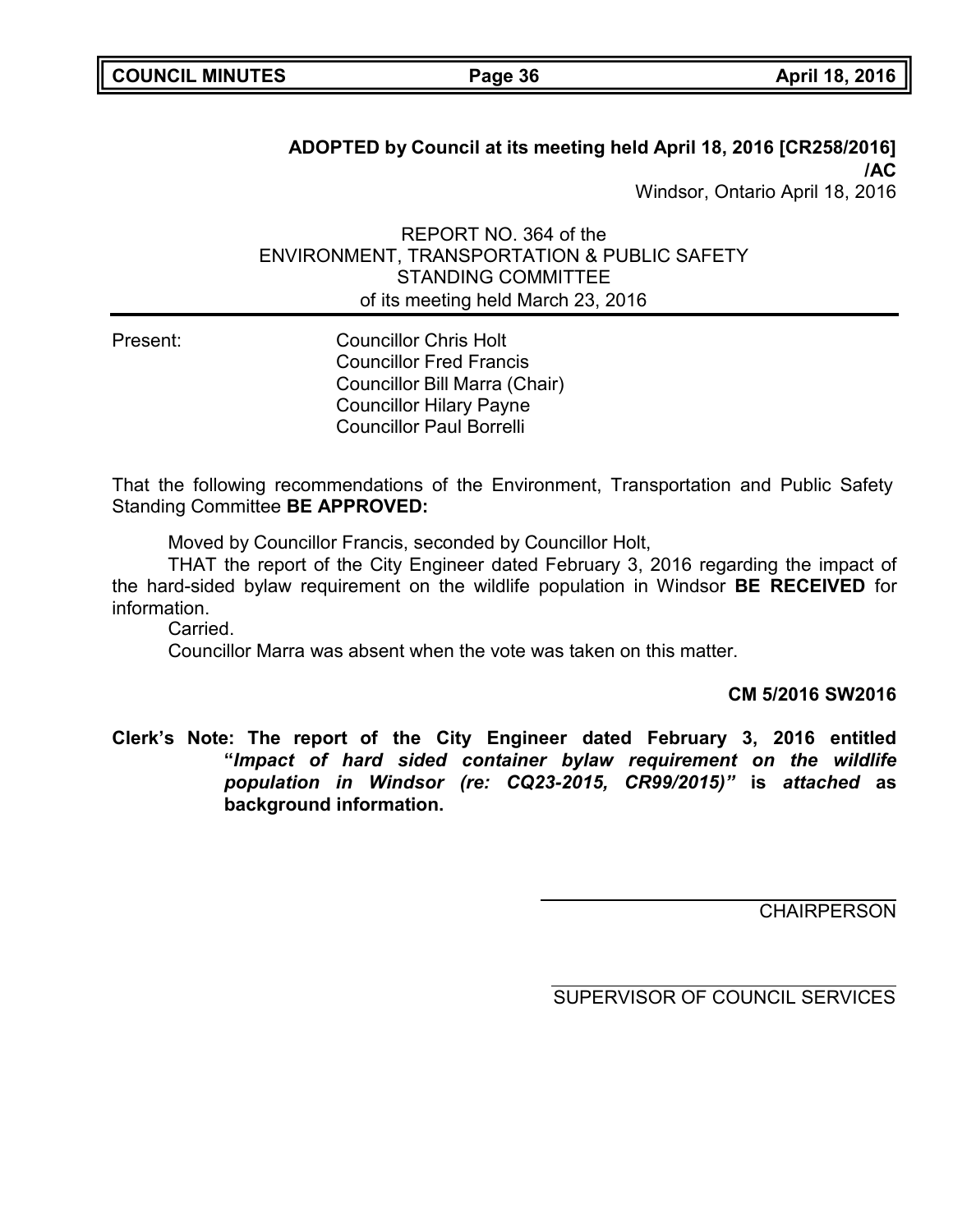# **ADOPTED by Council at its meeting held April 18, 2016 [CR259/2016] /AC** Windsor, Ontario April 18, 2016

### REPORT NO. 365 of the ENVIRONMENT, TRANSPORTATION & PUBLIC SAFETY STANDING COMMITTEE of its meeting held March 23, 2016

Present: Councillor Chris Holt Councillor Fred Francis Councillor Bill Marra (Chair) Councillor Hilary Payne Councillor Paul Borrelli

That the following recommendations of the Environment, Transportation and Public Safety Standing Committee **BE APPROVED:**

Moved by Councillor Holt, seconded by Councillor Francis,

THAT City Council **APPROVE** the updated Recycled Construction Materials Policy attached as Appendix A; and,

THAT City Council **RESCIND** the previous version of the Recycled Materials Policy as approved by CR944/88.

Carried.

Councillor Marra was absent when the vote was taken on this matter.

**S 22/2015 EI2016**

**Clerk's Note: The report of the City Engineer dated October 28, 2015 entitled "***Updated Recycled Construction Materials Policy"* **is** *attached* **as background information.**

**CHAIRPERSON**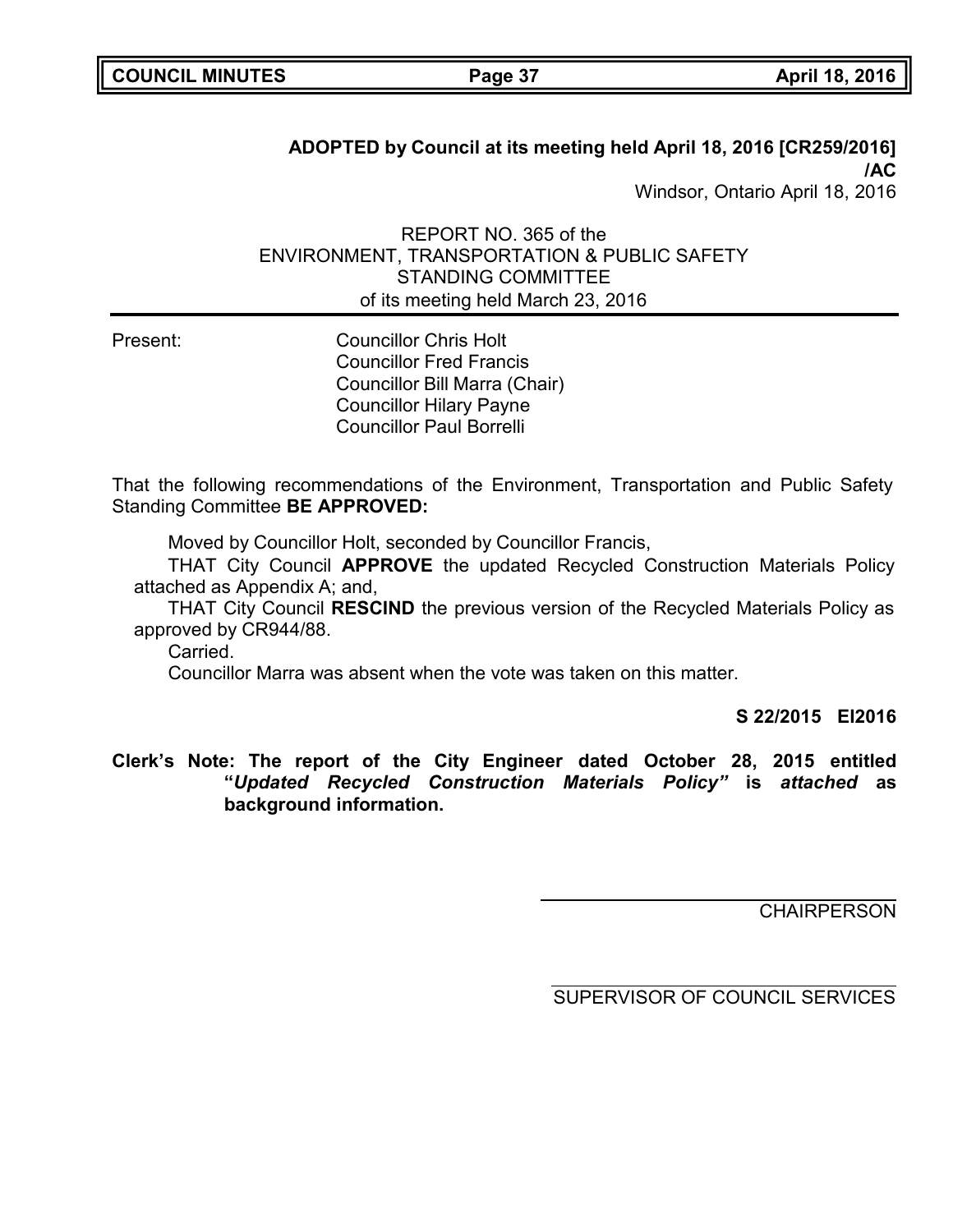# **ADOPTED by Council at its meeting held April 18, 2016 [CR260/2016] /AC** Windsor, Ontario April 18, 2016

REPORT NO. 366 of the ENVIRONMENT, TRANSPORTATION & PUBLIC SAFETY STANDING COMMITTEE of its meeting held March 23, 2016

Present: Councillor Chris Holt Councillor Fred Francis Councillor Bill Marra (Chair) Councillor Hilary Payne Councillor Paul Borrelli

That the following recommendations of the Environment, Transportation and Public Safety Standing Committee **BE APPROVED:**

Moved by Councillor Francis, seconded by Councillor Holt,

I That the applicant request for the property at 810 Ouellette Avenue identified as Plan 256 BLK 3 Lot 1 Lot 2; RP 12R6781 PT 1; & 25 Elliott E IRREG; to permit fence area to encroach on the Ouellette Avenue right-of-way, **BE DENIED.**

- II. That encroachment of the two  $(2)$  existing signs located on the Ouellette Avenue and Elliott Street East right-of-way, as shown on attached Drawing C-3322 and figure 2 and 3, **BE APPROVED**, subject to the owner entering into an encroachment agreement, satisfactory in form to the City Solicitor and in technical content to the City Engineer, to comply with the following terms and conditions:
- (a) Furnish a copy of the Registered Deed by which ownership to the property was acquired.
- (b) Pay a \$225.00 (includes 5% G.I.S. charge) encroachment application fee to Engineering. (PAID)
- (c) Indemnify the City of Windsor against all claims which may arise by reason of its occupying sections of the public right-of-way herein before listed and file with the Corporation a Certificate of Insurance evidencing proof of Commercial General Liability insurance with limits of at least \$2,000,000.00 per occurrence, with an endorsement naming the Corporation of the City of Windsor as an additional insured, and including cross liability and a 30 day notice of cancellation provision.

The Certificate of Insurance must be satisfactory in form and content to the Risk Management Division and be provided to the Corporation at the commencement of this encroachment and annually thereafter.

- (d) Pay a \$300.00 fee to Engineering for the preparation of the agreement, to be signed by the property owner. **(PAID)**
- (e) Pay a surcharge in the amount of \$100.00 to Engineering, as required by M67-2015. (PAID)
- (f) Pay an annual encroachment fee of \$25.00, calculated according to M67-2015, and any and all applicable provincial and federal land taxes, etc.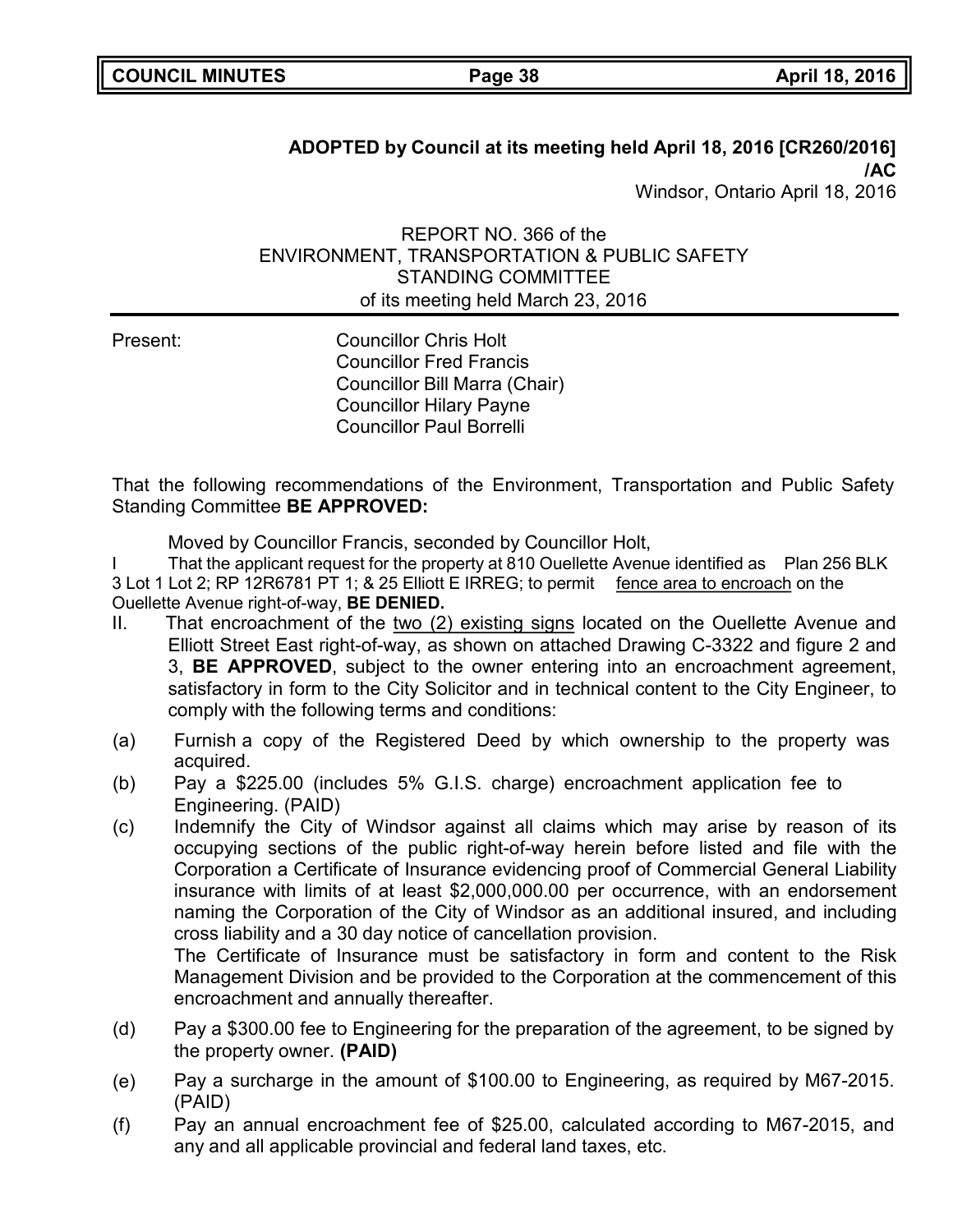- (g) Pay an annual inspection and billing fee of \$52.00 to the Engineering Department. (2015)
- (h) Remove the encroachment and restore the area within 60 days to the condition of the surrounding area upon receipt of written notice by the City Engineer to do so.
- (i) The applicant agrees to obtain a Street Opening Permit at a cost of \$208.00 for the subject encroachment. (2015)
- (j) The agreement shall be for 20 years from the agreement execution date or change of zoning or change in ownership, whichever occurs first.
- (k) The applicant agrees to obtain a Building Permit from the Chief Building Official.

and further, that the Chief Administrative Officer and City Clerk **BE AUTHORIZED** to sign the agreement, satisfactory in form to the City Solicitor and in technical content to the City Engineer, in accordance with By-law 208-2008 as the authority for encroachments. Carried.

Councillor Marra was absent when the vote was taken on this matter.

**S 17/2016 SE2016**

# **Clerk's Note: The report of the City Engineer dated January 12, 2016 entitled "***810 Ouellette Avenue – Fence and Sign Encroachment"* **is** *attached* **as background information.**

**CHAIRPERSON**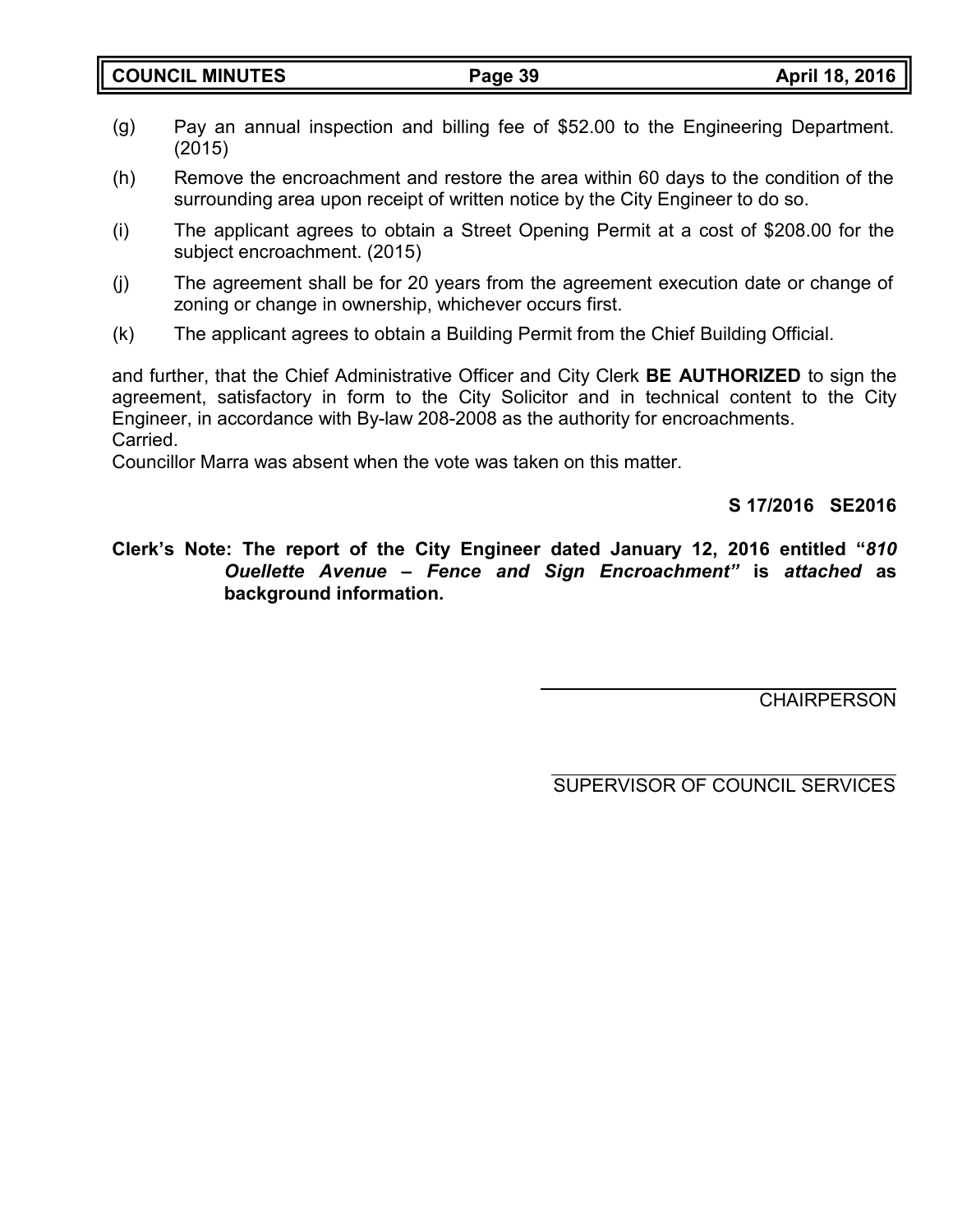# **ADOPTED by Council at its meeting held April 18, 2016 [CR261/2016] /AC** Windsor, Ontario April 18, 2016

## REPORT NO. 367 of the ENVIRONMENT, TRANSPORTATION & PUBLIC SAFETY STANDING COMMITTEE of its meeting held March 23, 2016

Present: Councillor Chris Holt Councillor Fred Francis Councillor Bill Marra (Chair) Councillor Hilary Payne Councillor Paul Borrelli

That the following recommendations of the Environment, Transportation and Public Safety Standing Committee **BE APPROVED:**

Moved by Councillor Holt, seconded by Councillor Francis,

- I. That the 5 Councillors from the Environment, Transportation and Public Safety Standing Committee **BE APPOINTED** as the Corporate Climate Action Plan/Community Energy Plan Steering Committee and further, that a one-time Special Orientation session be held at the April 25<sup>th</sup>, 2016 Executive Committee meeting; and
- II. That the Terms of Reference for the Corporate Climate Action Plan/Community Energy Plan Steering Committee, attached as Appendix "A" **BE ADOPTED**. Carried.

Councillor Marra was absent when the vote was taken on this matter.

**S 26/2016 EI/10822**

**Clerk's Note: The report of the City Engineer dated January 22, 2016 entitled "***Corporate Climate Action Plan and Community Energy Plan – Stakeholder Engagement and Funding"* **is** *attached* **as background information.**

**CHAIRPERSON**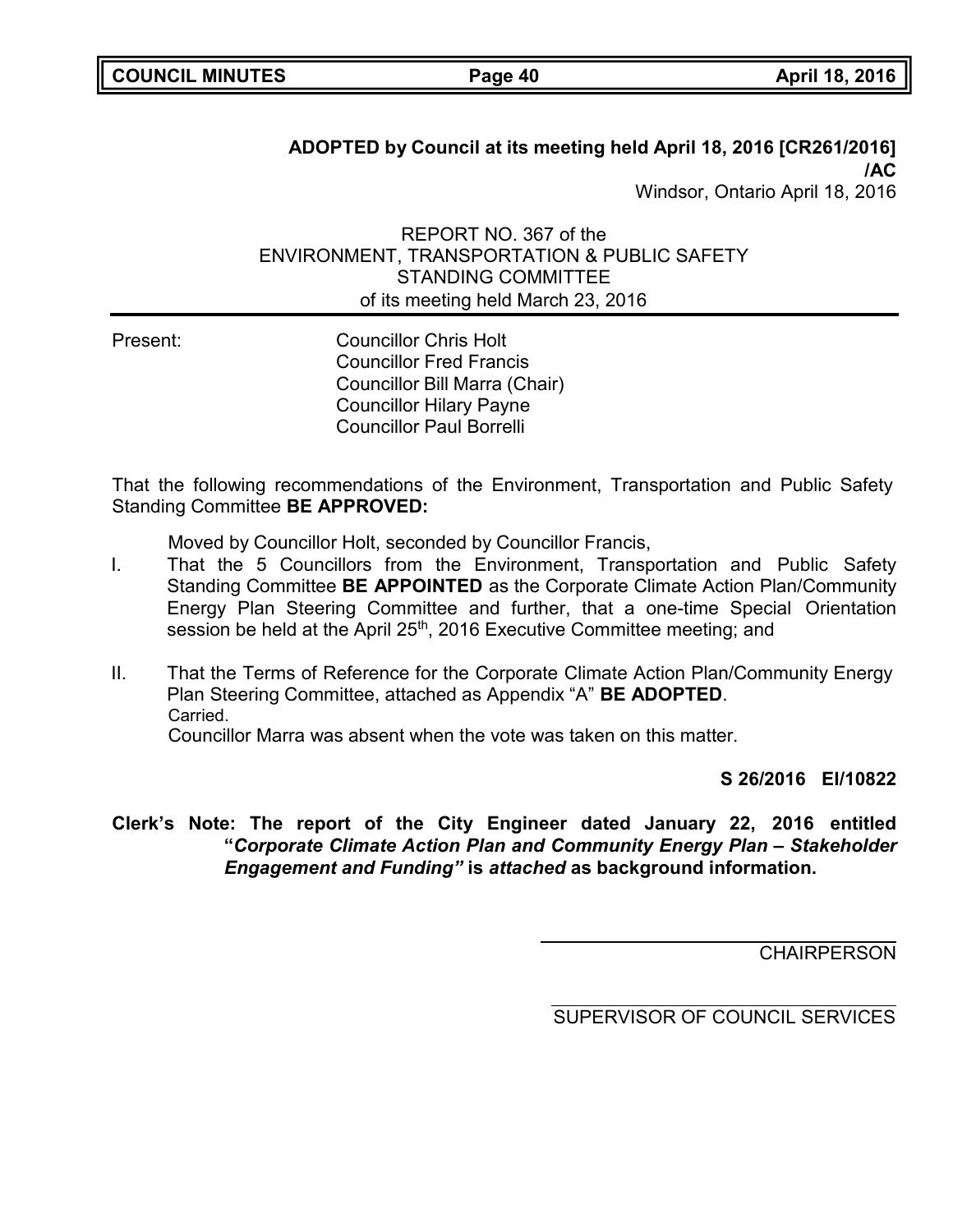# **ADOPTED by Council at its meeting held April 18, 2016 [CR262/2016] /AC** Windsor, Ontario April 18, 2016

# REPORT NO. 368 of the ENVIRONMENT, TRANSPORTATION & PUBLIC SAFETY STANDING COMMITTEE of its meeting held March 23, 2016

Present: Councillor Chris Holt Councillor Fred Francis Councillor Bill Marra (Chair) Councillor Hilary Payne Councillor Paul Borrelli

That the following recommendations of the Environment, Transportation and Public Safety Standing Committee **BE APPROVED:**

Moved by Councillor Francis, seconded by Councillor Borrelli,

That the following update regarding the Rt. Hon. Herb Gray Parkway – City of Windsor and Town of LaSalle Boundary Line **BE RECEIVED** for information.

Carried.

Councillor Marra was absent when the vote was taken on this matter.

**S 35/2016 ST/8821**

# **Clerk's Note: The report of the City Engineer dated February 2, 2016 entitled "***Rt. Hon. Herb Gray Parkway – City of Windsor and Town of LaSalle Boundary Line - UPDATE"* **is** *attached* **as background information.**

**CHAIRPERSON**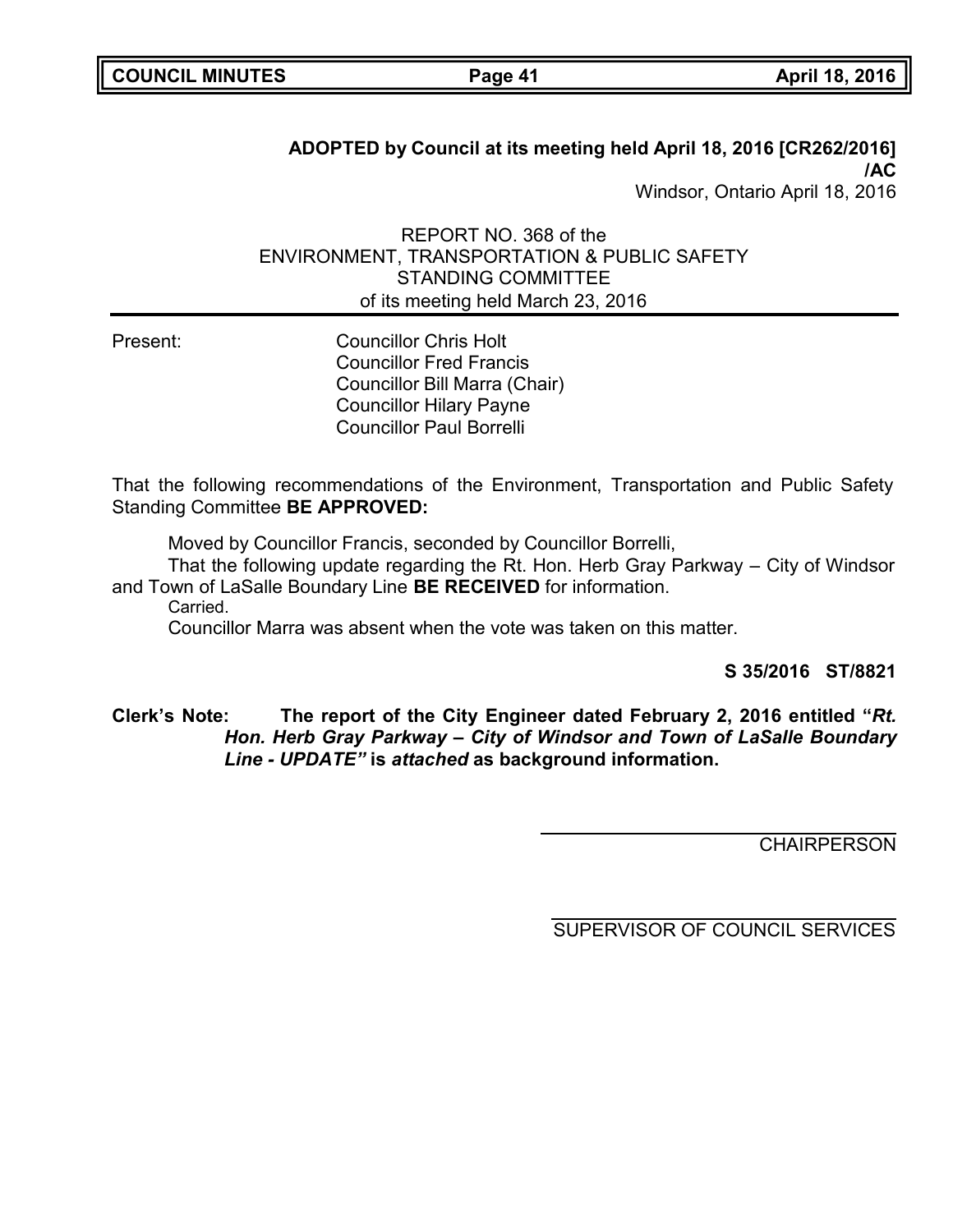ADOPTED by Council at its meeting held April 18, 2016 [CR263/2016] **/AC** Windsor, Ontario April 18, 2016

REPORT NO. 369 of the ENVIRONMENT, TRANSPORTATION & PUBLIC SAFETY STANDING COMMITTEE of its meeting held March 23, 2016

Present: Councillor Chris Holt Councillor Fred Francis Councillor Bill Marra (Chair) Councillor Hilary Payne Councillor Paul Borrelli

That the following recommendations of the Environment, Transportation and Public Safety Standing Committee **BE APPROVED:**

Moved by Councillor Francis, seconded by Councillor Borrelli,

THAT the existing subdivision agreements, Instrument Number LT0291274 between Southwood Lakes Holdings Ltd. and The Corporation of the City of Windsor; Instrument Number LT0224483 between Alice Kurosky and The Corporation of the City of Windsor; and Instrument Number LT134471 between George Wimpey Canada Limited and The Corporation of the City of Windsor, which was subsequently amended by Instruments Number LT137331, LT138129 and LT149928, **BE AMENDED** as follows, and further, that the CAO and City Clerk **BE AUTHORIZED** to execute the agreement, satisfactory in form to the City Solicitor and in technical content to the City Engineer:

#### **Noise Attenuation Measures**

The Parties hereto agree and consent to the removal of the owner's obligation relating to the existing noise barrier wall and its maintenance requirement noted within the Subdivision Agreement.

Carried.

Councillor Marra was absent when the vote was taken on this matter.

#### **S 44/2016 ZP/12472**

**Clerk's Note: The report of the City Engineer dated February 11, 2016 entitled "***Amendment to Subdivision Agreement – Southwood Lakes Subdivision – Howard Avenue to North Talbot Road"* **is** *attached* **as background information.**

**CHAIRPERSON**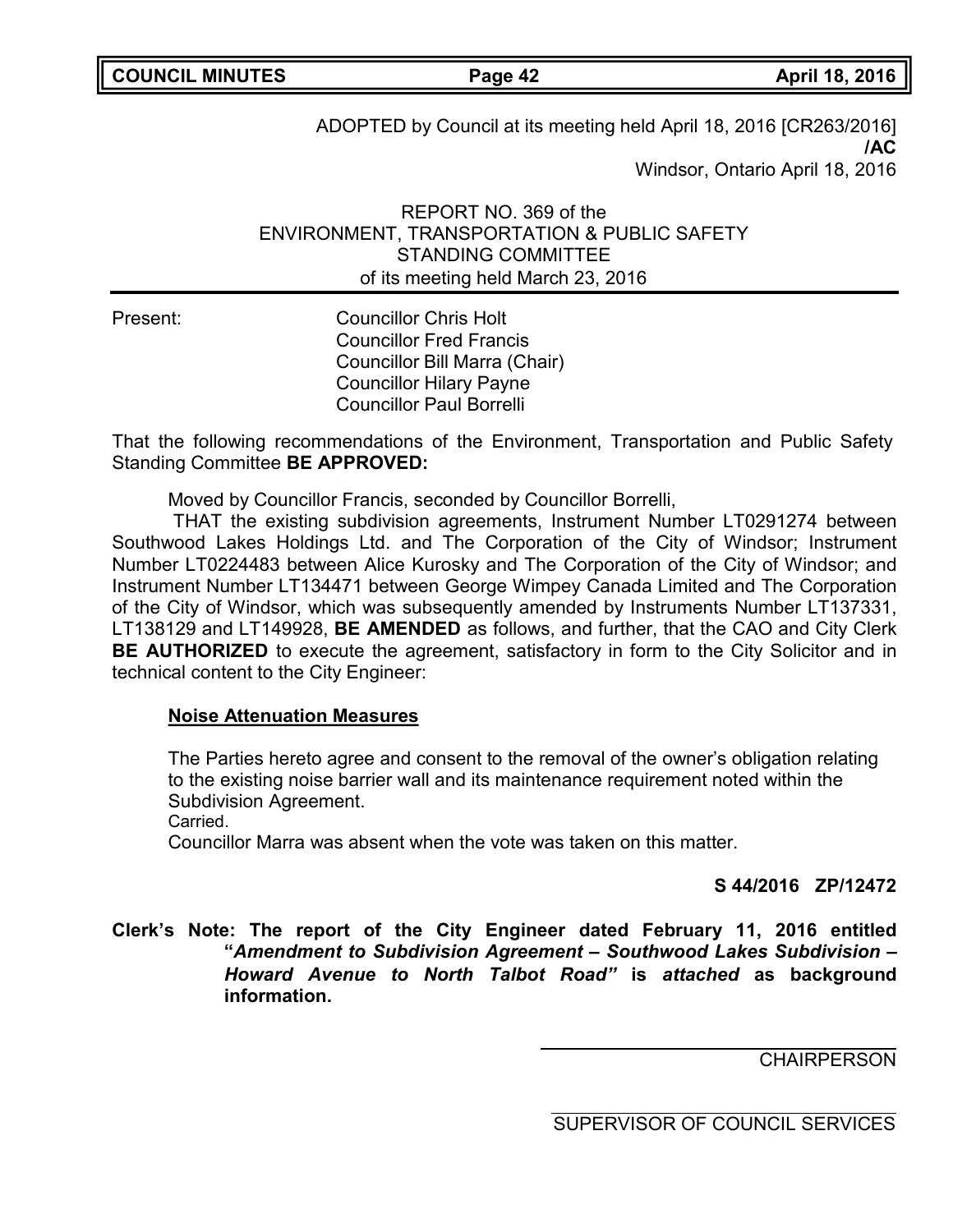# **ADOPTED by Council at its meeting held April 18, 2016 [CR264/2016] /AC**

Windsor, Ontario April 18, 2016

### REPORT NO. 370 of the ENVIRONMENT, TRANSPORTATION & PUBLIC SAFETY STANDING COMMITTEE of its meeting held March 23, 2016

Present: Councillor Chris Holt Councillor Fred Francis Councillor Bill Marra (Chair) Councillor Hilary Payne Councillor Paul Borrelli

That the following recommendations of the Environment, Transportation and Public Safety Standing Committee **BE APPROVED:**

Moved by Councillor Francis, seconded by Councillor Borrelli,

- I. That **Schedule A** –Executive Summary of the Windsor International Airport Airport Zoning Regulations Discussion Paper, prepared by Tetra Tech dated August 2014 **BE RECEIVED**.
- II. That the recommendation to proceed with the steps required to amend the Airport Zoning Regulations (AZR) for the Windsor International Airport as outlined in Option 3 in the Airport Zoning Regulation Discussion Paper dated August 2014 **BE ENDORSED.**
- III. That the Chief Administrative Officer and the City Clerk **BE AUTHORIZED** to sign an Agreement for consulting services to complete the AZR project, and any other agreements that may be required to bring effect to this resolution, subject to the Agreement(s) being satisfactory in form to the City Solicitor, in financial content to the City Treasurer and in technical content to the City Engineer. Carried.

Councillor Marra was absent when the vote was taken on this matter.

**S 61/2016 APM/12473**

**Clerk's Note: The report of the City Engineer dated March 10, 2016 entitled "***Windsor International Airport – Airport Zoning Regulations"* **is** *attached* **as background information.**

**CHAIRPERSON**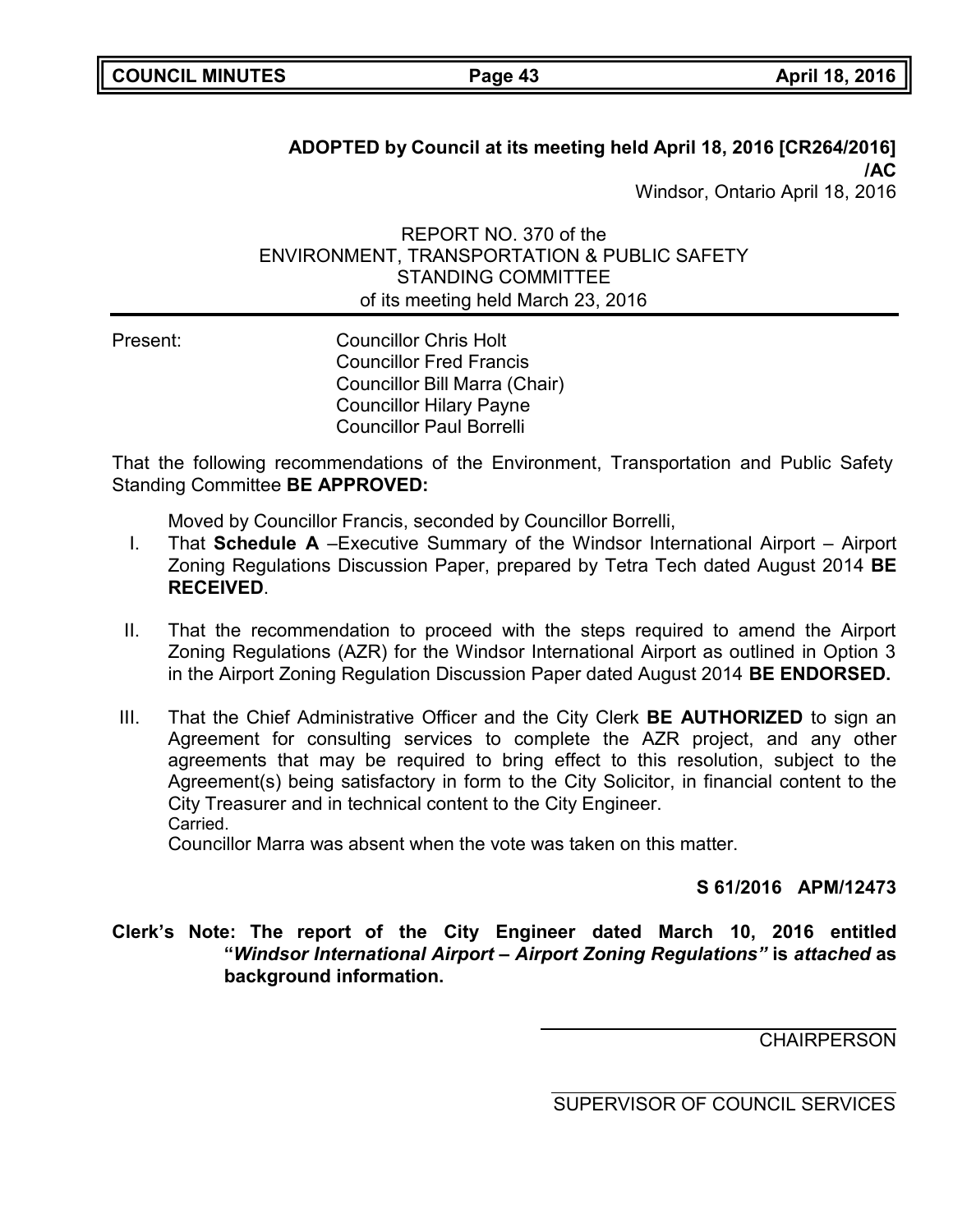# **ADOPTED by Council at its meeting held April 18, 2016 [CR265/2016] /AC**

Windsor, Ontario April 18, 2016

### REPORT NO. 371 of the ENVIRONMENT, TRANSPORTATION & PUBLIC SAFETY STANDING COMMITTEE of its meeting held March 23, 2016

Present: Councillor Chris Holt Councillor Fred Francis Councillor Bill Marra (Chair) Councillor Hilary Payne Councillor Paul Borrelli

That the following recommendations of the Environment, Transportation and Public Safety Standing Committee **BE APPROVED:**

Moved by Councillor Francis, seconded by Councillor Borrelli,

- 1. That the report on completion of the Lou Romano Water Reclamation Plant Upgrade and Expansion Project **BE RECEIVED** for information, and
- 2. That City Council **APPROVE** the transfer of the remaining project surplus of \$8,987 as outlined in the Financial Matters section of the report, to the Lou Romano Water Reclamation Plant capital reserve. Carried.

Councillor Marra was absent when the vote was taken on this matter.

**S 75/2015 SWT/6598**

**Clerk's Note: The report of the City Engineer dated February 5, 2016 entitled "***Lou Romano Water Reclamation Plant Upgrade and Expansion Project – Completion Report"* **is** *attached* **as background information.**

**CHAIRPERSON**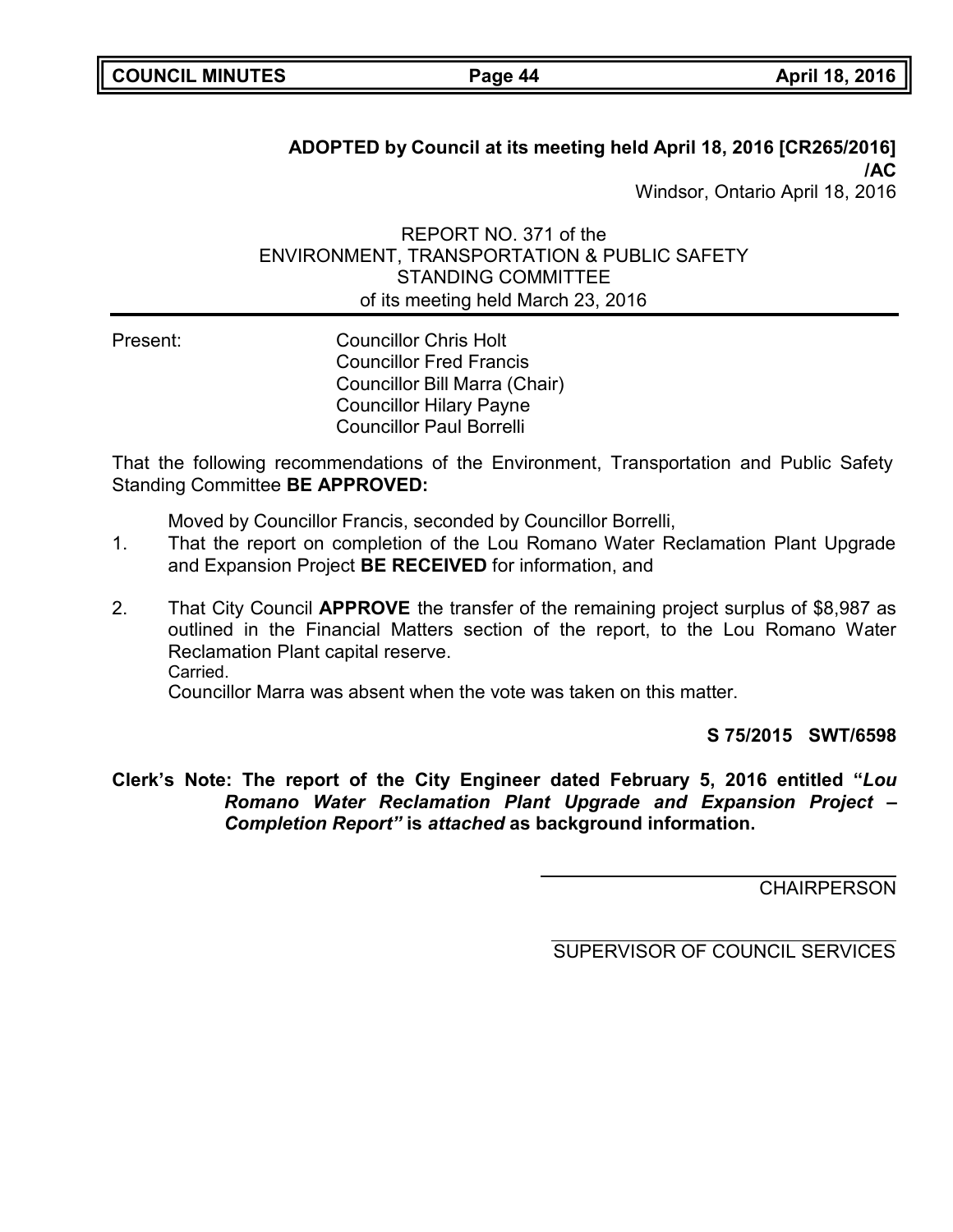# **ADOPTED by Council at its meeting held April 18, 2016 [CR266/2016] /AC**

Windsor, Ontario April 18, 2016

### REPORT NO. 372 of the ENVIRONMENT, TRANSPORTATION & PUBLIC SAFETY STANDING COMMITTEE of its meeting held March 23, 2016

Present: Councillor Chris Holt Councillor Fred Francis Councillor Bill Marra (Chair) Councillor Hilary Payne Councillor Paul Borrelli

That the following recommendations of the Environment, Transportation and Public Safety Standing Committee **BE APPROVED:**

Moved by Councillor Holt, seconded by Councillor Francis,

THAT Administration **CONTINUE TO UTILIZE** the Bicycle Use Master Plan (BUMP) to implement the cycling network in the City in conjunction with the current best practices and design guidelines including the Ontario Traffic Manual Book 18 Cycling Facilities; and further,

THAT an Active Transportation Master Plan **BE DEVELOPED** as per the approved 2016 5yr Capital Budget subject to the accumulation of sufficient funding, projected for 2020; and further

THAT the Official Plan Schedule F: Roads and Bikeways **BE UPDATED** at the appropriate time to include the planned network developed as part of the Lauzon Parkway Improvements Environmental Assessment (EA); and,

THAT the Windsor Bicycling Committee and Transit Advisory Committee **BE DIRECTED** to meet annually, as part of their allotted quarterly meetings, to discuss ways the cycling-transit link can be improved.

Carried.

Councillor Marra was absent when the vote was taken on this matter.

### **S 4/2016 MB/5331**

# **Clerk's Note: The report of the City Engineer dated January 5, 2016 entitled "M482- 2015 Update to the Bicycle Use Master Plan (BUMP)***"* **is** *attached* **as background information.**

**CHAIRPERSON**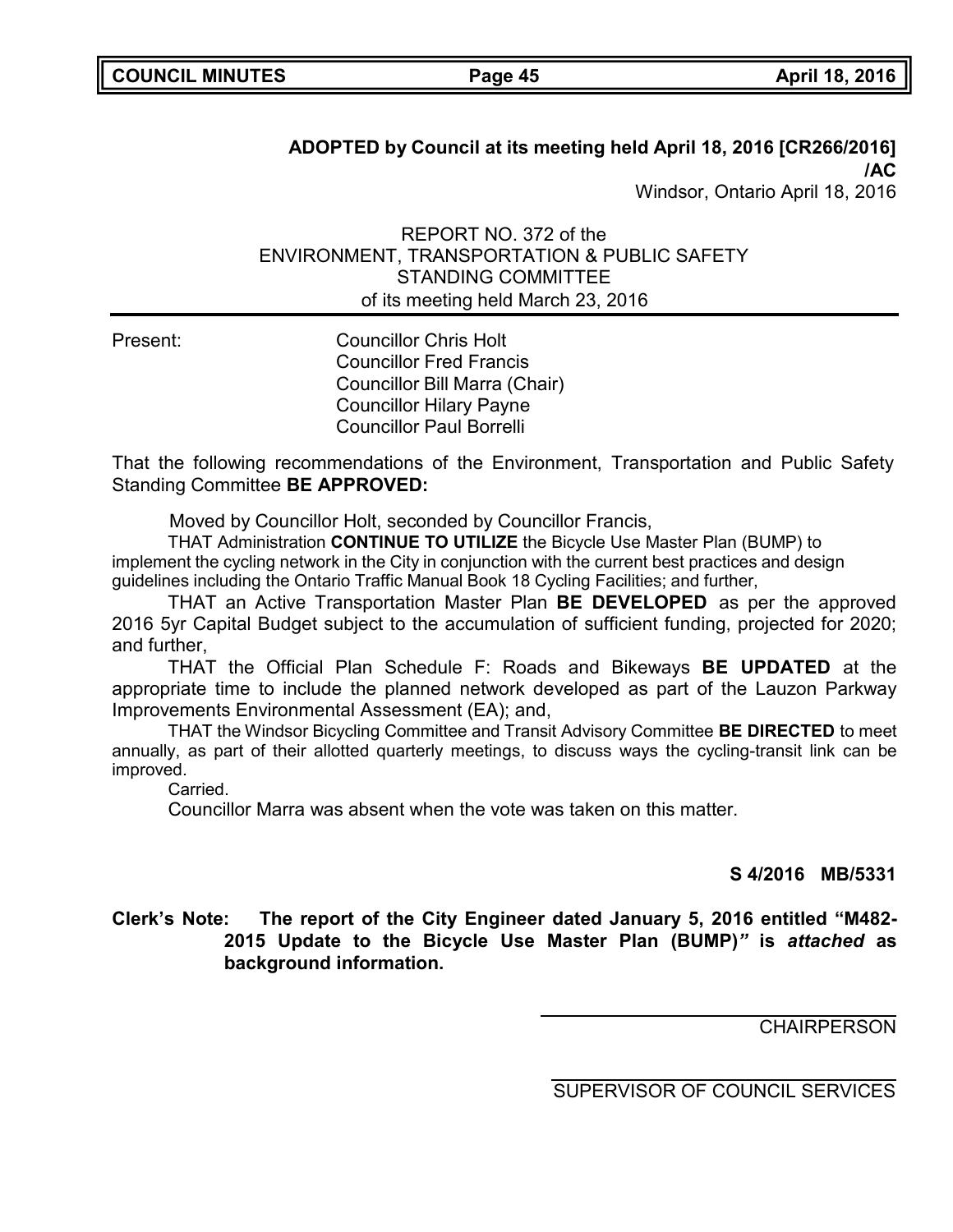# **ADOPTED by Council at its meeting held April 18, 2016 [CR267/2016] /AC**

Windsor, Ontario April 18, 2016

### REPORT NO. 373 of the ENVIRONMENT, TRANSPORTATION & PUBLIC SAFETY STANDING COMMITTEE of its meeting held March 23, 2016

Present: Councillor Chris Holt Councillor Fred Francis Councillor Bill Marra (Chair) Councillor Hilary Payne Councillor Paul Borrelli

That the following recommendations of the Environment, Transportation and Public Safety Standing Committee **BE APPROVED:**

Moved by Councillor Francis, seconded by Councillor Borrelli,

That the Environment, Transportation and Public Safety Standing Committee and the Transit Windsor Board of Directors **APPROVE** the decommissioning of the following conventional buses: numbers 529, 530, 532, 535, 548, 554, 568 and 569.

Carried.

Councillor Marra was absent when the vote was taken on this matter.

**S 56/2016 MT2016**

**Clerk's Note: The report of the Senior Manager, Fleet & Support Services, Transit Windsor dated March 1, 2016 entitled "***2016 Decommissioning of Transit Windsor Buses"* **is** *attached* **as background information.**

**CHAIRPERSON**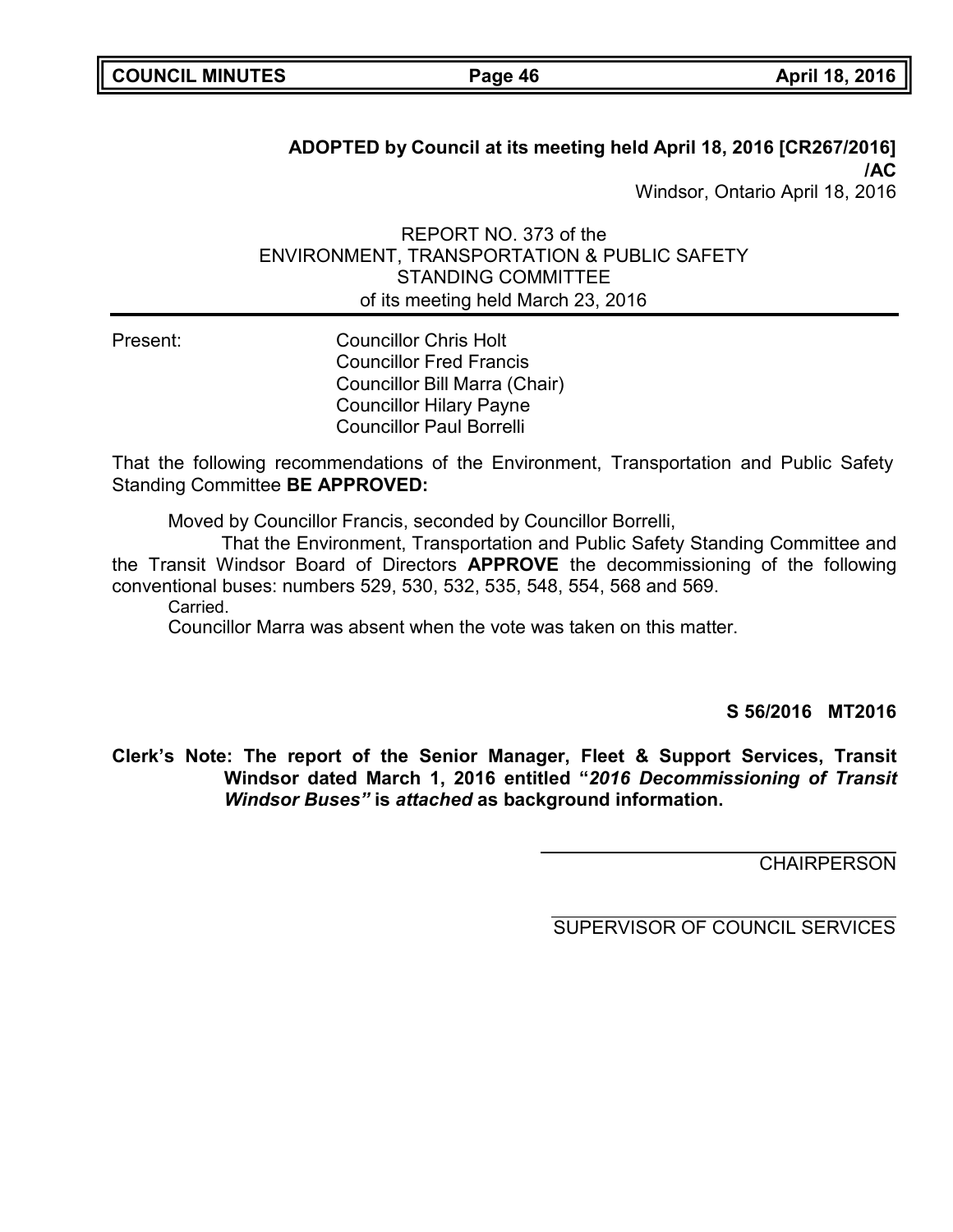# **ADOPTED by Council at its meeting held April 18, 2016 [CR268/2016] /AC**

Windsor, Ontario April 18, 2016

### REPORT NO. 374 of the ENVIRONMENT, TRANSPORTATION & PUBLIC SAFETY STANDING COMMITTEE of its meeting held March 23, 2016

Present: Councillor Chris Holt Councillor Fred Francis Councillor Bill Marra (Chair) Councillor Hilary Payne Councillor Paul Borrelli

That the following recommendations of the Environment, Transportation and Public Safety Standing Committee **BE APPROVED:**

Moved by Councillor Francis, seconded by Councillor Borrelli,

That the Environmental, Transportation & Public Safety Standing Committee and the Transit Windsor Board of Directors **RECEIVE FOR INFORMATION** the ridership statistics for the year ending December 31, 2015 and that this report be recommended to City Council. Carried.

Councillor Marra was absent when the vote was taken on this matter.

**S 32/2016 MT2016**

**Clerk's Note: The report of the Executive Director, Transit Windsor dated February 1, 2016 entitled "***2015 Preliminary Ridership Statistics"* **is** *attached* **as background information.**

**CHAIRPERSON**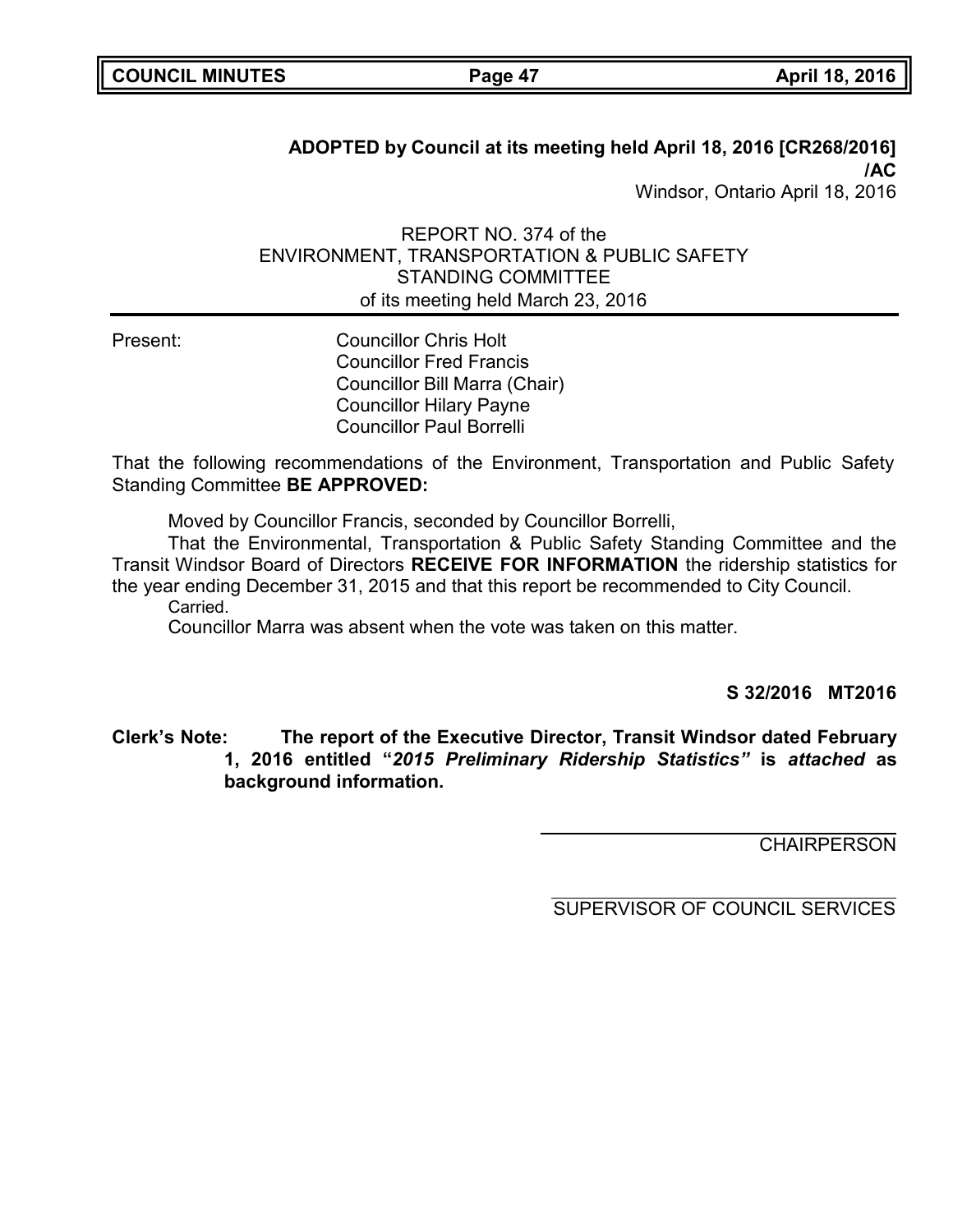**ADOPTED by Council at its meeting held April 18, 2016 [CR269/2016]** AC Windsor, Ontario April 18, 2016

REPORT NO. 345 of the PLANNING, HERITAGE & ECONOMIC DEVELOPMENT STANDING COMMITTEE of its meeting held December 14, 2015

Present: Councillor Chris Holt Councillor Irek Kusmierczyk Councillor Bill Marra (Chair) Councillor Ed Sleiman Councillor Hilary Payne Member Alex Gyemi Member Dorian Moore

Absent: Barbara Bjarneson

That the following recommendations of the Planning, Heritage & Economic Development Standing Committee **BE APPROVED** as follows**:**

Moved by Councillor Sleiman, seconded by D. Moore,

**I** That the application of 1849677 Ontario Limited for approval of a draft plan of condominium for a property legally described as the North Part of Lot 362 to 364, inclusive Plan 961, Parts 1 and 2, 12R-1996, City of Windsor known municipally as 3820 Tecumseh Road East, to permit the conversion of a 3-storey rental apartment building containing 23 residential dwelling units to condominium tenure, as shown on the attached Map No. CDM-005/15-2, **BE APPROVED** subject to the following:

- A. The owner shall enter into a condominium agreement to provide for the following together with all items contained in the Consultation section of this report;
- B. That the draft plan approval shall lapse on April 18, 2019 (3 years from the date of approval);
- C. Existing tenants shall be given a right of first-refusal to purchase the dwelling unit they presently occupy;
- D. In the event that existing tenants do not exercise their option to purchase their dwelling unit, they shall be offered a life time non-transferable lease which shall be registered on title and binding on all subsequent owners. Such lease shall be satisfactory in form and content to the City Solicitor;
- E. The owner shall agree to comply with and remedy all site/building defects and deficiencies, including submission of applicable certificates, as contained in the:

Building Condition Assessment report prepared by TSS Building Science (London) Incorporated, completed April 3, 2015, with all corrections and improvements to be cleared as completed by a Professional Engineer retained by the owner; and Building Department's Order to Repair dated October 28, 2015, as included in Appendix 'A' of this report.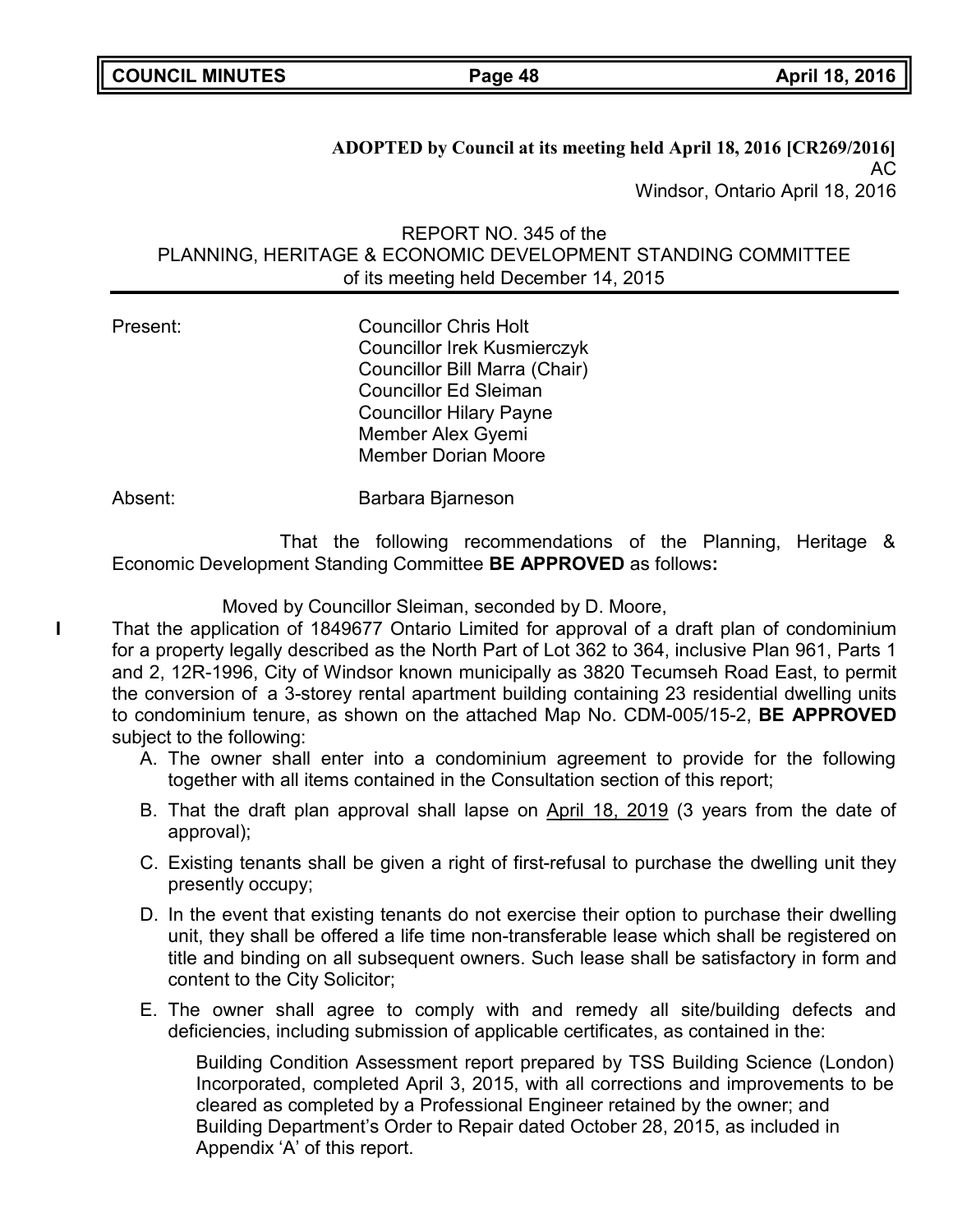All corrections and improvements shall be to the satisfaction of the Chief Building Official.

F. The owner shall agree to comply with and address any requirements identified in the Public Works Department – Engineering -Development, Projects & Right-of-Way October 15, 2015 comments (in Appendix 'A'), as indicated below, to the satisfaction of the City Engineer or designate:

Installation of a sanitary sewer-sampling manhole, if one does not exist, at the property line; and

Provide City with an easement centered over the existing municipal sewers on private property, at it's entire expense.

G. The owner shall agree to remedy all safety and security deficiencies identified in the Windsor Police Services October 19, 2015 comments (in Appendix 'A'), as indicated below, to the satisfaction of the Director of Planning for Windsor Police Services:

Installation of locks of higher security (i.e. Medeco, Primus) with a key design that is patent protected and where unauthorized key duplication is restricted, on all exterior doors of the building;

Repair or replacement of the fencing at the northeast corner of the property to deter trespassing through this area of the property;

Provision of a certificate, prepared by a qualified lighting consultant/engineer, verifying that, as per Section 3.2.7.1 of Ontario Regulation 332/12, that every exit, public corridor or corridor providing access to an exit, shall be equipped to provide illumination to an average level of not less than 50 lux (4.64 foot-candles) at floor or tread level and at all points such as angles and intersections at changes of level where there are stairs or ramps and that the minimum value of the illumination shall be not less than 10 lux (0.93 foot-candles);

Removal of any graffiti on the building or other structures on the property; and

Trimming and thinning of all trees and shrubbery located on the site, particularly at in front of first floor windows, to provide appropriate visibility for security purposes.

- H. The owner shall agree to submit a photometric plan to both the Corporation's Landscape Architect and the Director of Planning for Windsor Police Services for approval, prior to final approval and registration of the condominium plan. The photometric plan shall be prepared by a qualified lighting consultant (i.e. lighting engineer, landscape architect, etc.) in accordance with the City Guidelines found in CR228/2005 Lighting Intensity Standards Study, showing all anticipated lighting improvements, including replacement of existing fixtures that are not of "Full Cut-Off" type. The photometric plan shall include any manufacturer product data sheets and verification that any proposed fixtures are 'Full Cut-Off', with the following minimum and maximum illumination levels measured in foot-candles (Fc):
	- a. uncovered parking areas 0.5 min./4.0 max.;
	- b. walkways 0.5 min./2.0 max.;
	- c. building entrances 3.5 min./8.0 max.;
	- d. loading and outdoor garbage storage areas 1.0 min./2.5 max.; and
	- e. after hours lighting (11:00pm to 5:00am) 0.5min./2.0max.
- I. The owner shall agree to address the requirements identified in the comments from the Corporation's Landscape Architect's September 28, 2015 comments (in Appendix 'A'), as indicated below, to the satisfaction of the Corporation's Landscape Architect: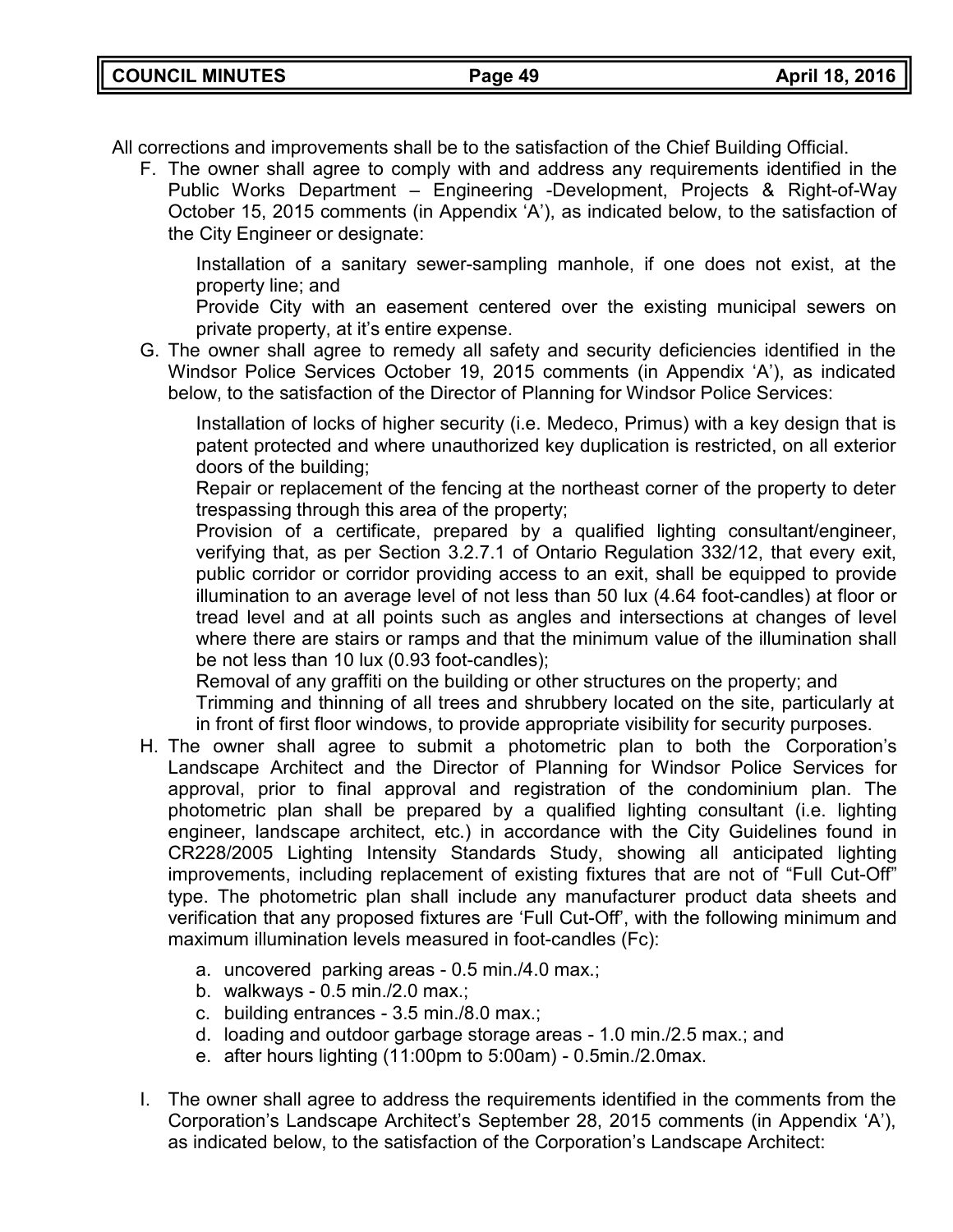Submission of a Landscape Plan (3 full-size copies of all plans) prior to final approval and registration of the condominium plan. The Landscape Plan shall be prepared by a Landscape Architect registered with the OALA, complete with plant material, surface treatments, site amenities, proposed exterior lighting (including wall mounted luminaries) and all details. The Landscape Plan shall include the location of all existing and proposed light fixtures and any manufacturer product data sheets and verification that any replacement or proposed fixtures are 'Full Cut-Off'.

The plan is to address the following issues:

- a. Consideration of a wider diversity of Genus when selecting species, in order to reduce total loss during a pathogen epidemic as seen with the Emerald Ash Beetle and Dutch Elm Disease;
- b. Selection of plant species capable of withstanding the Windsor/Essex County climatic including cold and heat hardiness, soil conditions, and any other environmental conditions that may affect the sustainability of a plants health; and
- c. Coordination of trees and light poles/ signs to reduce conflict.

Payment of a cash-in-lieu equivalent of street tree fees for six (6) trees, as required on a per lot basis, as per CR332/79, in accordance with the Corporation's Schedule of Fees.

- J. The owner shall agree to address the requirements identified in the Diversity and Accessibility Officer's October 9, 2015 comments (in Appendix 'A'), as indicated below, to the satisfaction of the Diversity and Accessibility Officer and the Chief Building Official:
	- 1. Provision of a minimum of 2 barrier free entrances to building. One of the barrierfree entrances shall be the principal entrance to the building and the other one shall be off of a primary parking area;
		- a. Every barrier-free entrance shall be equipped with a power door operator. Such power door openers shall be mounted according to the specifications set out in the Ontario Building Code;
		- b. If a barrier-free entrance incorporates a vestibule (like the primary entrance in this case), a door leading from the vestibule into the floor area shall be equipped with a power door operator; and

Installation of signage at any non-accessible entrances that directs persons to an accessible entrance.

- K. The owner shall agree to provide a minimum of 1 Type 'A' (3.5m x 5.5m) accessible parking space, as per By-law 8600, as close as possible to the main entrance or secondary entrance, designated with appropriate signage and with access aisles that meet the specifications as set out in the Integrated Accessibility Standards under the AODA and a bicycle rack facility accommodating a minimum of 3 bicycles at a visible and safe location near an entrance to the building. All improvements are to be to the satisfaction of the City Engineer and Chief Building Official;
- L. The owner shall agree to provide adequate storage space for appropriate and approved garbage, recycling and yard waste containers, in compliance with municipal by-laws, to the satisfaction of the Manager of Environmental Services and Chief Building Official;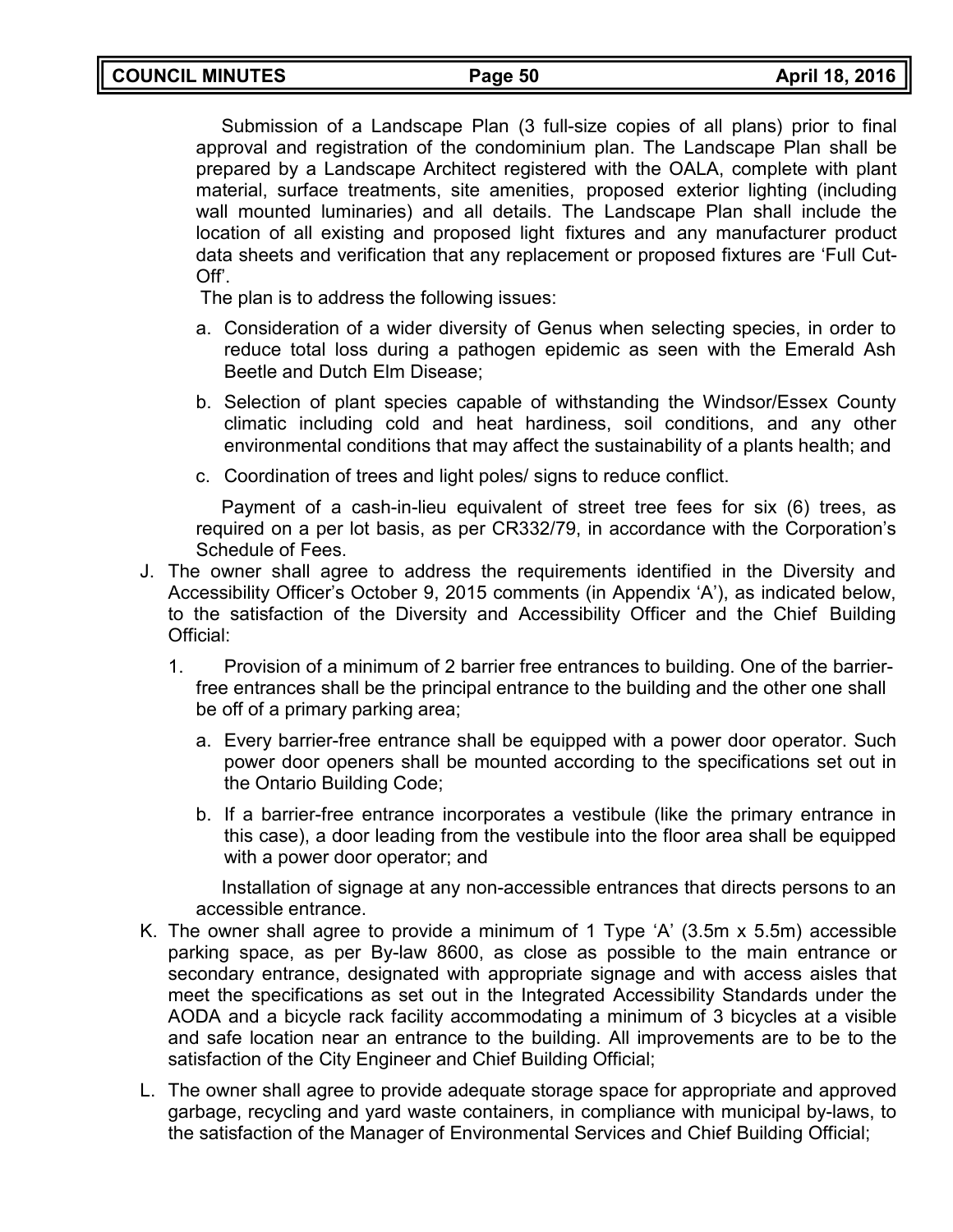| <b>COUNCIL MINUTES</b> |  |
|------------------------|--|
|------------------------|--|

- M. The owner shall agree to include a warning clause in the condominium agreement to the satisfaction of the City Solicitor, indicating to future condominium owners that there are a limited number of on-site parking spaces available and that a designated parking space for every dwelling unit may not be available.
- II That the owner SHALL SUBMIT an application to close the alley on the north side of the property and acquire it in order to assume the sewers within the alley that service the property, to the satisfaction of the City Engineer, Manager of Development, and Chief Building Official;
- III Final approval of the plan of condominium SHALL NOT BE CONSIDERED until all of the required works or undertakings identified in '1. Recommendations I' of this report have been completed to the satisfaction of the respective agencies and departments, and a Condominium Agreement has been registered against the subject lands. Carried.

S 50/2015 File Number ZP/12384

*Clerk's Note:*The report of the City Planner dated December 2, 2015 entitled "1849677 Ontario Ltd. – 3820 Tecumseh Rd. E. – Condo Conversion" is attached as background information.

**CHAIRPERSON**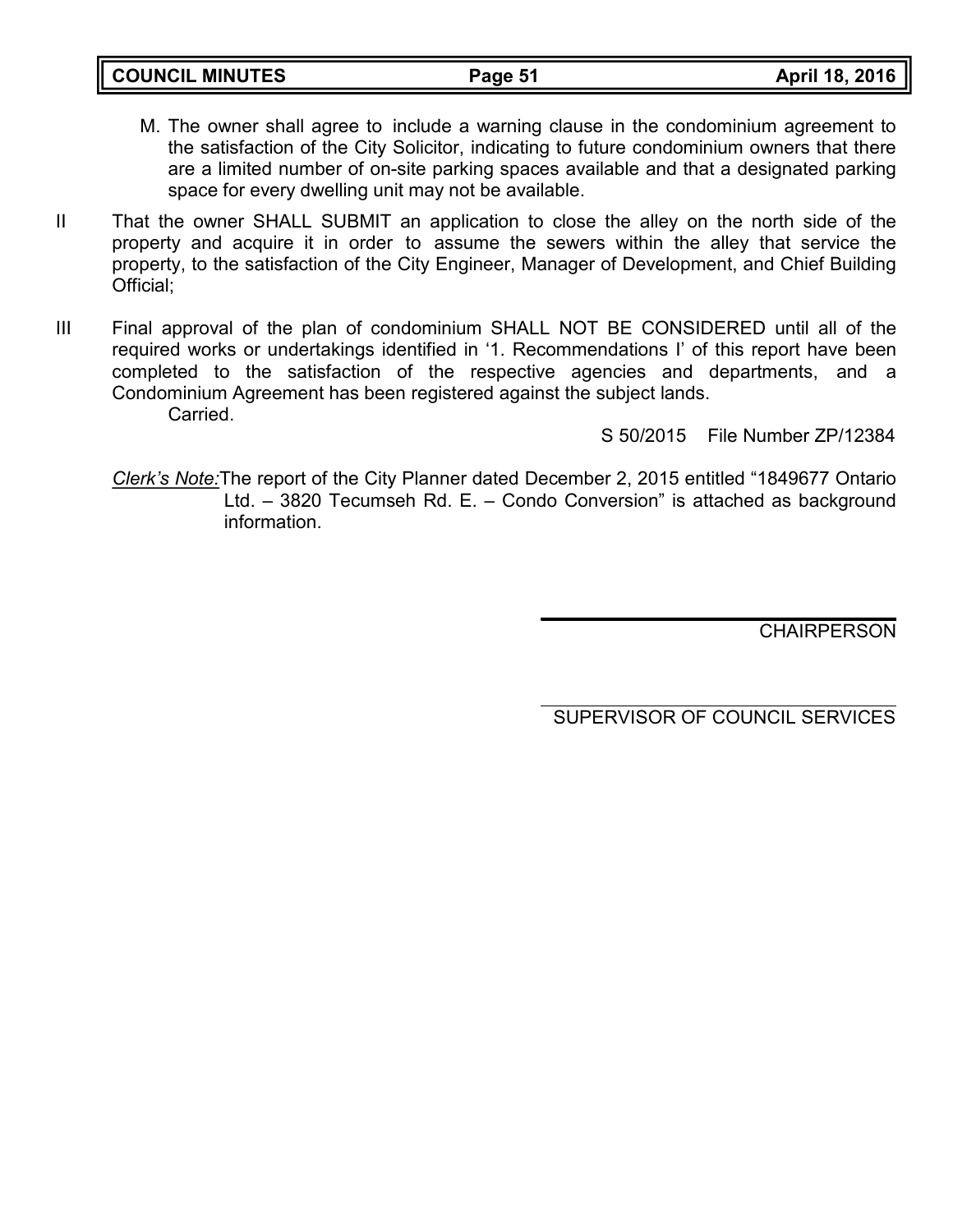**[For final wording see CR270/2016] ADOPTED AS AMENDED by Council at its meeting held April 18, 2016** AC Windsor, Ontario April 18, 2016

### REPORT NO. 346 of the PLANNING, HERITAGE & ECONOMIC DEVELOPMENT STANDING COMMITTEE of its meeting held December 14, 2015

Present: Councillor Chris Holt Councillor Irek Kusmierczyk Councillor Bill Marra (Chair) Councillor Ed Sleiman Councillor Hilary Payne Member Alex Gyemi Member Dorian Moore

Absent: Barbara Bjarneson

That the following recommendations of the Planning, Heritage & Economic Development Standing Committee **BE APPROVED** as follows**:**

Moved by Councillor Kusmierczyk, seconded by D. Moore,

**I** That the application of 1849677 Ontario Limited for approval of a draft plan of condominium for a property legally described as Lots 52 to 54, inclusive, Plan 1071, City of Windsor known municipally as 3580 Seminole Street, to permit the conversion of a 3-storey rental apartment building containing 17 residential dwelling units, to condominium tenure, as shown on the attached Map No. CDM-004/15-2, **BE APPROVED** subject to the following:

- A. The owner shall enter into a condominium agreement to provide for the following together with all items contained in the Consultation section of this report;
- B. That the draft plan approval shall lapse on April 18, 2019 (3 years from the date of approval);
- C. Existing tenants shall be given a right of first-refusal to purchase the dwelling unit they presently occupy;
- D. In the event that existing tenants do not exercise their option to purchase their dwelling unit, they shall be offered a life time non-transferable lease which shall be registered on title and binding on all subsequent owners. Such lease shall be satisfactory in form and content to the City Solicitor;
- E. The owner shall agree to comply with and remedy all site/building defects and deficiencies, including submission of applicable certificates, as contained in the:
	- 1. Building Condition Assessment report prepared by TSS Building Science (London) Incorporated, completed April 3, 2015, with all corrections and improvements to be cleared as completed by a Professional Engineer retained by the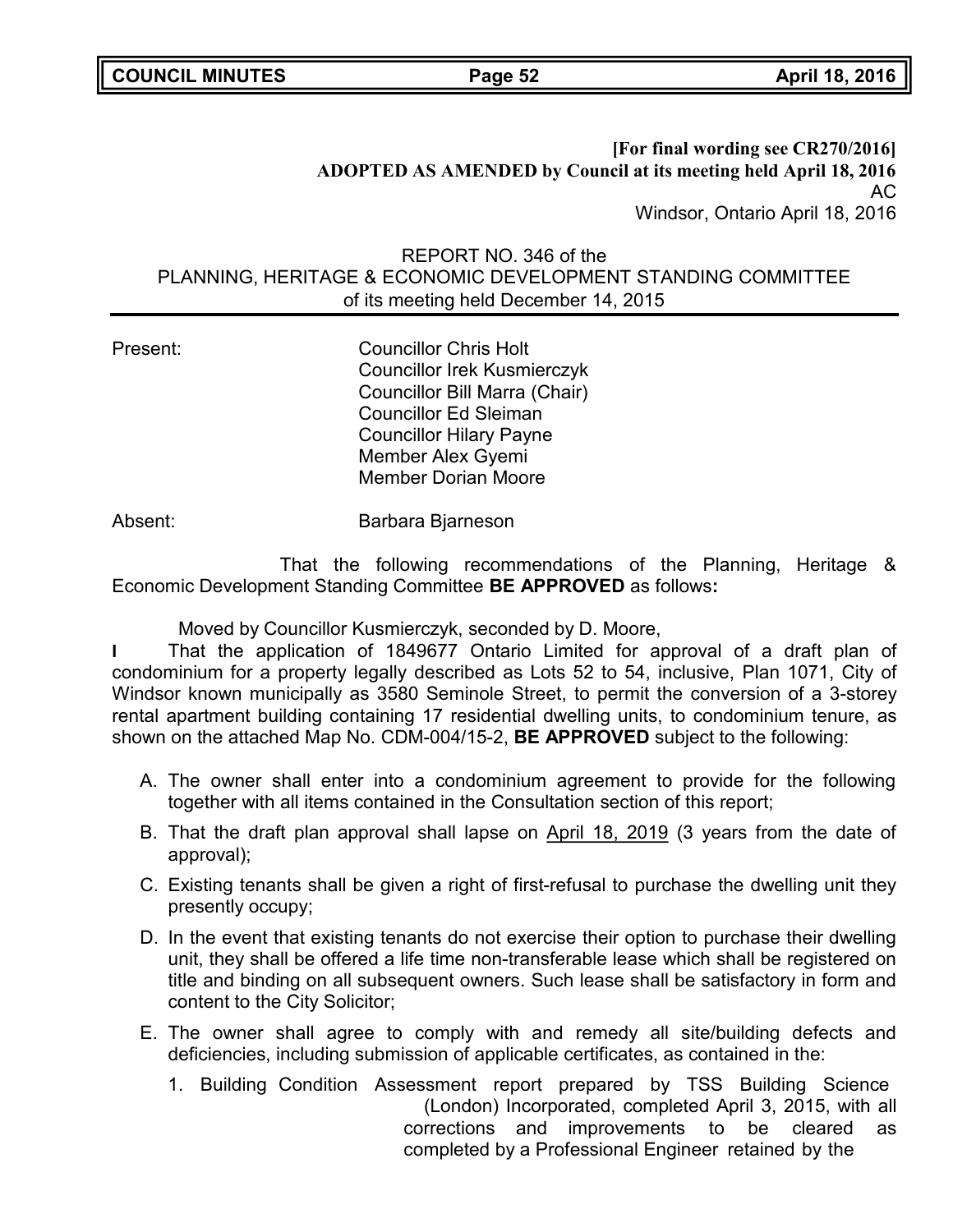### owner; and

2. Building Department's Order to Repair dated October 28, 2015 as included in Appendix 'A' of this report.

All corrections and improvements shall be to the satisfaction of the Chief Building Official.

F. The owner shall agree to comply with and address any requirements identified in the Public Works Department – Engineering -Development, Projects & Right-of-Way September 29, 2015 comments (in Appendix 'A'), as indicated below, to the satisfaction of the City Engineer or designate:

Contribution of \$500.00, prior to final approval and registration of the condominium plan, payable to the Public Works Department and deposited in the General Fund intended for the upkeep of alleys within the City of Windsor; and

Execution of an Encroachment Agreement between the owner, 1849677 Ontario Limited, and the City of Windsor to provide for encroachment of parking spaces into the Central Avenue right-of-way on the east side of the property.

G. The owner shall agree to remedy all safety and security deficiencies identified in the Windsor Police Services October 13, 2015 comments (in Appendix 'A'), as indicated below, to the satisfaction of the Director of Planning for Windsor Police Services:

Installation of locks of higher security (i.e. Medeco, Primus) with a key design that is patent protected and where unauthorized key duplication is restricted, on all exterior doors of the building;

Provision of a certificate, prepared by a qualified lighting consultant/engineer, verifying that, as per Section 3.2.7.1 of Ontario Regulation 332/12, every exit, public corridor or corridor providing access to an exit, shall be equipped to provide illumination to an average level of not less than 50 lux (4.64 foot-candles) at floor or tread level and at all points such as angles and intersections at changes of level where there are stairs or ramps and that the minimum value of the illumination shall be not less than 10 lux (0.93 foot-candles);

Installation of a dead bolt lock with a 1 inch throw on the entry door of each residential unit within the building;

Trimming and thinning of all trees and shrubbery located on the site, particularly at the front of the building and along the west property line, to provide appropriate visibility for security purposes; and

Replacement of the existing municipal address sign at the main entrance to the building with a minimum address number height of 3 inches for a location no greater than 25 feet from the curb line or edge of pavement and a minimum address number height of 6 inches for a location greater than 25 feet from the curb line or edge of pavement, as per By-law 196-2011.

H. The owner shall agree to submit a photometric plan to both the Corporation's Landscape Architect and the Director of Planning for Windsor Police Services for approval, prior to final approval and registration of the condominium plan. The photometric plan shall be prepared by a qualified lighting consultant (i.e. lighting engineer, landscape architect, etc.) in accordance with the City Guidelines found in CR228/2005 Lighting Intensity Standards Study, showing all anticipated lighting improvements, including replacement of existing fixtures that are not of "Full Cut-Off" type. The photometric plan shall include any manufacturer product data sheets and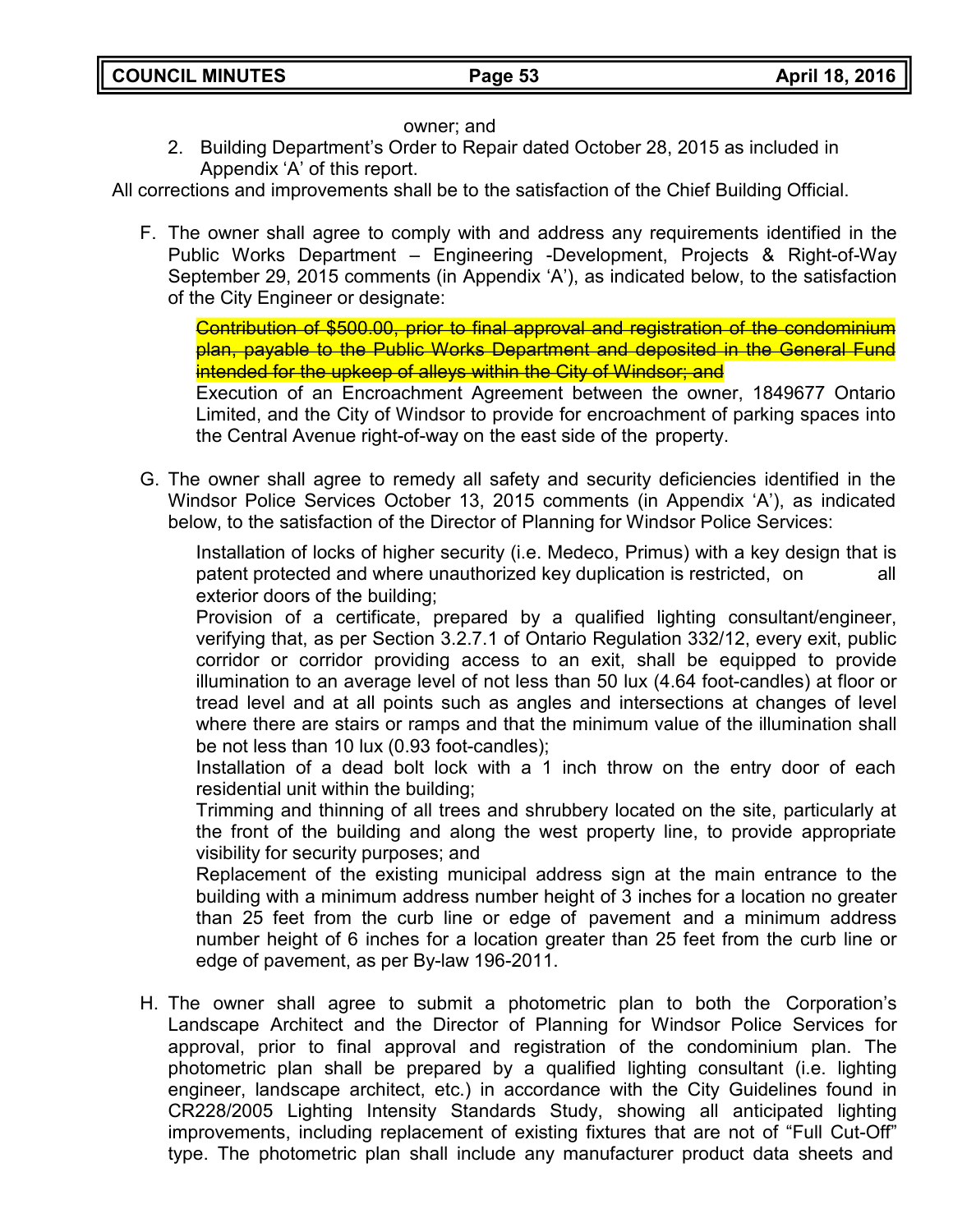verification that any proposed fixtures are 'Full Cut-Off', with the following minimum and maximum illumination levels measured in foot-candles (fc):

- f. uncovered parking areas 0.5 min./4.0 max.;
- g. walkways 0.5 min./2.0 max.;
- h. building entrances 3.5 min./8.0 max.;
- i. loading and outdoor garbage storage areas 1.0 min./2.5 max.; and
- j. after hours lighting (11:00pm to 5:00am) 0.5min./2.0max.
- I. The owner shall agree to address the requirements identified in the comments from the Corporation's Landscape Architect's September 28, 2015 comments (in Appendix 'A'), as indicated below, to the satisfaction of the Corporation's Landscape Architect:

Submission of a Landscape Plan (3 full-size copies of all plans) prior to final approval and registration of the condominium plan. The Landscape Plan shall be prepared by a Landscape Architect registered with the OALA, complete with plant material, surface treatments, site amenities, proposed exterior lighting (including wall mounted luminaries) and all details. The Landscape Plan shall include the location of all existing and proposed light fixtures and any manufacturer product data sheets and verification that any replacement or proposed fixtures are 'Full Cut-Off'.

The plan is to address the following issues:

- d. Consideration of a wider diversity of Genus when selecting species, in order to reduce total loss during a pathogen epidemic as seen with the Emerald Ash Beetle and Dutch Elm Disease;
- e. Selection of plant species capable of withstanding the Windsor/Essex County climatic including cold and heat hardiness, soil conditions, and any other environmental conditions that may affect the sustainability of a plants health; and
- f. Coordination of trees and light poles/ signs to reduce conflict.

Payment of fees for three (3) trees on the Seminole Street frontage, as per CR332/79, on a per lot basis, in accordance with the Corporation's Schedule of Fees.

- J. The owner shall agree to address the requirements identified in the Diversity and Accessibility Officer's November 23, 2015 comments (in Appendix 'A'), as indicated below, to the satisfaction of the Diversity and Accessibility Officer and the Chief Building Official:
	- 2. Provision of a minimum of 2 barrier free entrances to building. One of the barrierfree entrances shall be the principal entrance to the building and the other one shall be off of a primary parking area;
		- a. Every barrier-free entrance shall be equipped with a power door operator. Such power door openers shall be mounted according to the specifications set out in the Ontario Building Code;
		- b. If there are steps at a barrier free entrance, a ramp must be provided in accordance with legislation;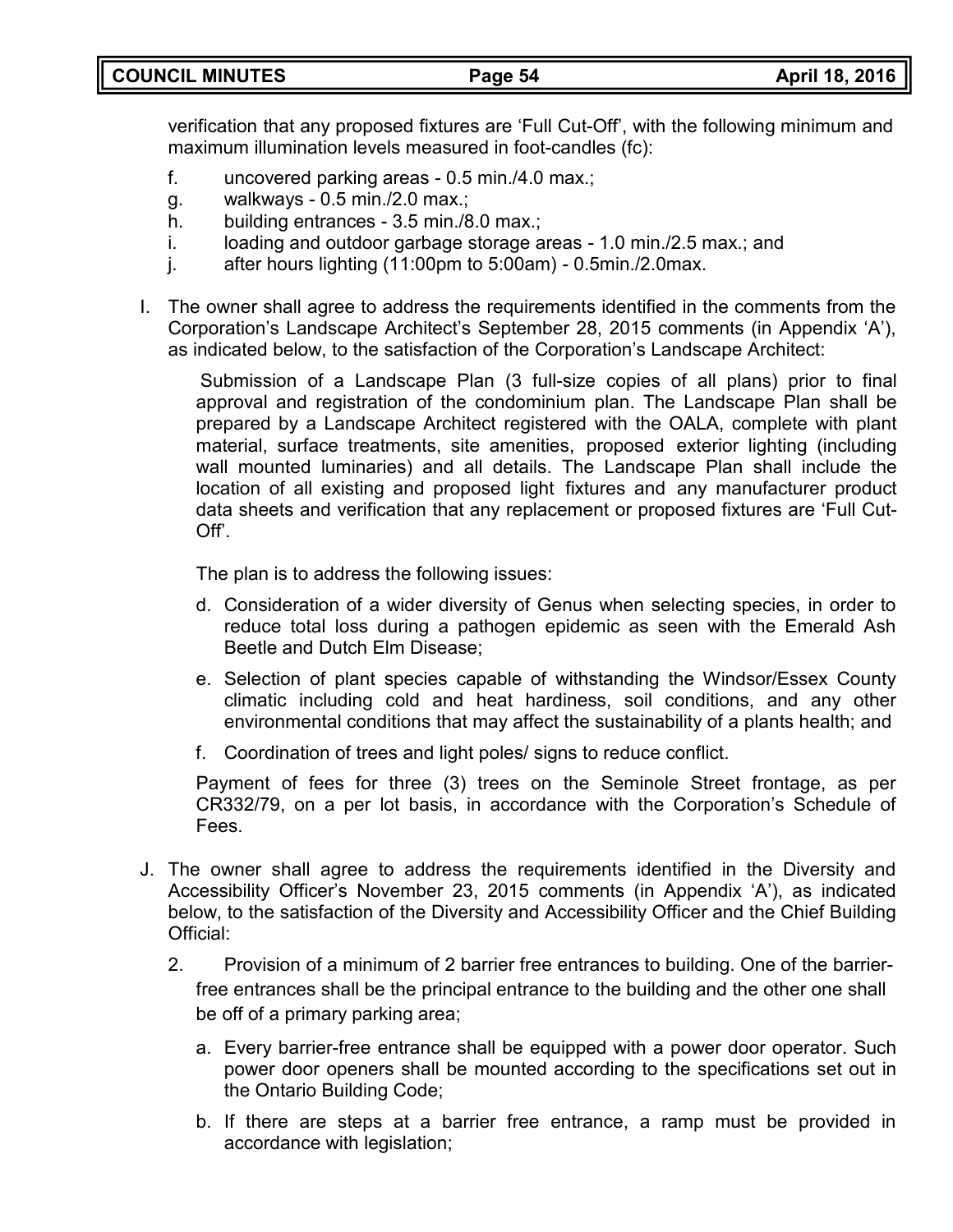c. If a barrier-free entrance incorporates a vestibule (like the primary entrance in this case), a door leading from the vestibule into the floor area shall be equipped with a power door operator; and

Installation of signage at any non-accessible entrances that directs persons to an accessible entrance.

- K. The owner shall agree to provide a minimum of 1 Type 'A' (3.5m x 5.5m) accessible parking space, as per By-law 8600, as close as possible to the main entrance or secondary entrance, designated with appropriate signage and access aisles that meet the specifications as set out in the Integrated Accessibility Standards under the AODA and a bicycle rack facility accommodating a minimum of 3 bicycles at a visible and safe location near an entrance to the building. All improvements are to be to the satisfaction of the City Engineer and Chief Building Official;
- L. The owner shall agree to provide adequate storage space for appropriate and approved garbage, recycling and yard waste containers, in compliance with municipal by-laws, to the satisfaction of the Manager of Environmental Services and Chief Building Official;
- M. The owner shall agree to include a warning clause in the condominium agreement to the satisfaction of the City Solicitor, indicating to future condominium owners that there are a limited number of on-site parking spaces available and that a designated parking space for every dwelling unit may not be available.
- **II** Final approval of the plan of condominium shall not be considered until all of the required works or undertakings identified in '**1. Recommendations I**' of this report have been completed to the satisfaction of the respective agencies and departments, and a Condominium Agreement has been registered against the subject lands.

Carried.

# **S 27/2015 File Number ZP/12383**

*Clerk's Note:*The report of the City Planner dated December 2, 2015 entitled "1849677 Ontario Ltd. – 3580 Seminole St. – Condo Conversion" is *attached* as background information. Also *attached* is Administrative memo dated April 4, 2016 with additional information & a change of the recommendation.

**CHAIRPERSON**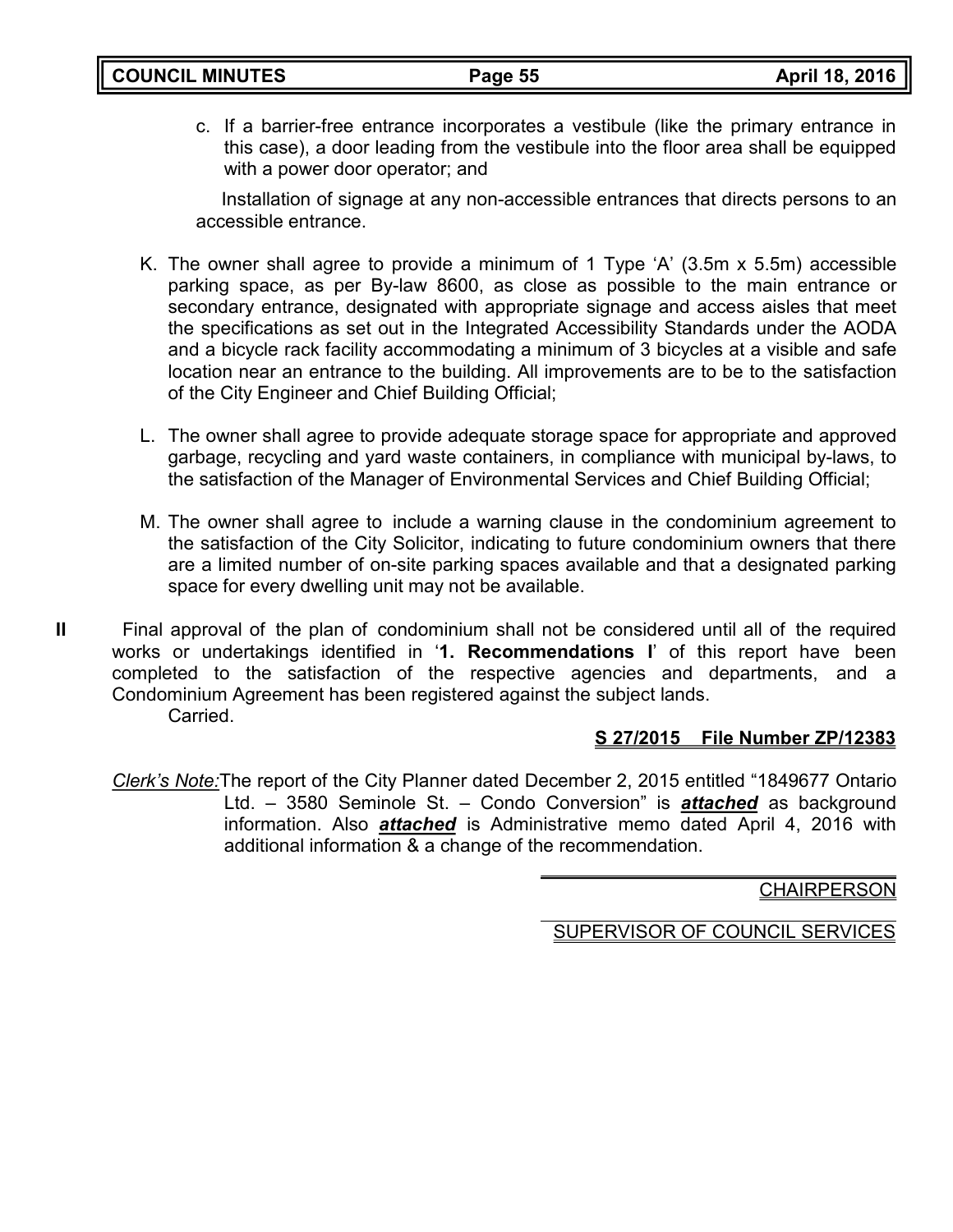**ADOPTED by Council at its meeting held April 18, 2016 [CR271/2016]** AC Windsor, Ontario April 18, 2016

REPORT NO. 359 of the PLANNING, HERITAGE & ECONOMIC DEVELOPMENT STANDING COMMITTEE of its meeting held March 21, 2016

Present: Councillor Chris Holt Councillor Irek Kusmierczyk Councillor Bill Marra (Chair) Councillor Hilary Payne Member B. Bjarneson Member A. Gyemi Member D. Moore

Regrets: Councillor Ed Sleiman

That the following recommendations of the Planning, Heritage & Economic Development Standing Committee **BE APPROVED** as follows**:**

Moved by Councillor Kusmierczyk, seconded by Councillor Holt

THAT an amendment to Zoning By-law 8600 **BE APPROVED** changing the zoning of Part of Lot 108, Part of Closed Alley and Lots 165, 166 and 167, Registered Plan 1164 (PIN 01070-0148; 01070-0128), known municipally as 7400 and 7448 Wyandotte Street East, situated at the northeast corner of Wyandotte Street East and Fairview Boulevard, from Residential District 1.2 (RD1.2), Residential District 3.1 (RD3.1) and site specific provision 20(1)87 to RD3.1 and deleting S.20(1)87; and,

THAT abutting residents, within 120 meters of the proposed development, **BE INVITED** to participate in the site plan process.

**Carried** 

Councillor Payne and Member Moore vote nay.

**S 50/2016 ZB/12421**

*Clerk's Note:*The report of the City Planner dated February 18, 2016 entitled "*A.D.E. Development & Leasing Corp – 7400 & 7448 Wyandotte E.*" is attached as background information.

Also attached are letters from residents as additional information.

**CHAIRPERSON**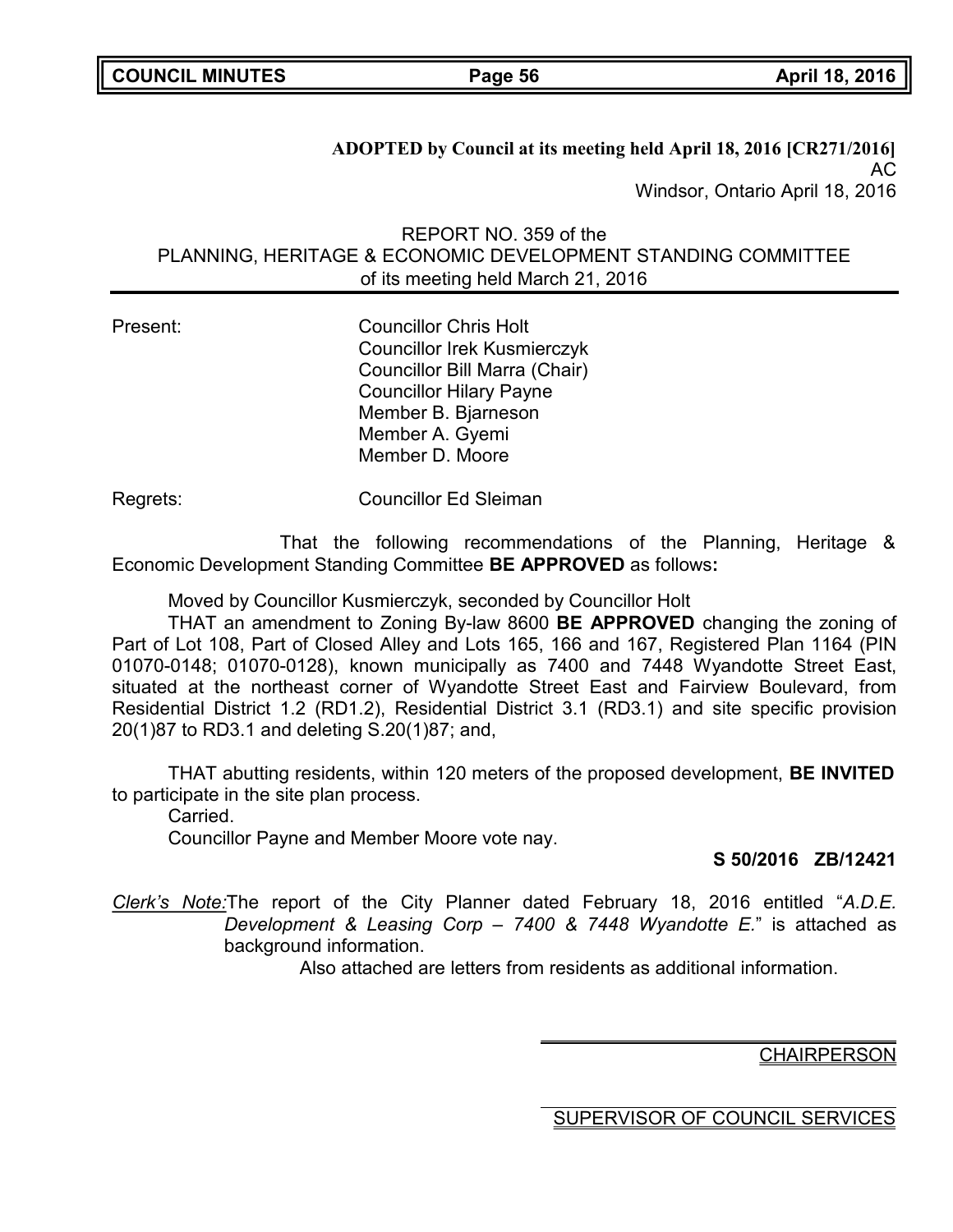**ADOPTED by Council at its meeting held April 18, 2016 [CR272/2016]** AC Windsor, Ontario April 18, 2016

REPORT NO. 360 of the PLANNING, HERITAGE & ECONOMIC DEVELOPMENT STANDING COMMITTEE of its meeting held March 21, 2016

Present: Councillor Chris Holt Councillor Irek Kusmierczyk Councillor Bill Marra (Chair) Councillor Hilary Payne Member B. Bjarneson Member A. Gyemi Member D. Moore

Regrets: Councillor Ed Sleiman

That the following recommendations of the Planning, Heritage & Economic Development Standing Committee **BE APPROVED** as follows**:**

Moved by Councillor Kusmierczyk, seconded by Member Bjarneson

THAT an amendment to Zoning By-law 8600 **BE APPROVED** changing the zoning of Part of Lot 96 and 97, Concession 1 designated as Parts 2, 3, 4, 5 and 6, Plan 12R-21005, PIN 01128-0277(LT) and Part of Lot 97, Concession 1 designated as Part 1, Plan 12R-21005, PIN 01128-0202(LT) and Part of Lot 97, Concession 1 (being the former Chesapeake and Ohio railway right of way) PIN 01128- 0213(LT) as defined in the included zoning map by deleting Section 20(1)261 and replacing it with the following paragraph:

- "261 (a). For the lands comprising of Part of Lots 96 and 97, Concession 1 designated as Parts 2, 3, 4, 5 and 6, Plan 12R-21005 situated on the east side of Walker Road between Seminole Street and Seneca Street, a Public Hall, a Place of Entertainment and Recreation and a Motor Vehicle Dealership shall be additional permitted uses
	- (b). For the lands comprising of Part of Lot 97, Concession 1 designated as Part 1, Plan 12R-21005 and Part of Lot 97 Concession 1 (being the former Chesapeake and Ohio Railway right of way) excluding the portion zoned RD1.3 and GD1.1 situated on the west side of St. Luke Road south of Seminole Street, a Motor Vehicle Dealership shall be an additional permitted use (ZDM 7; ZNG/4606)."

Carried.

# **S 47/2016 ZB/12420**

*Clerk's Note:*The report of the City Planner dated February 16, 2016 entitled "*1508 Walker (Canada) Limited. Rezoning Application for 1508 Walker Road.*" is attached as background information.

#### CHAIRPERSON SUPERVISOR OF COUNCIL SERVICES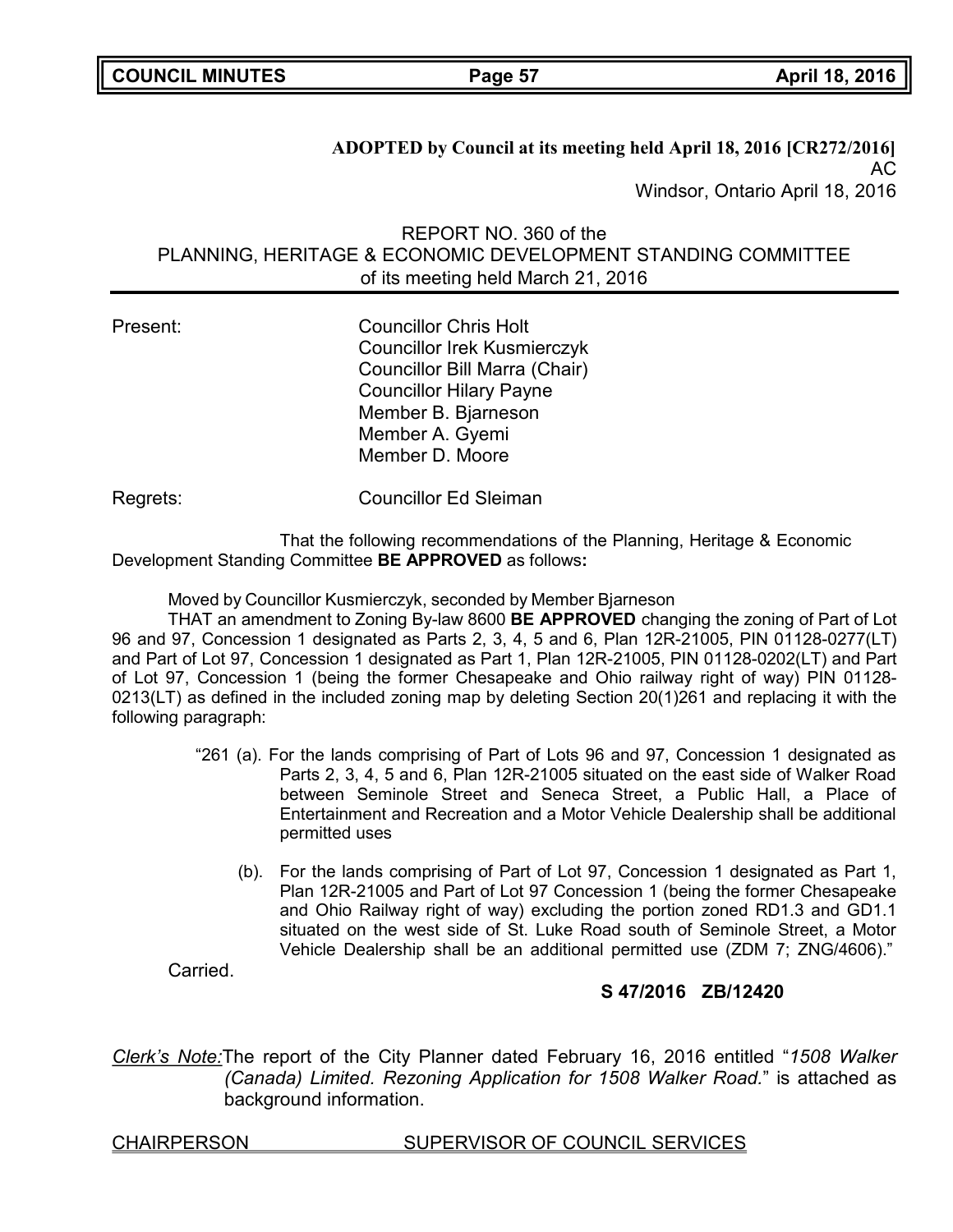**COUNCIL MINUTES Page 58 April 18, 2016**

**ADOPTED by Council at its meeting held April 18, 2016 [CR273/2016]** AC Windsor, Ontario April 18, 2016

REPORT NO. 361 of the PLANNING, HERITAGE & ECONOMIC DEVELOPMENT STANDING COMMITTEE of its meeting held March 21, 2016

| Present: | <b>Councillor Chris Holt</b><br><b>Councillor Irek Kusmierczyk</b><br>Councillor Bill Marra (Chair)<br><b>Councillor Hilary Payne</b><br>Member M. DiMaio<br>Member A. Foot |
|----------|-----------------------------------------------------------------------------------------------------------------------------------------------------------------------------|
| Regrets: | Councillor E. Sleiman<br>Member L. Baker<br>Member J. Miller<br>Member S. Chamely                                                                                           |

That the following recommendations of the Planning, Heritage & Economic Development Standing Committee **BE APPROVED** as follows**:**

Moved by Councillor Kusmierczyk, seconded by Member Foot

THAT the owners of the Jasperson-Appel House at 224 Sunset Avenue **BE GRANTED** an upset amount of \$1,122 from the Built Heritage Fund (Reserve Fund 155) for a replica replacement door on the detached garage, provided that the City Planner and the Chief Building Official determine that the work is completed in a good workmanlike manner; And,

Moved by Councillor Holt, seconded by Member Foot

THAT the process **BE UNDERTAKEN** to add the garage at 224 Sunset Avenue to the Heritage Designation.

Carried.

# **S 53/2016 MBA/1774**

*Clerk's Note:*The report of the Heritage Planner dated February 24, 2016 entitled "*Jasperson-Appel House, 224 Sunset Avenue – Built Heritage Fund Grant for Garage Door*" is attached as background information.

**CHAIRPERSON**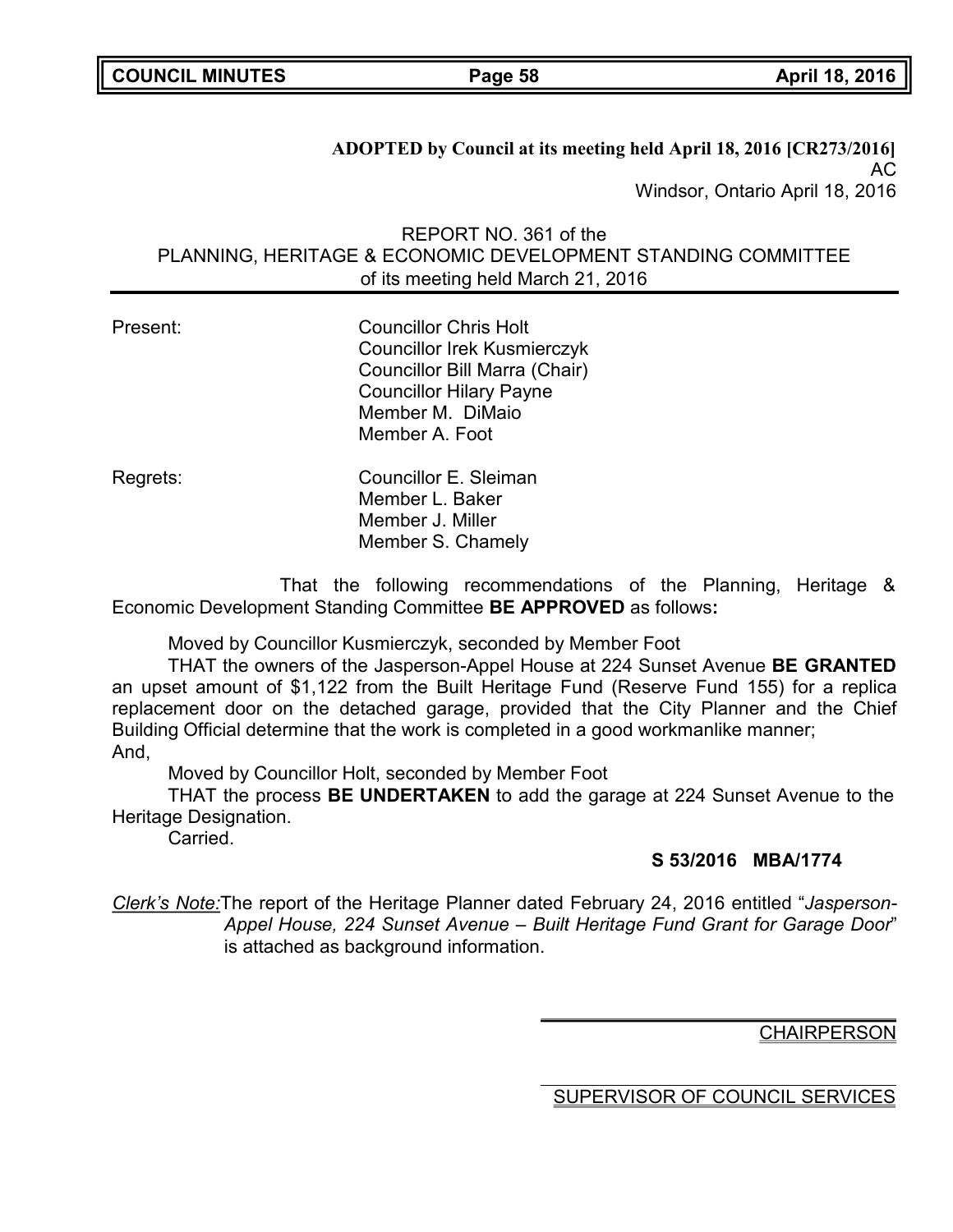**ADOPTED by Council at its meeting held April 18, 2016 [CR274/2016]** AC Windsor, Ontario April 18, 2016

REPORT NO. 362 of the PLANNING, HERITAGE & ECONOMIC DEVELOPMENT STANDING COMMITTEE of its meeting held March 21, 2016

| Present: | <b>Councillor Chris Holt</b><br><b>Councillor Irek Kusmierczyk</b><br>Councillor Bill Marra (Chair)<br><b>Councillor Hilary Payne</b><br>Member M. DiMaio<br>Member A. Foot |
|----------|-----------------------------------------------------------------------------------------------------------------------------------------------------------------------------|
| Regrets: | Councillor E. Sleiman<br>Member L. Baker<br>Member J. Miller<br>Member S. Chamely                                                                                           |

That the following recommendations of the Planning, Heritage & Economic Development Standing Committee **BE APPROVED** as follows**:**

Moved by Member Foot, seconded by Councillor Holt

- I. That Doors Open Windsor 2016 **BE GRANTED** \$5,000 from the fund formerly known as the Windsor Heritage Committee Operating Fund (operating budget 001-0111610) carried over from 2015 to be used for publicity costs for the Doors Open locations on September 24-25, 2016; and
- II. That City Hall **BE INCLUDED** as a site for Doors Open Windsor 2016, and costs for that activity be funded from the Windsor Heritage Committee Operating Fund carried over from 2015. Carried.

# **SCM 26/2015 MBA/7119**

*Clerk's Note:*The report of the Heritage Planner dated March 16, 2016 entitled "*Doors Open – Contribution from Heritage Committee Fund, and City Hall as Site*" is attached as background information.

# **CHAIRPERSON**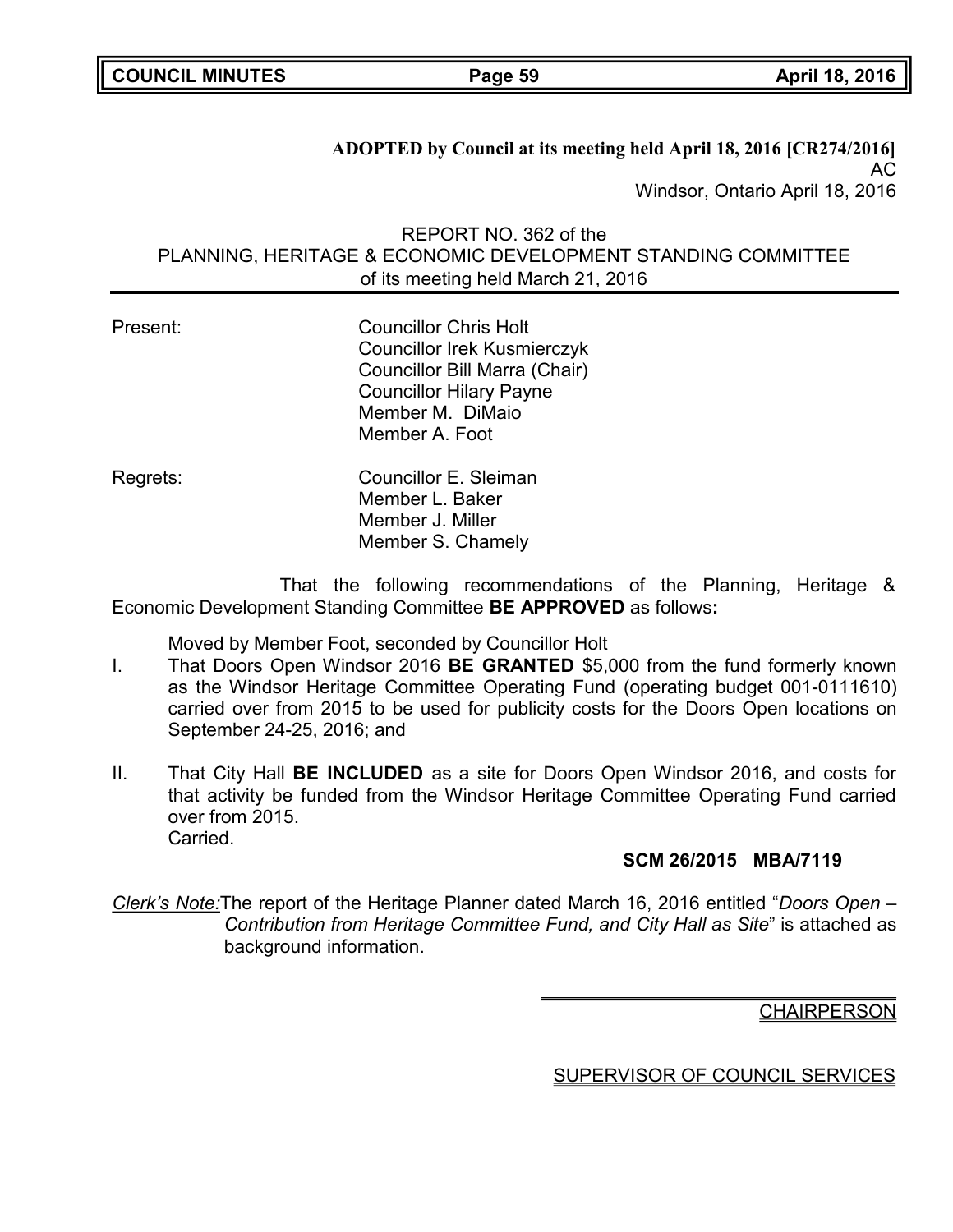### **[For final wording see CR275/2016] ADOPTED AS AMENDED by Council at its meeting held April 18, 2016** AC Windsor, Ontario April 18, 2016

# REPORT NO. 363 of the PLANNING, HERITAGE & ECONOMIC DEVELOPMENT STANDING COMMITTEE of its meeting held March 21, 2016

Present: Councillor Chris Holt Councillor Irek Kusmierczyk Councillor Bill Marra (Chair) Councillor Hilary Payne

Regrets: Councillor Sleiman

That the following recommendations of the Planning, Heritage & Economic Development Standing Committee **BE APPROVED** as follows**:**

Moved by Councillor Holt, seconded by Councillor Kusmierczyk

- I. That the 5.5 metre (18 feet) wide east/west alley, located north of Grand Marais Road East from Francois Road to Ellrose Avenue, as shown on Drawing No. CC-1685 *attached* hereto as **Appendix "A", BE ASSUMED** for subsequent closure;
- II. That the 5.5 metre (18 feet) wide east/west alley, located north of Grand Marais Road East from Francois Road to Ellrose Avenue, as shown on Drawing No. CC-1685 *attached* hereto as **Appendix "A"**, **BE CLOSED AND CONVEYED** to the abutting property owners subject to the following:
	- i. Easements, subject to their being accepted in the City's standard form and in accordance with the City's standard practice, be granted to:
		- Bell Canada, Cogeco Cable Canada LP, & Enwin Utilities Ltd.
	- ii. THAT Conveyance Cost **BE SET** as follows:
		- For properties zoned RD1.2 \$1.00 plus deed preparation fee and proportionate share of the survey cost as invoiced to The Corporation of the City of Windsor by an Ontario Land Surveyor.
	- III. THAT The City Planner **BE REQUESTED** to supply the appropriate legal description, in accordance with Drawing Number. CC-1685, *attached* hereto as **Appendix "A"**.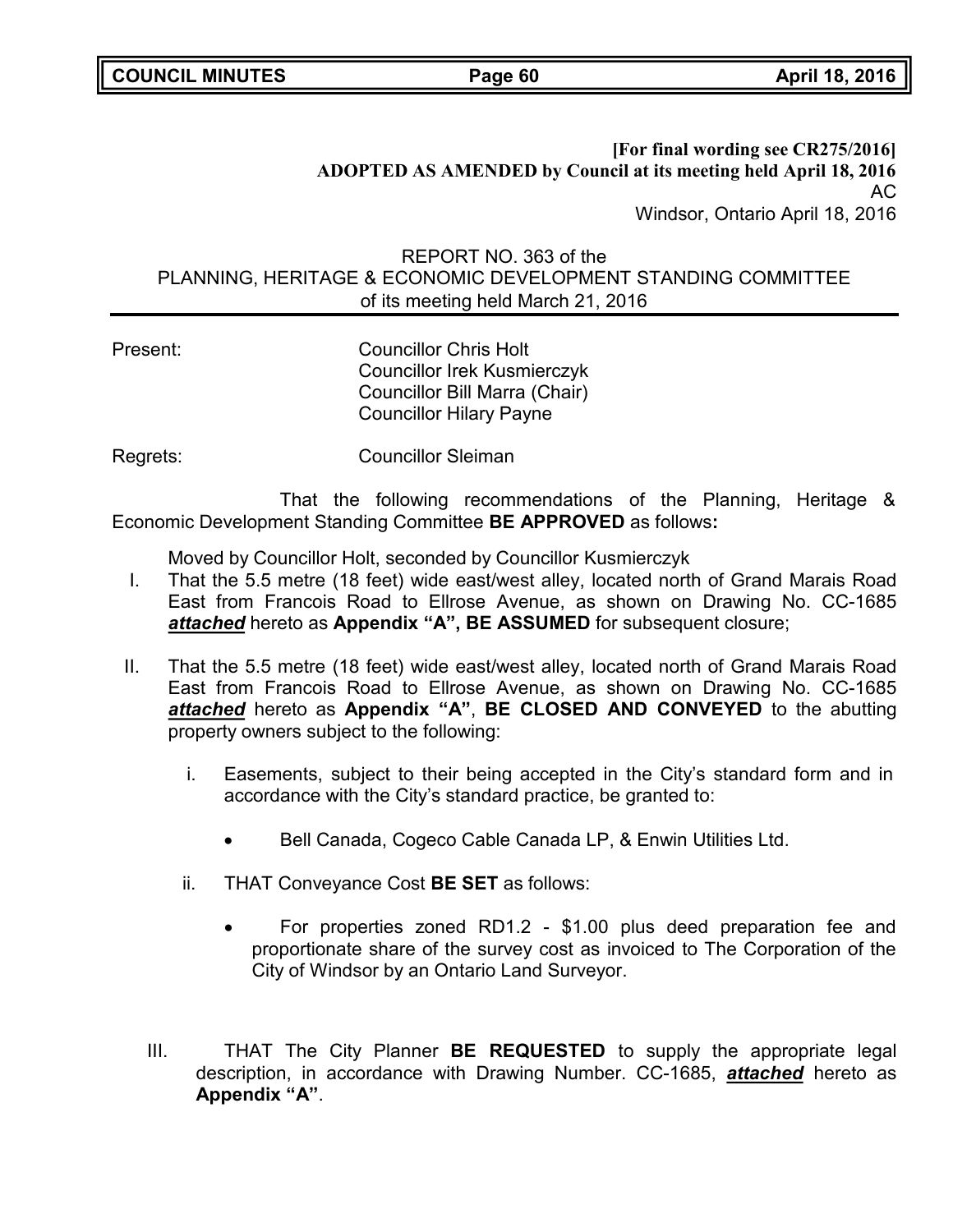- IV. THAT The City Planner, or designate, **BE AUTHORIZED** to publish the required legal notice.
- V. THAT The City Solicitor **BE REQUESTED** to prepare the necessary by-law(s).
- VI. THAT The Chief Administrative Officer and City Clerk **BE AUTHORIZED** to sign all necessary documents approved as to form and content satisfactory to the City Solicitor.
- VII. THAT the matter **BE COMPLETED** electronically pursuant to By-law Number 366-2003.

Carried.

### **S 48/2016 SAA2016 SAA/4579**

- *Clerk's Note:*The report of the City Planner dated February 17, 2016 entitled "*Alley Closing of East/West Alley North of Grand Marais Road East from Francois Road to Ellrose Avenue*" is attached as background information.
- Also *attached* is a memo dated March 30, 2016 from the Planning Development Division as additional information.

**CHAIRPERSON**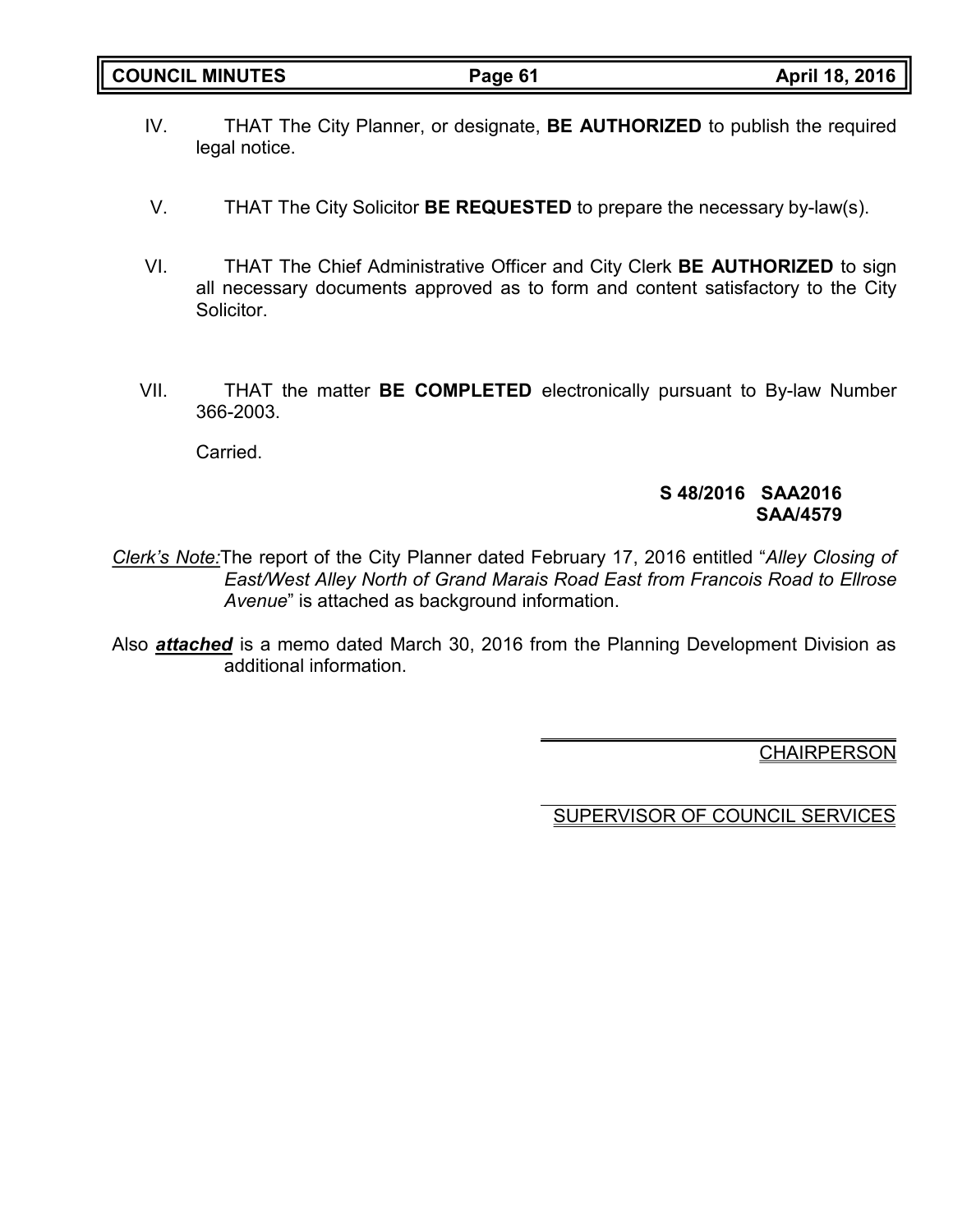**ADOPTED by Council at its meeting held April 18, 2016 [CR276/2016]** AC Windsor, Ontario April 18, 2016

REPORT NO. 364 of the PLANNING, HERITAGE & ECONOMIC DEVELOPMENT STANDING COMMITTEE of its meeting held March 21, 2016

Present: Councillor Chris Holt Councillor Irek Kusmierczyk Councillor Bill Marra (Chair) Councillor Hilary Payne

Regrets: Councillor Sleiman

That the following recommendations of the Planning, Heritage & Economic Development Standing Committee **BE APPROVED** as follows**:**

Moved by Councillor Holt, seconded by Councillor Payne

- I. That the 16ft (4.9m) wide east/west alley between Vanier Street and Edinborough Street, west of Remington Avenue, abutting the properties municipally known as 526, 534, 542, 566, 574, 582 & 590 Vanier Street, and 527, 535, 551, 567, 581 & 591 Edinborough Street, shown on Drawing No. CC-1684 *attached* hereto as **Appendix "A", BE ASSUMED** for subsequent closure;
- II. That the 16ft (4.9m) wide east/west alley between Vanier Street and Edinborough Street, west of Remington Avenue, abutting the properties municipally known as 526, 534, 542, 566, 574, 582 & 590 Vanier Street, and 527, 535, 551, 567, 581 & 591 Edinborough Street, shown on Drawing No. CC-1684 *attached* hereto as **Appendix "A", BE CLOSED AND CONVEYED** to the abutting property owners, subject to the following:
	- a. Easements, subject to their being accepted in the City's standard form and in accordance with the City's standard practice, be granted to:
	- Bell Canada, Cogeco Cable Canada LP, & Enwin Utilities Ltd.;
- III. Conveyance Cost **BE SET** as follows:

Abutting properties zoned RD1.3: \$1.00 plus deed preparation fee and proportionate share of the survey cost as invoiced to The Corporation of the City of Windsor by an Ontario Land Surveyor.

- IV. That The City Planner **BE REQUESTED** to supply the appropriate legal description, in accordance with Drawing Number. CC-1684, *attached* hereto as **Appendix "A";**
- V. That The City Planner, or designate, **BE AUTHORIZED** to publish the required legal notice;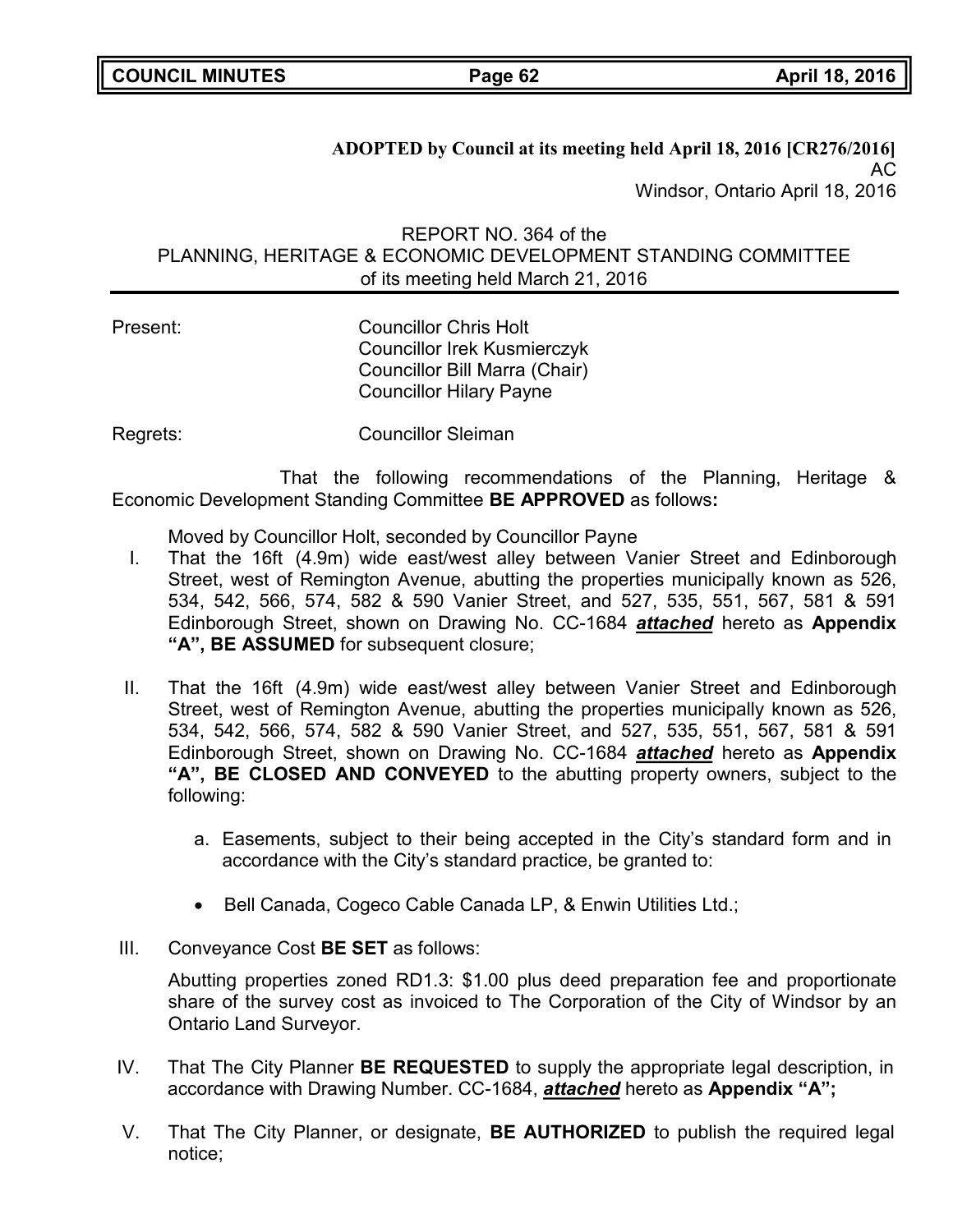| <b>COUNCIL MINUTES</b> | Page 63 | April 18, 2016 |
|------------------------|---------|----------------|

- VI. That The City Solicitor **BE REQUESTED** to prepare the necessary by-law(s);
- VII. That The Chief Administrative Officer and City Clerk **BE AUTHORIZED** to sign all necessary documents approved as to form and content satisfactory to the City Solicitor; and
- VIII. That the matter **BE COMPLETED** electronically pursuant to By-law Number 366-2003.

**Carried** 

# **S 70/2015 SAA2016, SAA/4572**

*Clerk's Note:*The report of the City Planner dated March 21, 2016 entitled "*Request to close the east/west alley between Vanier Street and Edinborough Street, west of Remington*" is attached as background information.

**CHAIRPERSON**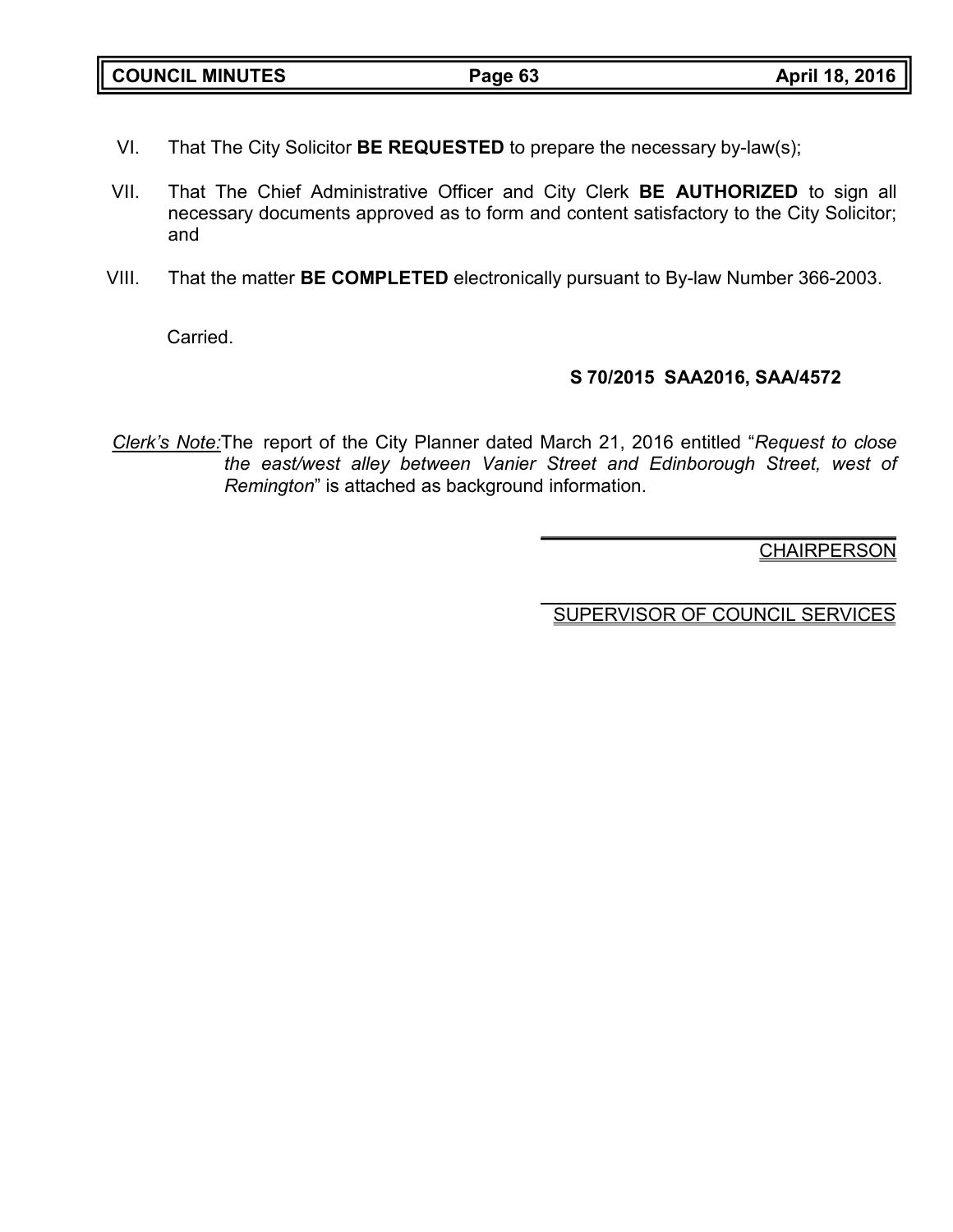**ADOPTED by Council at its meeting held April 18, 2016 [CR277/2016]** AC Windsor, Ontario April 18, 2016

REPORT NO. 365 of the PLANNING, HERITAGE & ECONOMIC DEVELOPMENT STANDING COMMITTEE of its meeting held March 21, 2016

Present: Councillor Chris Holt Councillor Irek Kusmierczyk Councillor Bill Marra (Chair) Councillor Hilary Payne

Regrets: Councillor Sleiman

That the following recommendations of the Planning, Heritage & Economic Development Standing Committee **BE APPROVED** as follows**:**

Moved by Councillor Holt, seconded by Councillor Payne

THAT Council **ENDORSE** the terms of reference for undertaking of a land use study of parking areas within the City's Business Improvement Areas; and

THAT Council **DIRECT** Administration to report back with study recommendations or a recommendation to extend Interim Control By-laws

126-2015, 127-2015, and 142-2015 prior to October 5, 2016; and

THAT Administration **EXAMINE** the appropriateness of implementing design guidelines for surface parking within the City's Business Improvement Areas. Carried.

# **SCM 26/2016 MI2016**

*Clerk's Note:*The report of the City Planner dated February 23, 2016 entitled "*Land Use Study of Parking Areas Within Business Improvement Areas*" is attached as background information.

**CHAIRPERSON**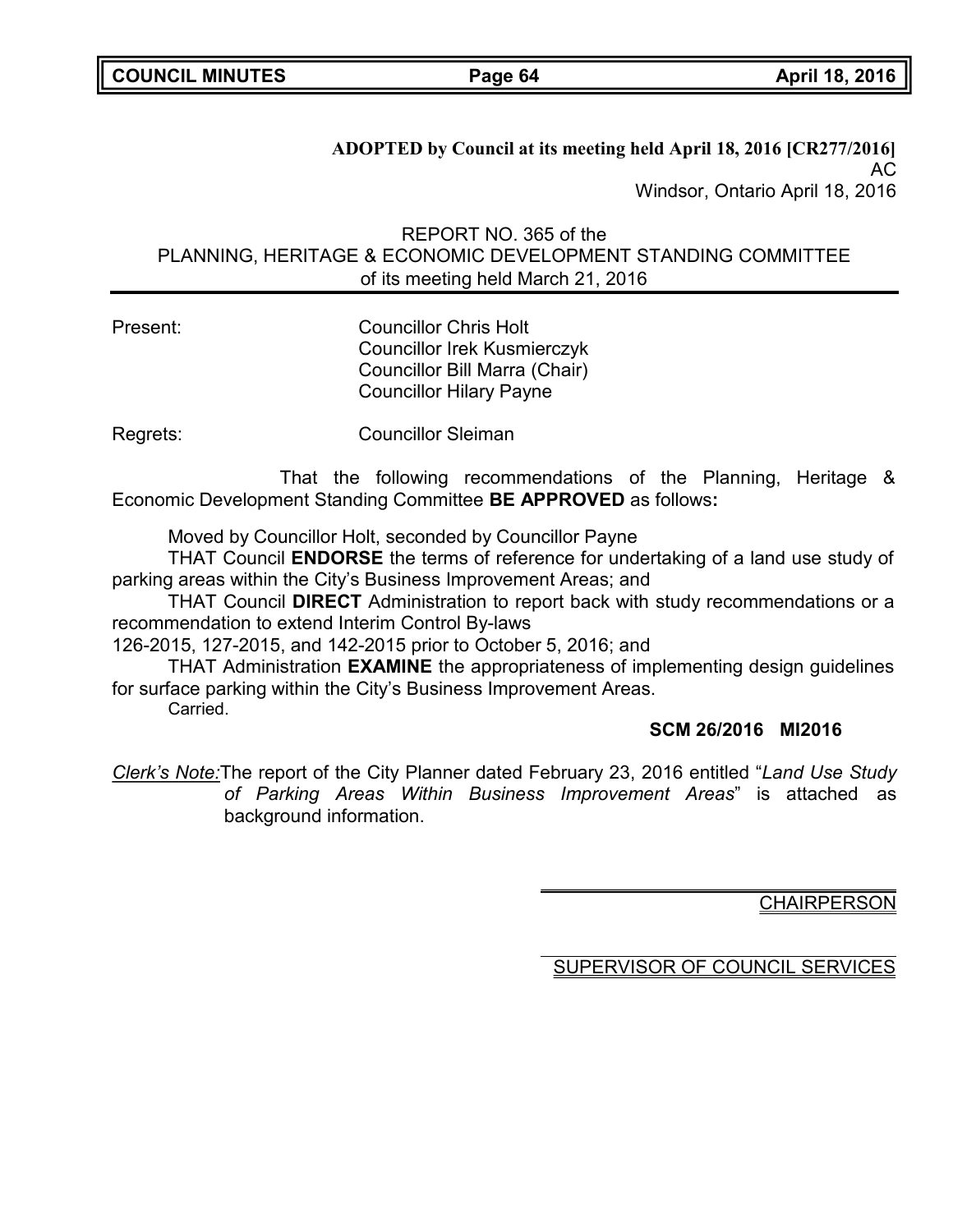**ADOPTED by Council at its meeting held April 18, 2016 [CR278/2016]** AC Windsor, Ontario April 18, 2016

REPORT NO. 366 of the PLANNING, HERITAGE & ECONOMIC DEVELOPMENT STANDING COMMITTEE of its meeting held March 21, 2016

Present: Councillor Chris Holt Councillor Irek Kusmierczyk Councillor Bill Marra (Chair) Councillor Hilary Payne

Regrets: Councillor Sleiman

That the following recommendations of the Planning, Heritage & Economic Development Standing Committee **BE APPROVED** as follows**:**

Moved by Councillor Payne, seconded by Councillor Holt

THAT the request made by Biwell Holdings Inc. to participate in the Small Business Investment Grant Program **BE APPROVED** for the property located at 2862 Kew Drive pursuant to the City of Windsor Economic Revitalization Community Improvement Plan; and

THAT, Administration **BE DIRECTED** to prepare an agreement to implement the Small Business Investment Grant Program in accordance with all applicable policies, requirements, and provisions contained within the Economic Revitalization Community Improvement Plan to the satisfaction of the City Planner as to content, the City Solicitor as to legal form, and the CFO/City Treasurer as to financial implications; and

THAT, the CAO and City Clerk **BE AUTHORIZED** to sign the Small Business Investment Grant Agreement.

Carried.

# **S 51/2016 SPL/10759**

*Clerk's Note:*The report of the City Planner dated February 19, 2016 entitled "*Application for Small Business Investment Grant under the Economic Revitalization Community Improvement Plan for 2862 Kew Drive (Biwell Holdings Inc.)*" is attached as background information.

**CHAIRPERSON**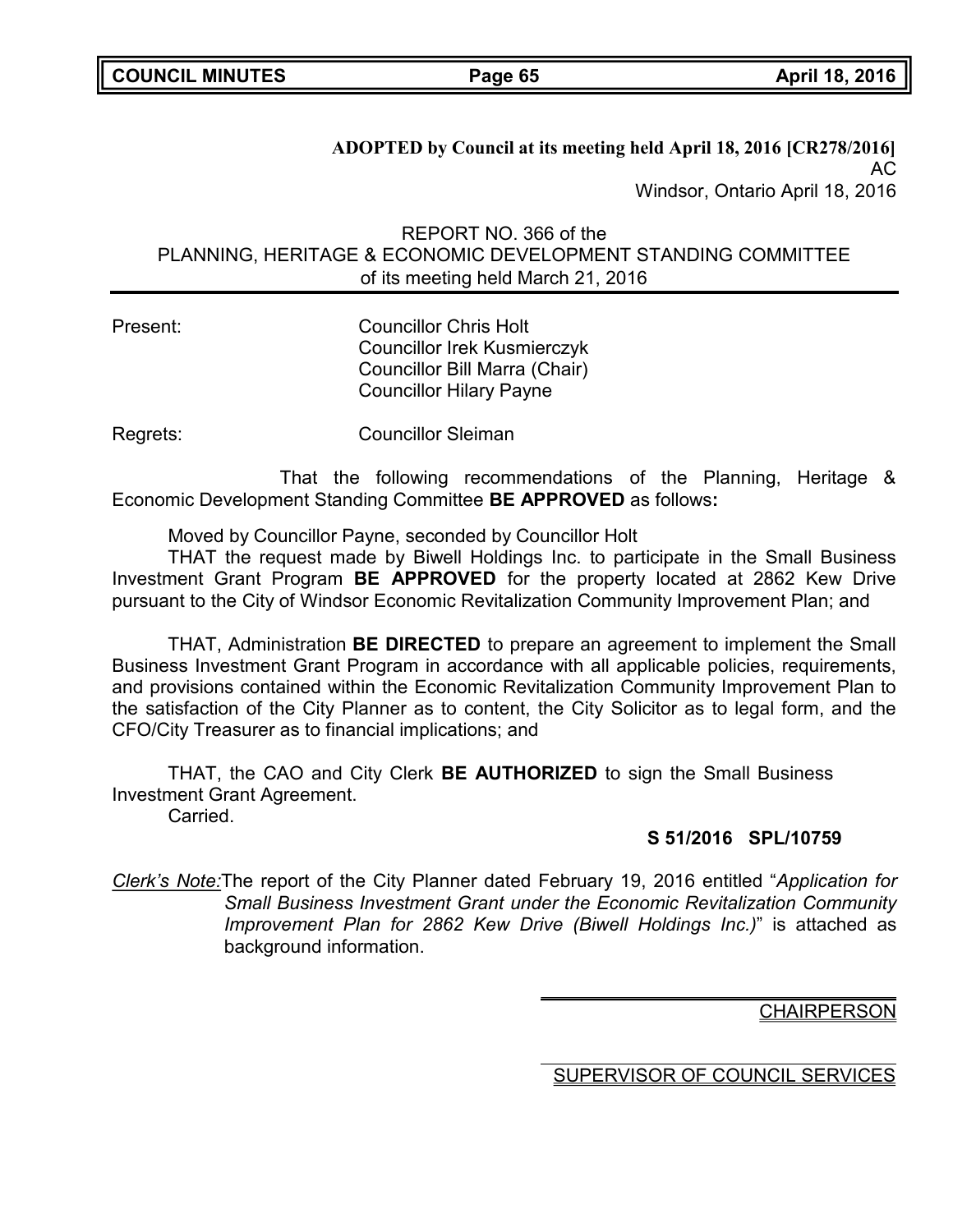**ADOPTED by Council at its meeting held April 18, 2016 [CR279/2016]** AC Windsor, Ontario April 18, 2016

REPORT NO. 367 of the PLANNING, HERITAGE & ECONOMIC DEVELOPMENT STANDING COMMITTEE of its meeting held March 21, 2016

Present: Councillor Chris Holt Councillor Irek Kusmierczyk Councillor Bill Marra (Chair) Councillor Hilary Payne

Regrets: Councillor Sleiman

That the following recommendations of the Planning, Heritage & Economic Development Standing Committee **BE APPROVED** as follows**:**

Moved by Councillor Holt, seconded by Councillor Payne

THAT the request from the Walkerville Business Improvement Association to expand the boundary of the Walkerville Business Improvement Area (BIA) to include 543 and 553 Lincoln Road **BE APPROVED**;

THAT Administration **BE DIRECTED** to circulate notice of the draft amending by-law to all property owners and tenants within the existing and proposed BIA boundary; and;

THAT Council **PASS** the amending by-law provided that at least one third of the total number of persons entitled to notice of this by-law have not filed objections to this by-law with the Clerk within 60 days after the mailing thereof.

**Carried** 

# **S 29/2016 MI2016**

*Clerk's Note:*The report of the City Planner dated January 28, 2016 entitled "*Amendment to Walkerville Business Improvement Area Boundary"* is attached as background information.

**CHAIRPERSON**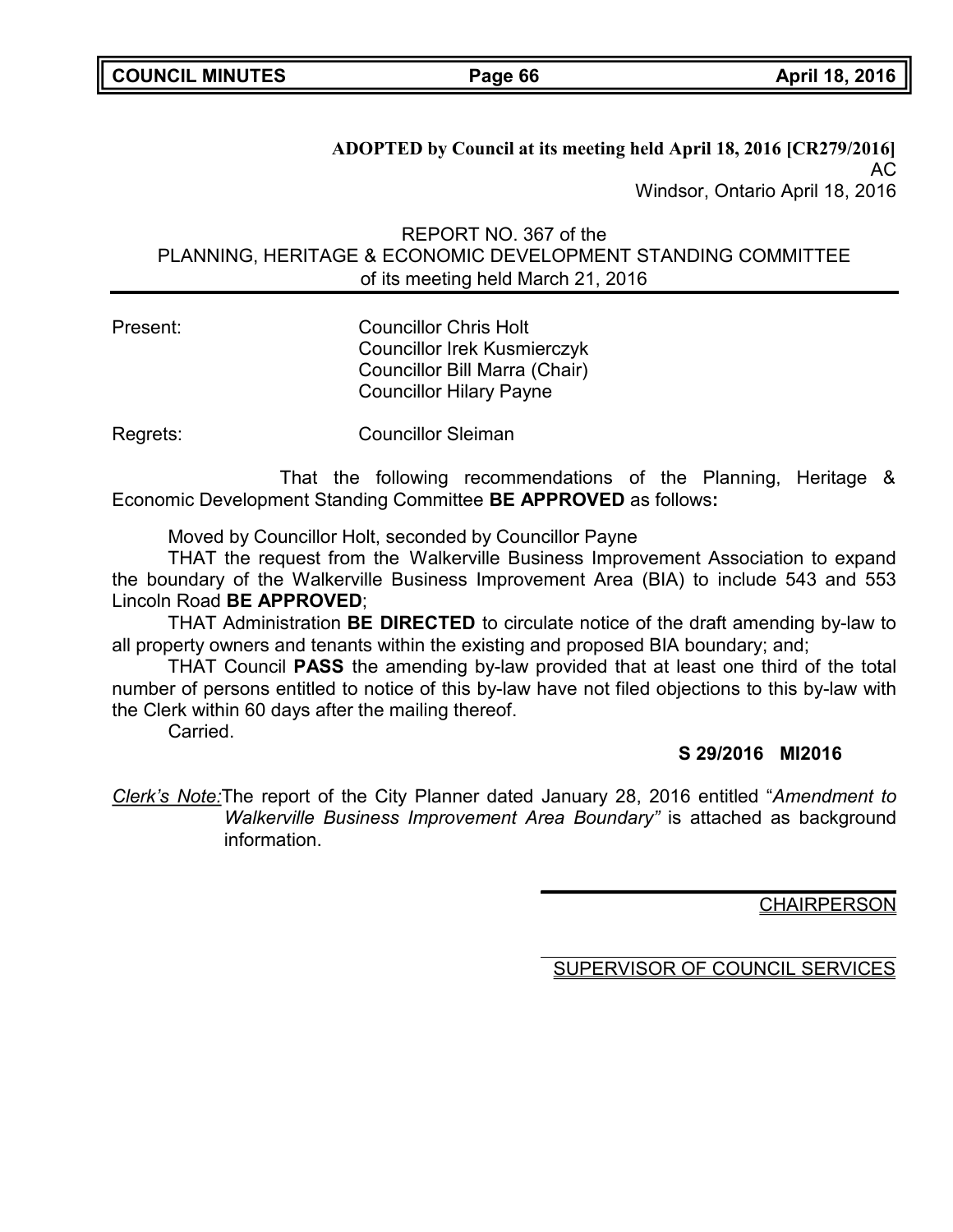**ADOPTED by Council at its meeting held April 18, 2016 [CR280/2016]** AC Windsor, Ontario April 18, 2016

REPORT NO. 368 of the PLANNING, HERITAGE & ECONOMIC DEVELOPMENT STANDING COMMITTEE of its meeting held March 21, 2016

Present: Councillor Chris Holt Councillor Irek Kusmierczyk Councillor Bill Marra (Chair) Councillor Hilary Payne

Regrets: Councillor Sleiman

That the following recommendations of the Planning, Heritage & Economic Development Standing Committee **BE APPROVED** as follows**:**

Moved by Councillor Holt, seconded by Councillor Payne

THAT the request made by Strathan Corporation to participate in the Feasibility Study Grant Program **BE APPROVED** for the proposed feasibility study at 804 McDougall Street pursuant to the City of Windsor Brownfield Redevelopment Community Improvement Plan;

THAT the request made by Strathan Corporation to participate in the Environmental Study Grant Program **BE APPROVED** for the proposed Phase II Environmental Site Assessment Study and Designated Substances Survey at 804 McDougall Street pursuant to the City of Windsor Brownfield Redevelopment Community Improvement Plan; and

THAT the City Treasurer **BE AUTHORIZED** to issue payment upon the completion and submission of a Feasibility Study and/or Phase II Environmental Site Assessment Study in a form acceptable to the City Planner and City Solicitor. Carried.

# **S 33/2016 SPL/10759 Z/8955**

*Clerk's Note:*The report of the City Planner dated February 2, 2016 entitled "*Brownfield Redevelopment Community Improvement Plan (CIP) Application Submitted by Strathan Corporation for 804 McDougall Street"* is attached as background information.

**CHAIRPERSON**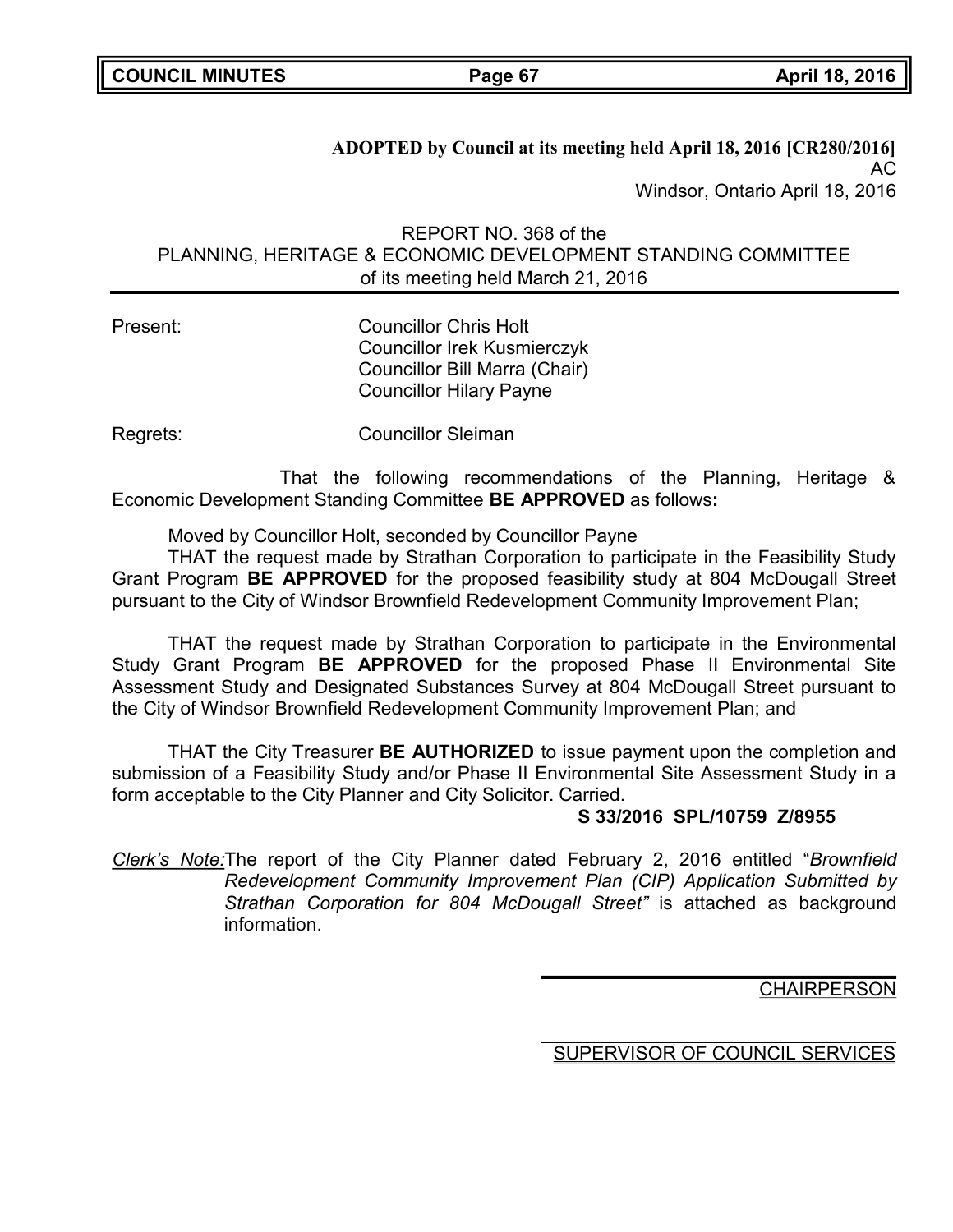# **ADOPTED by Council at its meeting held April 18, 2016 [CR281/2016] AC**

Windsor, Ontario, April 18, 2016

# REPORT NO. 391 of the SOCIAL DEVELOPMENT, HEALTH & CULTURE STANDING COMMITTEE of its meeting held April 6, 2016

Present: Councillor Ed Sleiman, Chair Councillor Paul Borrelli Councillor Rino Bortolin Councillor John Elliott

Absent: Councillor Jo-Anne Gignac

That the following recommendation of the Social Development, Health and Culture Standing Committee **BE APPROVED** as follows**:**

Moved by Councillor Bortolin, seconded by Councillor Elliott,

**THAT** the request from Ian France Entertainment and Events to temporarily close Ottawa Street between Benjamin Avenue and Gladstone Avenue to host the Mardi Gras event Friday, June 24, 2016 to Saturday, June 25, 2016, **BE APPROVED** subject to the terms and conditions of the Special Event Agreement and further;

**THAT** the request from Ian France Entertainment and Events for designation as 'Significant Event Status' for the purpose of applying for their liquor services **BE APPROVED**. **Carried** 

**S 65/2016, SR/12497**

Clerk's Note: The report of the Special Events Coordinator dated March 15, 2016 entitled "Request to hold Mardi Gras Event, June 24 and June 25, 2016 with a Temporary Road Closure of Ottawa Street" is *attached* as background information.

**CHAIRPERSON**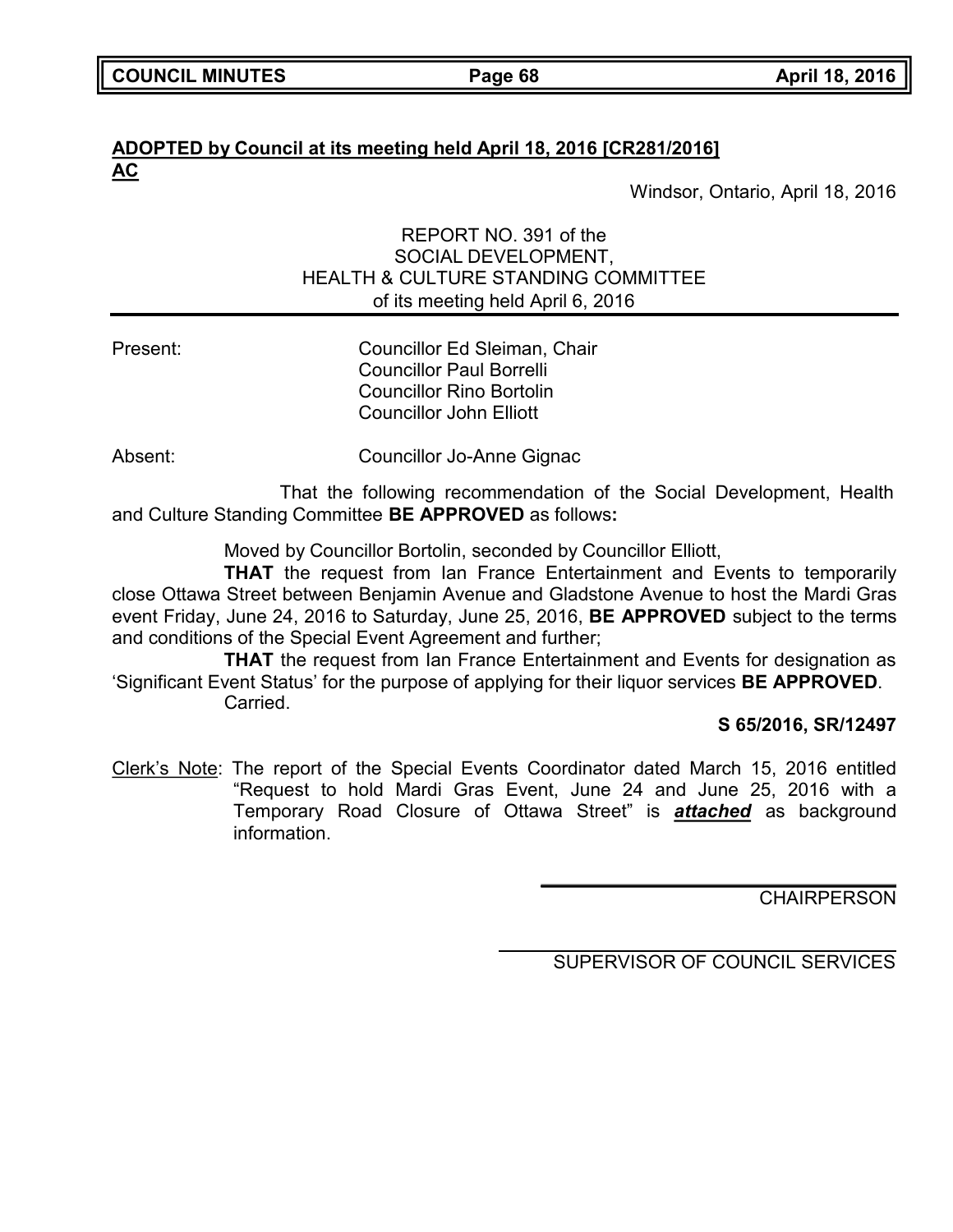|  | <b>COUNCIL MINUTES</b> |
|--|------------------------|
|--|------------------------|

**COUNCIL MINUTES Page 69 April 18, 2016**

**Adopted by Council at its meeting held April 18, 2016 [CR237/2016]** VC/bm

# **SPECIAL MEETING OF COUNCIL – IN CAMERA April 18, 2016**

#### **Meeting called to order at: 5:16 p.m.**

#### **Members in Attendance:**

Mayor D. Dilkens Councillor F. Francis Councillor J. Elliott Councillor C. Holt Councillor R. Bortolin Councillor P. Borrelli Councillor H. Payne Councillor E. Sleiman Councillor J. Gignac

#### **Members Absent:**

Councillor I. Kusmierczyk Councillor B. Marra (due to illness)

#### **Also in attendance:**

- O. Colucci, Chief Administrative Officer
- J. Payne, Community Development and Health Commissioner and Corporate Leader Social Development, Health, Recreation and Culture
- M. Winterton, City Engineer and Corporate Leader Environmental Protection and Transportation
- V. Critchley, City Clerk/Licence Commissioner and Corporate Leader Public Engagement and Human Resources
- S. Askin-Hager, City Solicitor and Corporate Leader Economic Development and Public Safety
- C. Brown, CEO for YQG and WDTC/Corporate Leader of Transportation Services
- N. Coleman, Mayor's Chief of Staff

### **Verbal Motion is presented by Councillor Payne, seconded by Councillor Sleiman, to move in Camera for discussion of the following item(s):**

|  | Subject                                                      | Pursuant to<br>Municipal Act, 2001,<br>as amended |
|--|--------------------------------------------------------------|---------------------------------------------------|
|  | matter – about an identifiable individual – $\int 239(2)(b)$ |                                                   |